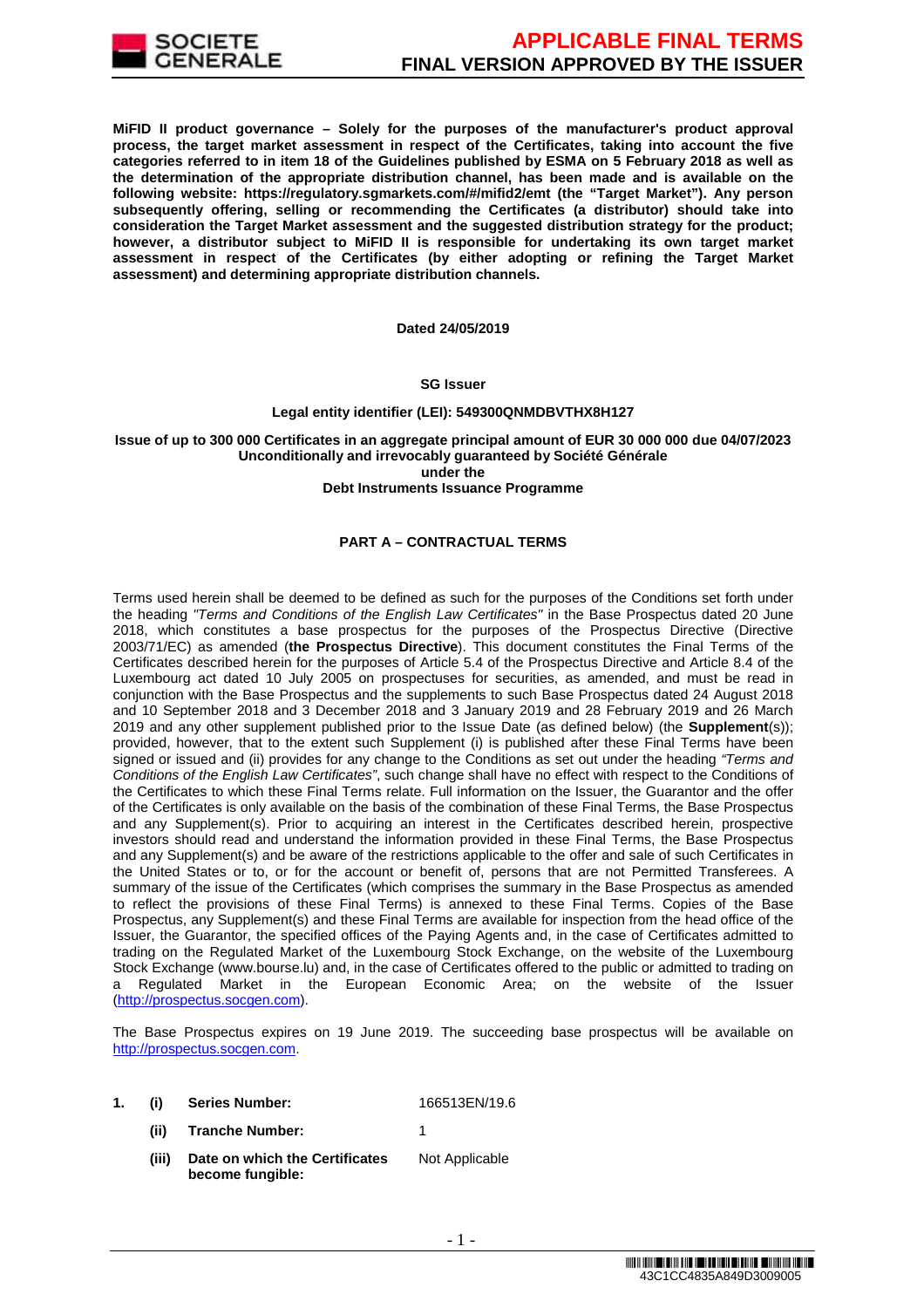

| 2.  |       | <b>Specified Currency:</b>                                                              | <b>EUR</b>                                                                                                                                                                                         |
|-----|-------|-----------------------------------------------------------------------------------------|----------------------------------------------------------------------------------------------------------------------------------------------------------------------------------------------------|
| 3.  |       | <b>Aggregate Nominal Amount:</b>                                                        |                                                                                                                                                                                                    |
|     | (i)   | - Tranche:                                                                              | Up to 300 000 Certificates in an aggregate principal amount<br>of EUR 30 000 000                                                                                                                   |
|     | (ii)  | - Series:                                                                               | Up to 300 000 Certificates in an aggregate principal amount<br>of EUR 30 000 000                                                                                                                   |
| 4.  |       | <b>Issue Price:</b>                                                                     | EUR.<br>100<br>Certificate of EUR<br>100<br>Specified<br>per<br>Denomination                                                                                                                       |
| 5.  |       | <b>Specified Denomination(s):</b>                                                       | <b>EUR 100</b>                                                                                                                                                                                     |
| 6.  | (i)   | <b>Issue Date:</b><br>(DD/MM/YYYY)                                                      | 28/06/2019                                                                                                                                                                                         |
|     | (ii)  | <b>Interest Commencement Date:</b>                                                      | <b>Issue Date</b>                                                                                                                                                                                  |
| 7.  |       | <b>Final Exercise Date:</b><br>(DD/MM/YYYY)                                             | 04/07/2023                                                                                                                                                                                         |
| 8.  |       | <b>Governing law:</b>                                                                   | English law                                                                                                                                                                                        |
| 9.  | (i)   | <b>Status of the Certificates:</b>                                                      | Unsecured                                                                                                                                                                                          |
|     | (ii)  | Date of corporate authorisation<br>obtained for the issuance of<br><b>Certificates:</b> | Not Applicable                                                                                                                                                                                     |
|     | (iii) | <b>Type of Structured Certificates:</b>                                                 | <b>Share Linked Certificates</b>                                                                                                                                                                   |
|     |       |                                                                                         | The provisions of the following Additional Terms and<br>Conditions apply:<br>Additional Terms<br>Conditions for Share<br>and<br>Linked<br>Certificates and Depositary Receipts Linked Certificates |
|     | (iv)  | <b>Reference of the Product:</b>                                                        | 3.3.1 with Option 3 applicable, as described in the Additional<br>Terms and Conditions relating to Formulae.                                                                                       |
| 10. |       | <b>Interest Basis:</b>                                                                  | See section "PROVISIONS RELATING TO INTEREST (IF<br>ANY) PAYABLE" below.                                                                                                                           |
| 11. |       | <b>Redemption/Payment Basis:</b>                                                        | See section "PROVISIONS RELATING TO REDEMPTION"<br>below.                                                                                                                                          |
| 12. |       | Issuer's/Certificateholders'<br>redemption option:                                      | See section "PROVISIONS RELATING TO REDEMPTION"<br>below.                                                                                                                                          |

## **PROVISIONS RELATING TO INTEREST (IF ANY) PAYABLE**

| 13. |       | <b>Fixed Rate Certificate</b><br><b>Provisions:</b>                              | Applicable as per Condition 3.1 of the General Terms and<br>Conditions                                                                                                                              |                                                          |                                                          |                                                         |  |
|-----|-------|----------------------------------------------------------------------------------|-----------------------------------------------------------------------------------------------------------------------------------------------------------------------------------------------------|----------------------------------------------------------|----------------------------------------------------------|---------------------------------------------------------|--|
|     | (i)   | Rate(s) of Interest:                                                             | 0.95% payable in arrear.                                                                                                                                                                            |                                                          |                                                          |                                                         |  |
|     | (ii)  | <b>Specified Period(s) / Interest</b><br><b>Payment Date(s):</b><br>(DD/MM/YYYY) | 04/10/2019:<br>05/10/2020;<br>04/10/2021;<br>04/10/2022;                                                                                                                                            | 03/01/2020:<br>04/01/2021:<br>03/01/2022;<br>03/01/2023; | 03/04/2020:<br>05/04/2021:<br>04/04/2022:<br>03/04/2023; | 06/07/2020;<br>05/07/2021;<br>04/07/2022;<br>04/07/2023 |  |
|     | (iii) | <b>Business Day Convention:</b>                                                  |                                                                                                                                                                                                     | Following Business Day Convention (unadjusted)           |                                                          |                                                         |  |
|     | (iv)  | <b>Fixed Coupon Amount:</b>                                                      | Unless previously redeemed, on each Interest Payment<br>Date, the Issuer shall pay to the Certificateholders, for each<br>Certificate, an amount determined by the Calculation Agent<br>as follows: |                                                          |                                                          |                                                         |  |
|     |       |                                                                                  |                                                                                                                                                                                                     | Rate of Interest x Specified Denomination                |                                                          |                                                         |  |
|     | (v)   | <b>Day Count Fraction:</b>                                                       | Not Applicable                                                                                                                                                                                      |                                                          |                                                          |                                                         |  |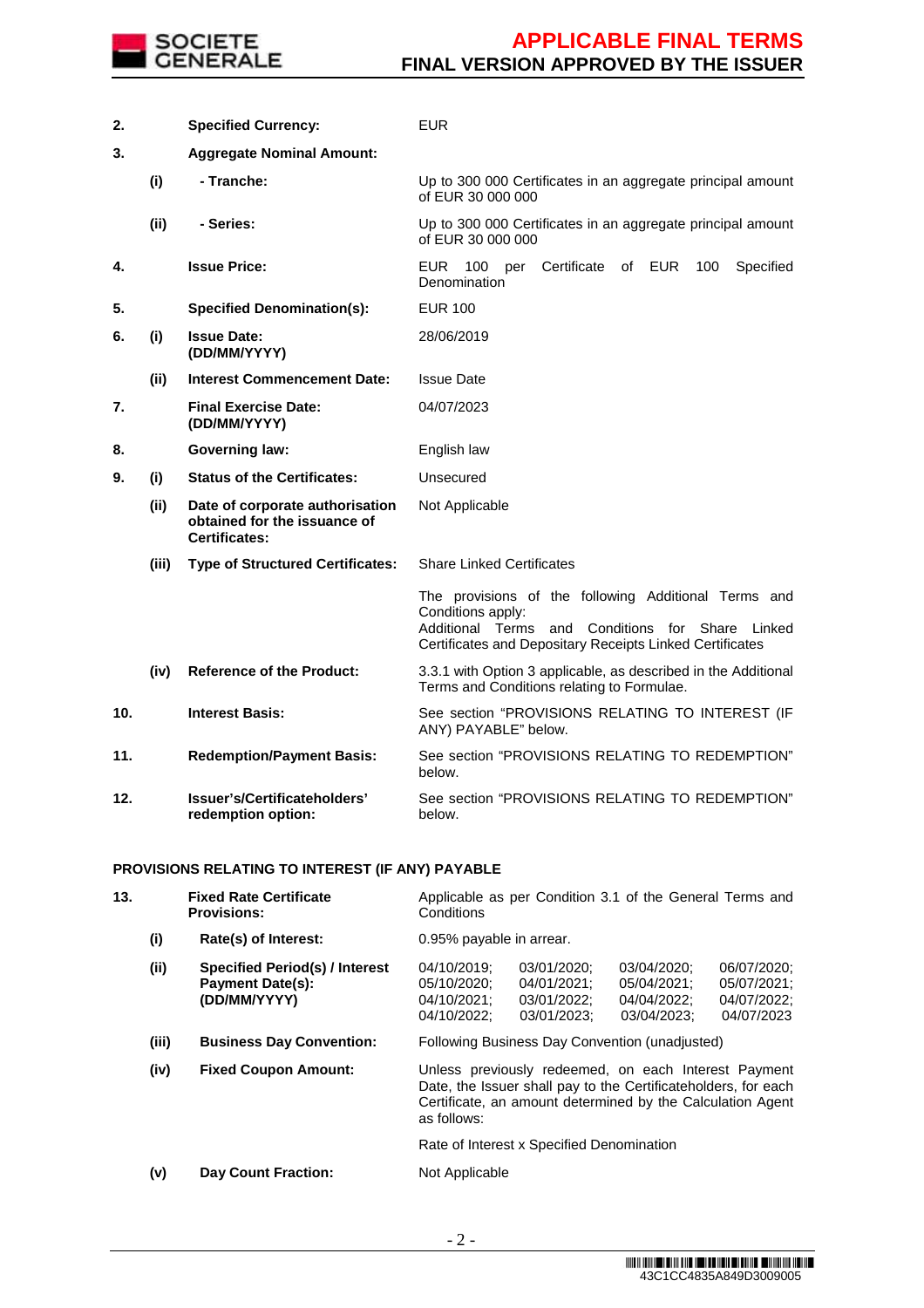

|     | (vi)  | <b>Broken Amount(s):</b>                                                                                                                                                                                                                               | In case of a long or short Interest Period (with regard to<br>paragraph 13(ii) "Specified Period(s)/Interest Payment<br>Date(s)" above), the amount of interest will be calculated in<br>accordance with the formula specified in paragraph 13(iv)<br>"Fixed Coupon Amount" above. |
|-----|-------|--------------------------------------------------------------------------------------------------------------------------------------------------------------------------------------------------------------------------------------------------------|------------------------------------------------------------------------------------------------------------------------------------------------------------------------------------------------------------------------------------------------------------------------------------|
|     | (vii) | <b>Determination Date(s):</b>                                                                                                                                                                                                                          | Not Applicable                                                                                                                                                                                                                                                                     |
| 14. |       | <b>Floating Rate Certificate</b><br><b>Provisions:</b>                                                                                                                                                                                                 | Not Applicable                                                                                                                                                                                                                                                                     |
| 15. |       | <b>Structured Interest Certificate</b><br><b>Provisions:</b>                                                                                                                                                                                           | Not Applicable                                                                                                                                                                                                                                                                     |
| 16. |       | <b>Zero Coupon Certificate</b><br><b>Provisions:</b>                                                                                                                                                                                                   | Not Applicable                                                                                                                                                                                                                                                                     |
|     |       | <b>PROVISIONS RELATING TO REDEMPTION</b>                                                                                                                                                                                                               |                                                                                                                                                                                                                                                                                    |
| 17. |       | Redemption at the option of the<br><b>Issuer:</b>                                                                                                                                                                                                      | Not Applicable                                                                                                                                                                                                                                                                     |
| 18. |       | Redemption at the option of the<br><b>Certificateholders:</b>                                                                                                                                                                                          | Not Applicable                                                                                                                                                                                                                                                                     |
| 19. |       | <b>Automatic Early Redemption:</b>                                                                                                                                                                                                                     | Not Applicable                                                                                                                                                                                                                                                                     |
| 20. |       | <b>Final Exercise Amount:</b>                                                                                                                                                                                                                          | Unless previously redeemed, the Issuer shall redeem the<br>Certificates on the Final Exercise Date, in accordance with<br>the following provisions in respect of each Certificate:                                                                                                 |
|     |       |                                                                                                                                                                                                                                                        | Scenario 1:                                                                                                                                                                                                                                                                        |
|     |       |                                                                                                                                                                                                                                                        | If a European Knock-In Event has not occurred, then:                                                                                                                                                                                                                               |
|     |       |                                                                                                                                                                                                                                                        | Final Exercise Amount = Specified Denomination x [100%]                                                                                                                                                                                                                            |
|     |       |                                                                                                                                                                                                                                                        | Scenario 2:                                                                                                                                                                                                                                                                        |
|     |       |                                                                                                                                                                                                                                                        | If a European Knock-In Event has occurred, then:                                                                                                                                                                                                                                   |
|     |       |                                                                                                                                                                                                                                                        | Final Exercise Amount = Specified Denomination x (100% +<br>Performance(1))                                                                                                                                                                                                        |
|     |       |                                                                                                                                                                                                                                                        | Definitions relating to the Final Exercise Amount are set out<br>in paragraph 27(ii) "Definitions relating to the Product".                                                                                                                                                        |
| 21. |       | <b>Physical Delivery Certificates</b><br><b>Provisions:</b>                                                                                                                                                                                            | Not Applicable                                                                                                                                                                                                                                                                     |
| 22. |       | <b>Credit Linked Certificates</b><br><b>Provisions:</b>                                                                                                                                                                                                | Not Applicable                                                                                                                                                                                                                                                                     |
| 23. |       | <b>Bond Linked Certificates</b><br><b>Provisions:</b>                                                                                                                                                                                                  | Not Applicable                                                                                                                                                                                                                                                                     |
| 24. |       | Trigger redemption at the option<br>of the Issuer:                                                                                                                                                                                                     | Not Applicable                                                                                                                                                                                                                                                                     |
| 25. |       | <b>Early Redemption for tax</b><br>reasons, special tax reasons,<br>regulatory reasons, Force<br>Majeure Event, Event of Default,<br>or at the option of the<br><b>Calculation Agent pursuant to</b><br>the Additional Terms and<br><b>Conditions:</b> | Early Redemption Amount: Market Value                                                                                                                                                                                                                                              |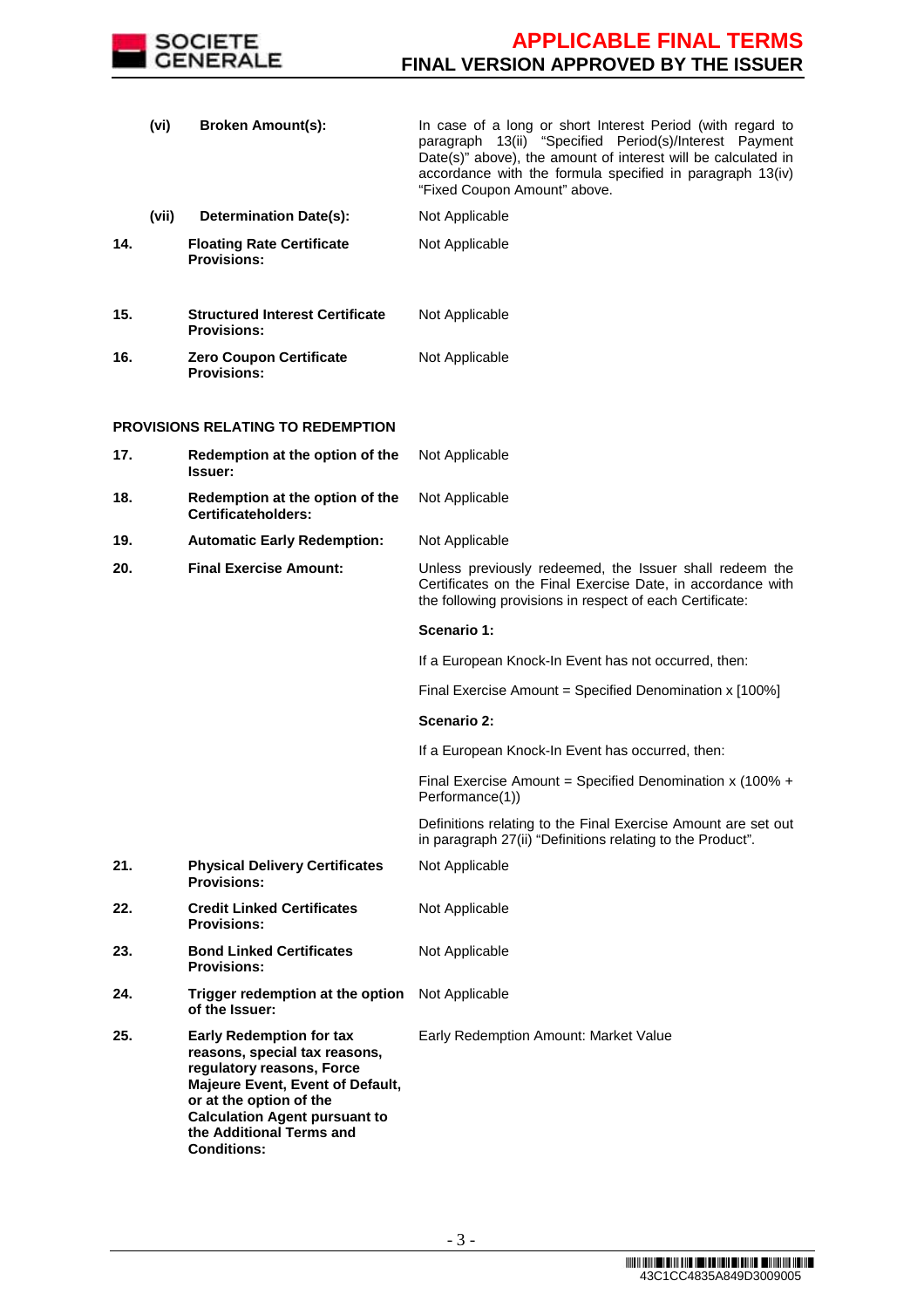

## **PROVISIONS APPLICABLE TO THE UNDERLYING(S) IF ANY**

| 26.<br>(i) |       | Underlying(s):                                                                                                                                                                                                                 | The following Share as defined below:                                                                                                                                                                                                                                                                  |  |
|------------|-------|--------------------------------------------------------------------------------------------------------------------------------------------------------------------------------------------------------------------------------|--------------------------------------------------------------------------------------------------------------------------------------------------------------------------------------------------------------------------------------------------------------------------------------------------------|--|
|            |       | <b>Bloomberg Ticker</b><br>Company<br>ISP IM<br>Intesa Sanpaolo SpA                                                                                                                                                            | <b>Exchange</b><br>Website<br>BORSA ITALIANA S.P.A.   www.intesasanpaolo.com                                                                                                                                                                                                                           |  |
|            | (ii)  | Information relating to the past<br>and future performances of the<br>Underlying(s) and volatility:                                                                                                                            | The information relating to the past and future performances<br>of the Underlying(s) and volatility are available on the source<br>specified in the table above.                                                                                                                                       |  |
|            | (iii) | Provisions relating, amongst<br>others, to the Market Disruption<br>Event(s) and/or Extraordinary<br>Event(s) and/or any additional<br>disruption event(s) as described<br>in the relevant Additional Terms<br>and Conditions: | The provisions of the following Additional Terms and<br>Conditions apply:<br>Terms and Conditions for Share<br>Additional<br>Linked<br>Certificates and Depositary Receipts Linked Certificates                                                                                                        |  |
|            | (iv)  | Other information relating to<br>the Underlying(s):                                                                                                                                                                            | Information or summaries of information included herein with<br>respect to the Underlying(s), has been extracted from<br>general databases released publicly or by any other<br>available information.                                                                                                 |  |
|            |       |                                                                                                                                                                                                                                | Each of the Issuer and the Guarantor confirms that such<br>information has been accurately reproduced and that, so far<br>as it is aware and is able to ascertain from information<br>published, no facts have been omitted which would render<br>the reproduced information inaccurate or misleading. |  |

## **DEFINITIONS APPLICABLE TO INTEREST (IF ANY), REDEMPTION AND THE UNDERLYING(S) IF ANY**

| 27. | (i)  | Definitions relating to date(s):               | Applicable                                                                                                          |
|-----|------|------------------------------------------------|---------------------------------------------------------------------------------------------------------------------|
|     |      | <b>Valuation Date(0):</b><br>(DD/MM/YYYY)      | 27/06/2019                                                                                                          |
|     |      | Valuation Date(i); $(i = 1)$<br>(DD/MM/YYYY)   | 27/06/2023                                                                                                          |
|     | (ii) | Definitions relating to the<br><b>Product:</b> | Applicable, subject to the provisions of Condition 4 of the<br>Additional Terms and Conditions relating to Formulae |
|     |      | Performance(i)<br>$(i = 1)$                    | means $(S(i) / S(0)) - 100\%$                                                                                       |
|     |      | S(i)<br>(i from $0$ to 1)                      | means in respect of any Valuation Date(i) the Closing Price<br>of the Underlying.                                   |
|     |      | European Knock-In Event                        | is deemed to have occurred as determined by<br>the<br>Calculation Agent, if on Valuation Date(1), the Closing Price |

is lower than 50% x S(0).

### **PROVISIONS RELATING TO SECURED CERTIFICATES**

**28. Secured Certificates Provisions:** Not Applicable

## **GENERAL PROVISIONS APPLICABLE TO THE CERTIFICATES**

**29. Provisions applicable to payment date(s):**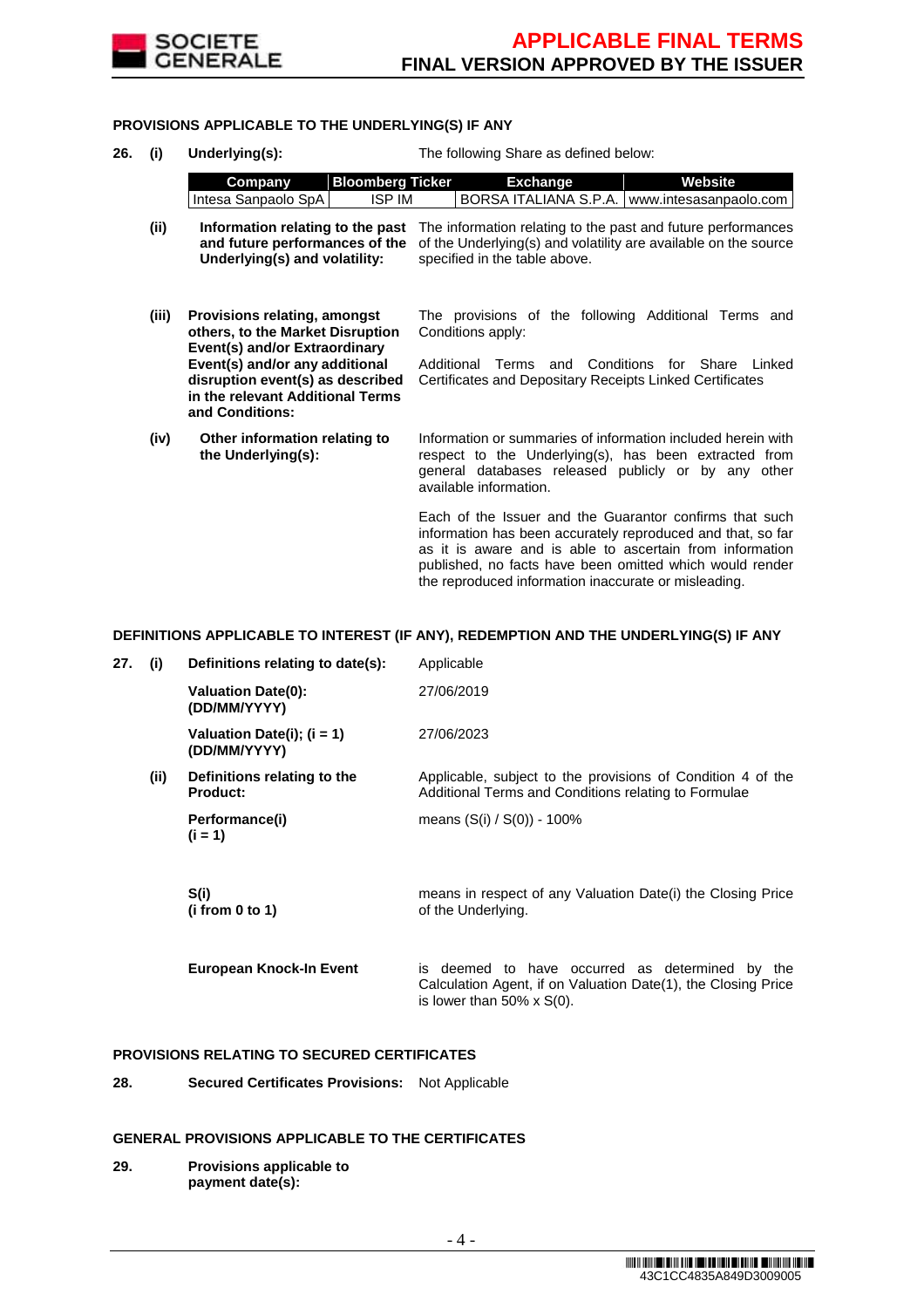

|     |      | - Payment Business Day:                                                                             | <b>Following Payment Business Day</b>                                                                                         |
|-----|------|-----------------------------------------------------------------------------------------------------|-------------------------------------------------------------------------------------------------------------------------------|
|     |      | - Financial Centre(s):                                                                              | Not Applicable                                                                                                                |
| 30. |      | Form of the Certificates:                                                                           |                                                                                                                               |
|     | (i)  | Form:                                                                                               | Non-US Registered Global Note registered in the name of a<br>nominee for a common depositary for Euroclear and<br>Clearstream |
|     | (ii) | New Global Note (NGN -<br>bearer notes) / New<br>Safekeeping Structure (NSS -<br>registered notes): | <b>No</b>                                                                                                                     |
| 31. |      | <b>Redenomination:</b>                                                                              | Not Applicable                                                                                                                |
| 32. |      | <b>Consolidation:</b>                                                                               | Applicable as per Condition 14.2 of the General Terms and<br>Conditions                                                       |
| 33. |      | <b>Partly Paid Certificates</b><br><b>Provisions:</b>                                               | Not Applicable                                                                                                                |
| 34. |      | <b>Instalment Certificates</b><br><b>Provisions:</b>                                                | Not Applicable                                                                                                                |
| 35. |      | Masse:                                                                                              | Not Applicable                                                                                                                |
| 36. |      | <b>Dual Currency Certificate</b><br><b>Provisions:</b>                                              | Not Applicable                                                                                                                |
| 37. |      | <b>Additional Amount Provisions</b><br>for Italian Certificates:                                    | Not Applicable                                                                                                                |
| 38. |      | Interest Amount and/or the<br><b>Redemption Amount switch at</b><br>the option of the Issuer:       | Not Applicable                                                                                                                |
| 39. |      | <b>Portfolio Linked Certificates</b><br><b>Provisions:</b>                                          | Not Applicable                                                                                                                |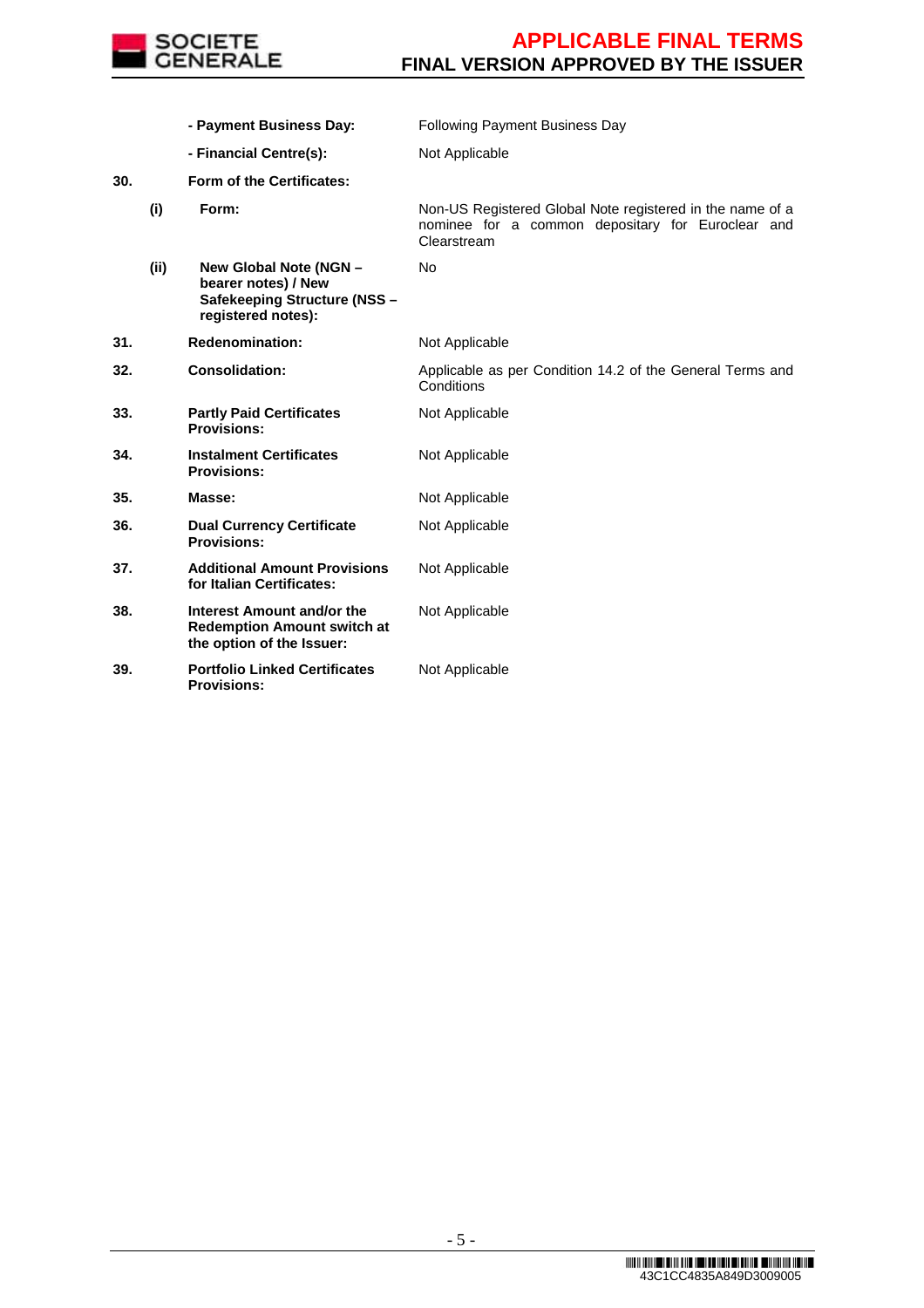

### **PART B – OTHER INFORMATION**

### **1. LISTING AND ADMISSION TO TRADING**

- **(i) Listing:** None
- **(ii) Admission to trading:** Application shall be made for the Certificates to be admitted to trading on the Multilateral Trading Facility ("MTF") named EuroTLX organized and managed by EuroTLX Sim S.p.A. with effect from or as soon as practicable after the Issue Date. Société Générale, directly or through a third party appointed by it, will act as specialist for the Certificates, in accordance with the rules and regulations of EuroTLX.

 **There can be no assurance that the listing and trading of the Certificates will be approved with effect on the Issue Date or at all, provided that if EuroTLX Sim S.p.A. does not release its decision of admission to trading within the day immediately preceding the Issue Date, Section 10 – paragraph "Conditions to which the offer is subject" of these Final Terms shall apply.**

**(iii) Estimate of total expenses related to admission to trading:** Not Applicable **(iv) Information required for Certificates to be listed on SIX Swiss Exchange:** Not Applicable

### **2. RATINGS**

The Certificates to be issued have not been rated.

#### **3. INTERESTS OF NATURAL AND LEGAL PERSONS INVOLVED IN THE ISSUE/OFFER**

 Save for fees, if any, payable to the Dealer, and so far as the Issuer is aware, no person involved in the issue of the Certificates has an interest material to the offer.

The Dealer and its affiliates have engaged, and may in the future engage, in investment banking and/or commercial banking transactions with, and may perform other services for, the Issuer and its affiliates in the ordinary course of business.

 Société Générale will ensure the roles of provider of hedging instruments to the Issuer of the Certificates and Calculation Agent of the Certificates.

 The possibility of conflicts of interest between the different roles of Société Générale on one hand, and between those of Société Générale in these roles and those of the Certificateholders on the other hand cannot be excluded.

 Furthermore, given the banking activities of Société Générale, conflicts may arise between the interests of Société Générale acting in these capacities (including business relationship with the issuers of the financial instruments being underlyings of the Certificates or possession of non public information in relation with them) and those of the Certificateholders. Finally, the activities of Société Générale on the underlying financial instrument(s), on its proprietary account or on behalf of its customers, or the establishment of hedging transactions, may also have an impact on the price of these instruments and their liquidity, and thus may be in conflict with the interests of the Certificateholders.

## **4. REASONS FOR THE OFFER AND USE OF PROCEEDS**

**(i) Reasons for the offer and use of proceeds:**

The net proceeds from each issue of Certificates will be applied for the general financing purposes of the Société Générale Group, which include making a profit.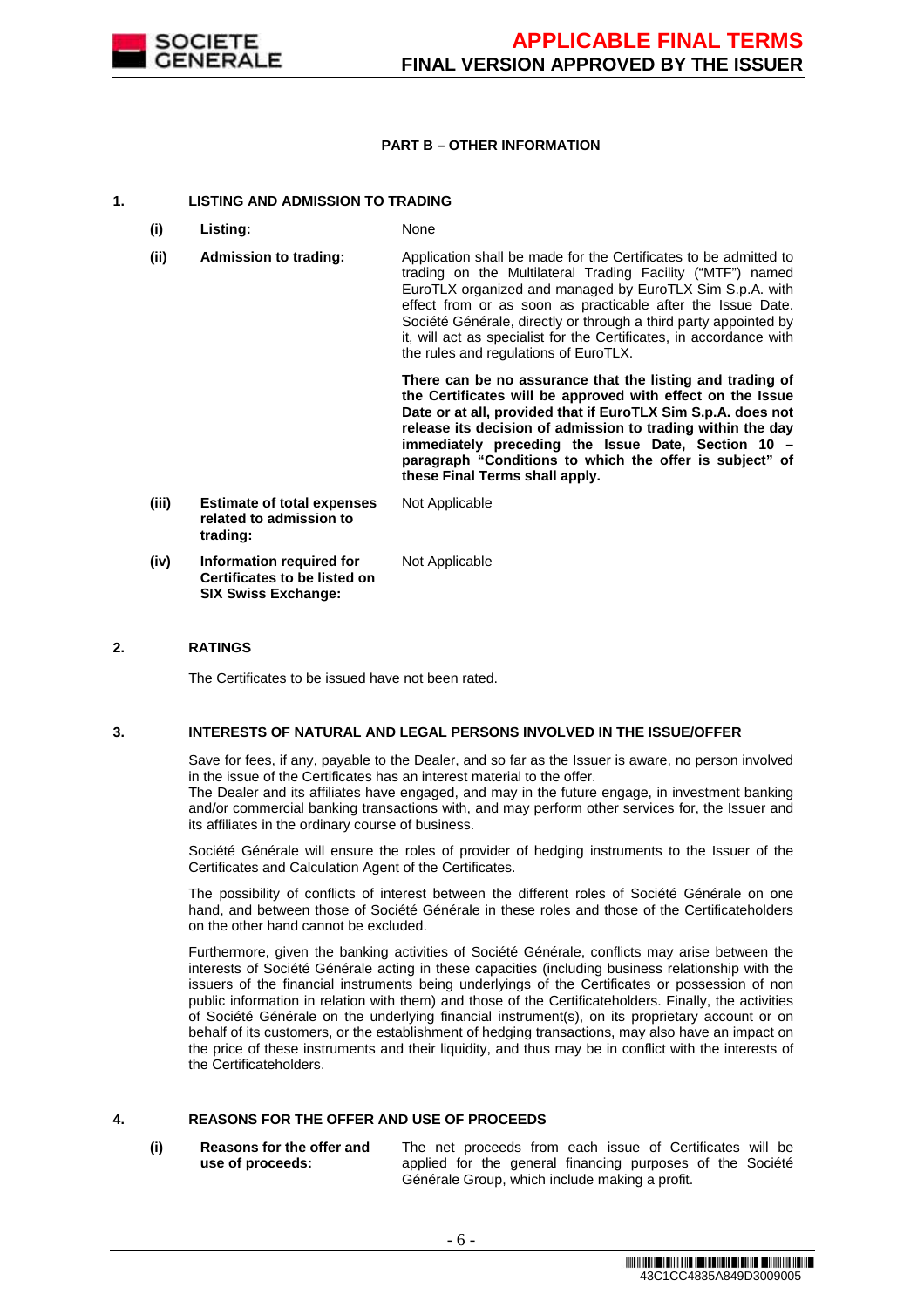

- **(ii) Estimated net proceeds:** Not Applicable
- **(iii) Estimated total expenses:** Not Applicable
- **5. INDICATION OF YIELD** (Fixed Rate Certificates only) Not Applicable
- **6. HISTORIC INTEREST RATES** (Floating Rate Certificates only)

Not Applicable

### **7. PERFORMANCE AND EFFECT ON VALUE OF INVESTMENT**

#### **(i) PERFORMANCE OF FORMULA, EXPLANATION OF EFFECT ON VALUE OF INVESTMENT**  (Structured Certificates only)

 The value of the Certificates and the payment of a redemption amount to a Certificateholder on the final exercise date will depend on the performance of the underlying asset(s), on the relevant valuation date(s).

 The value of the Certificates is linked to the positive or negative performance of the underlying instrument. The amount(s) to be paid is/are determined on the basis of the condition which is satisfied (or not) if the performance of the underlying instrument is higher than or equal to a predefined barrier performance.

 Investment in Certificates including fixed interest rate involves risks linked to the fluctuation of the market rates which could have negative effect on the value of these Certificates.

 The terms and conditions of the Certificates may include provisions under which upon the occurrence of certain market disruptions delays in the settlement of the Certificates may be incurred or certain modifications be made. Moreover, in case of occurrence of events affecting the underlying instrument(s), the terms and conditions of the Certificates allow the Issuer to substitute the underlying instrument(s) by new underlying instrument(s), cease the exposure to the underlying asset(s) and apply a reference rate to the proceeds so obtained until the final exercise date of the Certificates, postpone the final exercise date of the Certificates, early redeem the Certificates on the basis of the market value of these Certificates, or deduct from any due amount the increased cost of hedging, and in each case without the consent of the Certificateholders.

Payments (whether in respect of principal and/or interest and whether at final exercise or otherwise) on the Certificates are calculated by reference to certain underlying(s), the return of the Certificates is based on changes in the value of the underlying(s), which may fluctuate. Prospective investors should be aware that these Certificates may be volatile and that they may receive no interest and may lose all or a substantial portion of their principal.

 During the lifetime of the Certificates, the market value of these Certificates may be lower than the invested capital. Furthermore, an insolvency of the Issuer and/or the Guarantor may cause a total loss of the invested capital.

**The attention of the investors is drawn to the fact that they could sustain an entire or a partial loss of their investment.**

**(ii) PERFORMANCE OF RATE(S) OF EXCHANGE AND EXPLANATION OF EFFECT ON VALUE OF INVESTMENT** (Dual Currency Certificates only)

Not Applicable

### **8. OPERATIONAL INFORMATION**

**(i) Security identification code(s):**

**- ISIN code:** XS1983961845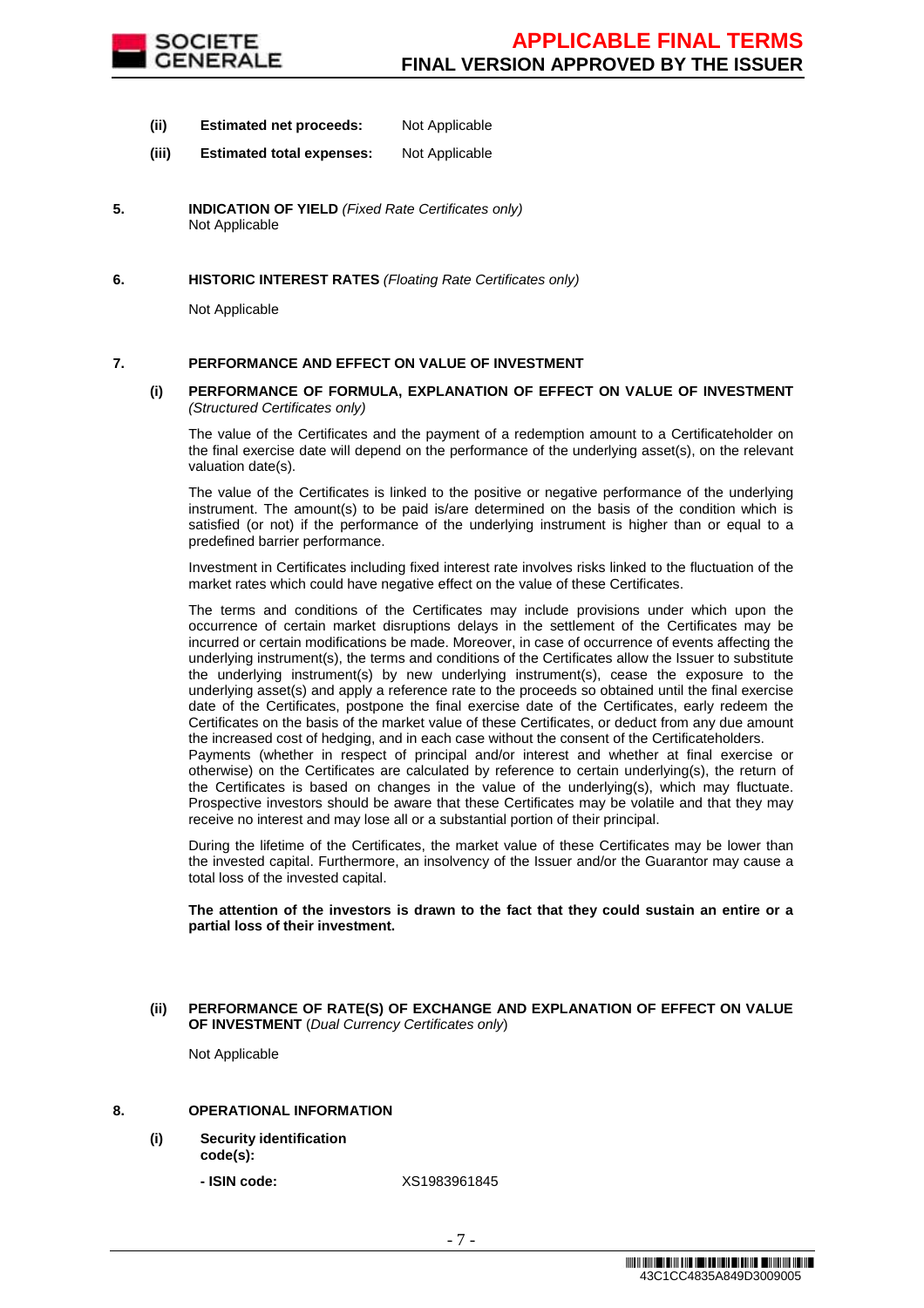

**- Common code:** 198396184

|    |       | - Common code:                                                                                                                        | 19099010 <del>4</del>                                                                                                                                                                                                                                                                                                                                                               |
|----|-------|---------------------------------------------------------------------------------------------------------------------------------------|-------------------------------------------------------------------------------------------------------------------------------------------------------------------------------------------------------------------------------------------------------------------------------------------------------------------------------------------------------------------------------------|
|    | (ii)  | <b>Clearing System(s):</b>                                                                                                            | Euroclear Bank S.A/N.V. (Euroclear) / Clearstream Banking<br>société anonyme (Clearstream, Luxembourg)                                                                                                                                                                                                                                                                              |
|    | (iii) | <b>Delivery of the Certificates:</b>                                                                                                  | Delivery against payment                                                                                                                                                                                                                                                                                                                                                            |
|    | (iv)  | <b>Calculation Agent:</b>                                                                                                             | Société Générale<br>Tour Société Générale<br>17 Cours Valmy<br>92987 Paris La Défense Cedex<br>France                                                                                                                                                                                                                                                                               |
|    | (v)   | Paying Agent(s):                                                                                                                      | Société Générale Bank&Trust<br>11, avenue Emile Reuter<br>2420 Luxembourg<br>Luxembourg                                                                                                                                                                                                                                                                                             |
|    | (vi)  | Eurosystem eligibility of the<br><b>Certificates:</b>                                                                                 | No                                                                                                                                                                                                                                                                                                                                                                                  |
|    |       | (vii) Address and contact details<br>of Société Générale for all<br>administrative<br>communications relating to<br>the Certificates: | Société Générale<br>Tour Société Générale<br>17 Cours Valmy<br>92987 Paris La Défense Cedex<br>France<br>Name: Sales Support Services - Derivatives<br>Tel: +33 1 57 29 12 12 (Hotline)<br>Email: clientsupport-deai@sgcib.com                                                                                                                                                      |
| 9. |       | <b>DISTRIBUTION</b>                                                                                                                   |                                                                                                                                                                                                                                                                                                                                                                                     |
|    | (i)   | <b>Method of distribution:</b>                                                                                                        | Non-syndicated                                                                                                                                                                                                                                                                                                                                                                      |
|    |       | - Dealer(s):                                                                                                                          | Société Générale<br>Tour Société Générale<br>17 Cours Valmy<br>92987 Paris La Défense Cedex<br>France                                                                                                                                                                                                                                                                               |
|    | (ii)  | <b>Total commission and</b><br>concession:                                                                                            | There is no commission and/or concession paid by the Issuer<br>to the Dealer or the Managers.                                                                                                                                                                                                                                                                                       |
|    |       |                                                                                                                                       | Société Générale shall pay to Deutsche Bank SpA (the<br>Distributor) an upfront remuneration of up to 3.00% of the<br>nominal amount of Certificates effectively placed by such<br>Distributor as of the Issue Date.                                                                                                                                                                |
|    | (iii) | <b>TEFRA rules:</b>                                                                                                                   | Not Applicable                                                                                                                                                                                                                                                                                                                                                                      |
|    | (iv)  | <b>Non-exempt Offer:</b>                                                                                                              | A Non-exempt offer of the Certificates may be made by the<br>Dealer and any Initial Authorised Offeror below mentioned,<br>any Additional Authorised Offeror, the name and address of<br>whom will be published on the website of the Issuer<br>(http://prospectus.socgen.com) in the public offer jurisdiction(s)<br>(Public Offer Jurisdiction(s)) during the offer period (Offer |

 **- Individual Consent / Name(s) and address(es) of any Initial Authorised Offeror:** Applicable / Deutsche Bank SpA, Piazza del Calendario, 3, 20126 Milano

 **- General Consent/ Other conditions to consent:** Not Applicable

**(v) U.S. federal income tax considerations:** The Certificates are not Specified Certificates for purposes of the Section 871(m) Regulations. Not Applicable

European Economic Area" below.

**Period**) as specified in the paragraph "Public Offers in

**(vi) Prohibition of Sales to EEA Retail Investors:**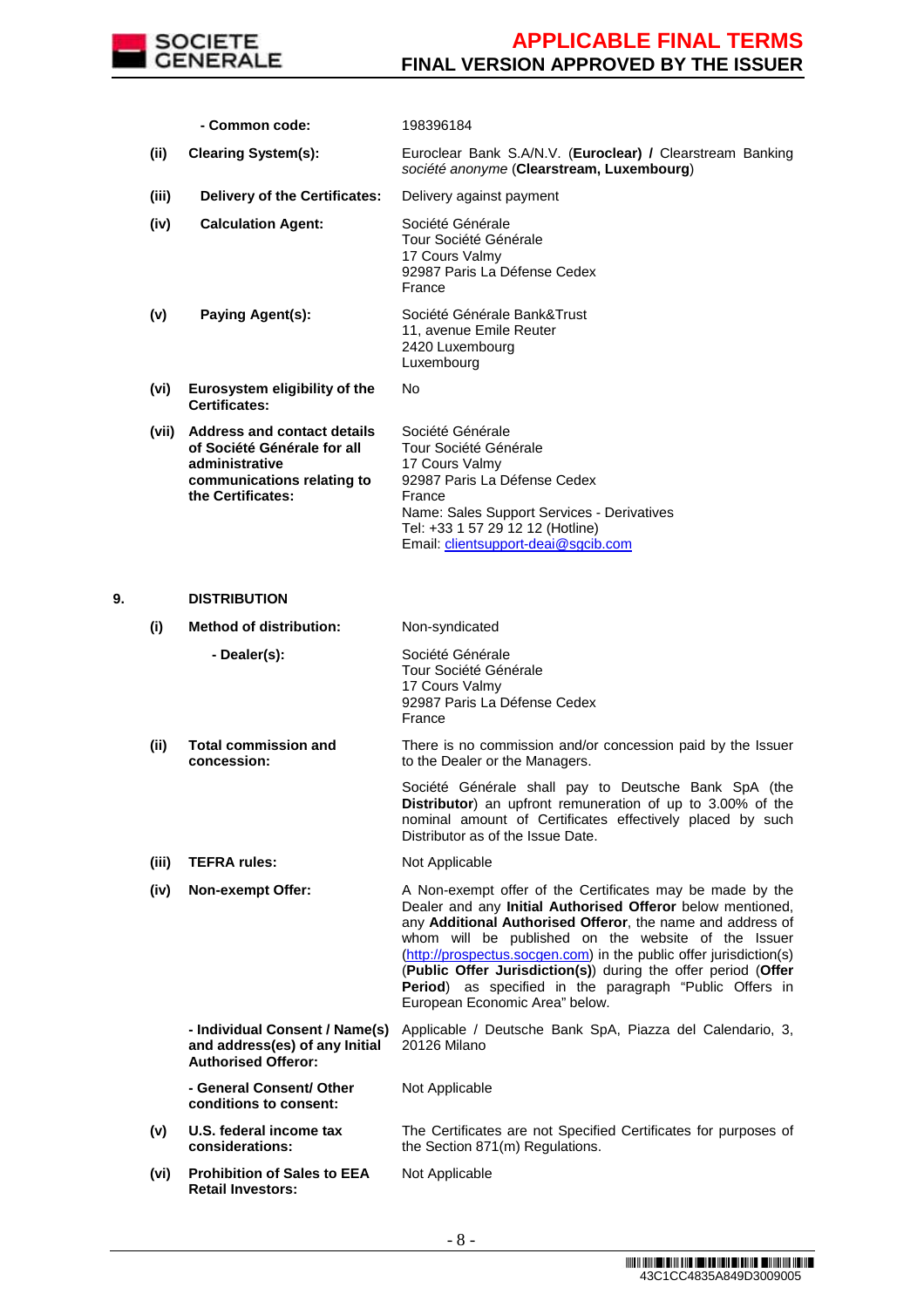

### **10. PUBLIC OFFERS IN EUROPEAN ECONOMIC AREA**

### **- Public Offer Jurisdiction(s):** Italy

**- Offer Period:**

From and including May 28, 2019 at 9.00 a.m. Central European Time (CET) to and including June 26, 2019 at 4.00 p.m. CET, subject to any early closing of the Offer Period as described under clause (iii) below.

The Certificates will be distributed:

(a) within the premises of the Distributors (at their offices and branches);

(b) through door-to-door selling (fuori sede) pursuant to Articles  $30$  and  $31$  of the Italian Legislative Decree No. 58 of 24<sup>th</sup> February 1998, as amended from time to time (the **"Italian Financial Services Act"**) from and including May 28, 2019 at 9.00 a.m. Central European Time (CET) to and including June 20, 2019 at 4.00 p.m. CET; and

subject to any early closing of the Offer Period as described below.

Distributors intending to distribute Certificates through door-todoor selling (fuori sede) pursuant to article 30 of the Italian Financial Services Act will collect the acceptance forms - other than directly at their branches and offices - through financial advisors for door-to-door selling (consulenti finanziari abilitati all'offerta fuori sede) pursuant to Article 31 of the Italian Financial Services Act.

Pursuant to Article 30, paragraph 6, of the Italian Financial Services Act, the validity and enforceability of contracts entered into through door-to-door selling (fuori sede) is suspended for a period of 7 (seven) days from the date of subscription of the acceptance form by the relevant investor.

Within such period investors may notify the relevant Distributor of their withdrawal without payment of any charge or commission.

 **- Offer Price:** The Certificates will be offered at the Issue Price of which up to a maximum of 3.00% is represented by distribution fee payable upfront by the Issuer to the Distributor

 **- Conditions to which the offer is subject:** Offers of the Certificates are conditional on their issue and, on any additional conditions set out in the standard terms of business of the financial intermediaries, notified to investors by such relevant financial intermediaries.

> The Issuer reserves the right to close the Offer Period prior to its stated expiry for any reason. The Issuer reserves the right to withdraw the offer and cancel the issuance of the Certificates for any reason at any time on or prior to the Issue Date. For the avoidance of doubt, if any application has been made by a potential investor and the Issuer exercises such right, no potential investor shall be entitled to subscribe or otherwise acquire the Certificates. In each case, a notice to the investors on the early termination or the withdrawal, as applicable, will be published on the website of the Issuer (http://prospectus.socgen.com).

> The validity of the offer is subject to the condition that the decision of admission to trading on EuroTLX is released by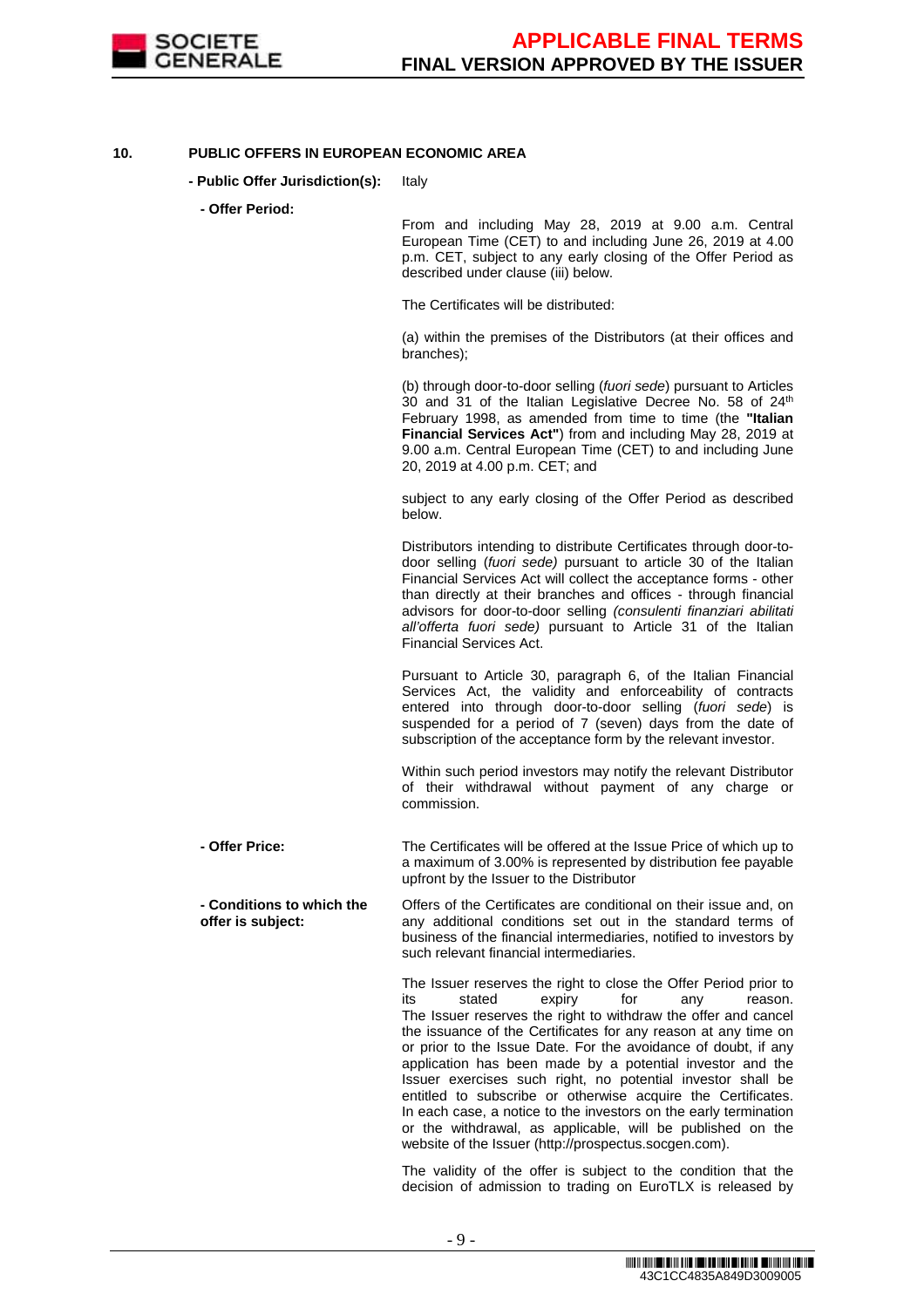

EuroTLX Sim S.p.A. by not later than on the day immediately preceding the Issue Date; otherwise, the offer will be deemed withdrawn and the issuance cancelled. The Issuer undertakes to file the relevant application with EuroTLX Sim S.p.A. in due time to allow EuroTLX Sim S.p.A. to release a decision, according to its rules, within the day immediately preceding the Issue Date.

 **- Description of the application process:** The distribution activity will be carried out in accordance with the financial intermediary's usual procedures. Prospective investors will not be required to enter into any contractual arrangements directly with the Issuer in relation to the subscription of the Certificates.

Not Applicable

**manner for refunding excess amount paid by applicants:** Minimum amount of application : EUR 100 (i.e. 1 Certificate)

 **- Details of the minimum and/or maximum amount of application:**

 **- Description of possibility to reduce subscriptions and** 

 **- Details of the method and time limits for paying up and delivering the Certificates:**

The Certificates will be issued on the Issue Date against payment to the Issuer of the net subscription moneys. However, the settlement and delivery of the Certificates will be executed through the Dealer mentioned above. Investors will be notified by the relevant financial intermediary of their allocations of Certificates and the settlement arrangements in respect thereof.

 The settlement and the delivery of the securities will be executed through the Dealer mentioned above only for technical reasons. However, the Issuer will be the only offeror and as such will assume all the responsibilities in connection with the information contained in the Final Terms together with the Base Prospectus.

 **- Manner and date in which results of the offer are to be made public:** Publication on the website of the Issuer (http://prospectus.socgen.com) and in a daily newspaper of general circulation in the relevant place(s) of listing and/or public offer at the end of the subscription period if required by local regulation.

Not Applicable

 **- Procedure for exercise of any right of pre-emption, negotiability of subscription rights and treatment of subscription rights not exercised:**

 **- Whether tranche(s) has/have been reserved for certain countries:**

 **- Process for notification to applicants of the amount allotted and the indication whether dealing may begin before notification is made:**

 **- Amount of any expenses and taxes specifically charged to the subscriber or purchaser:**

Not Applicable

Not Applicable

Taxes charged in connection with the subscription, transfer, purchase or holding of the Certificates must be paid by the Certificateholders and neither the Issuer nor the Guarantor shall have any obligation in relation thereto; in that respect, Certificateholders shall consult professional tax advisers to determine the tax regime applicable to their own situation. The Certificateholders shall also consult the Taxation section in the Base Prospectus.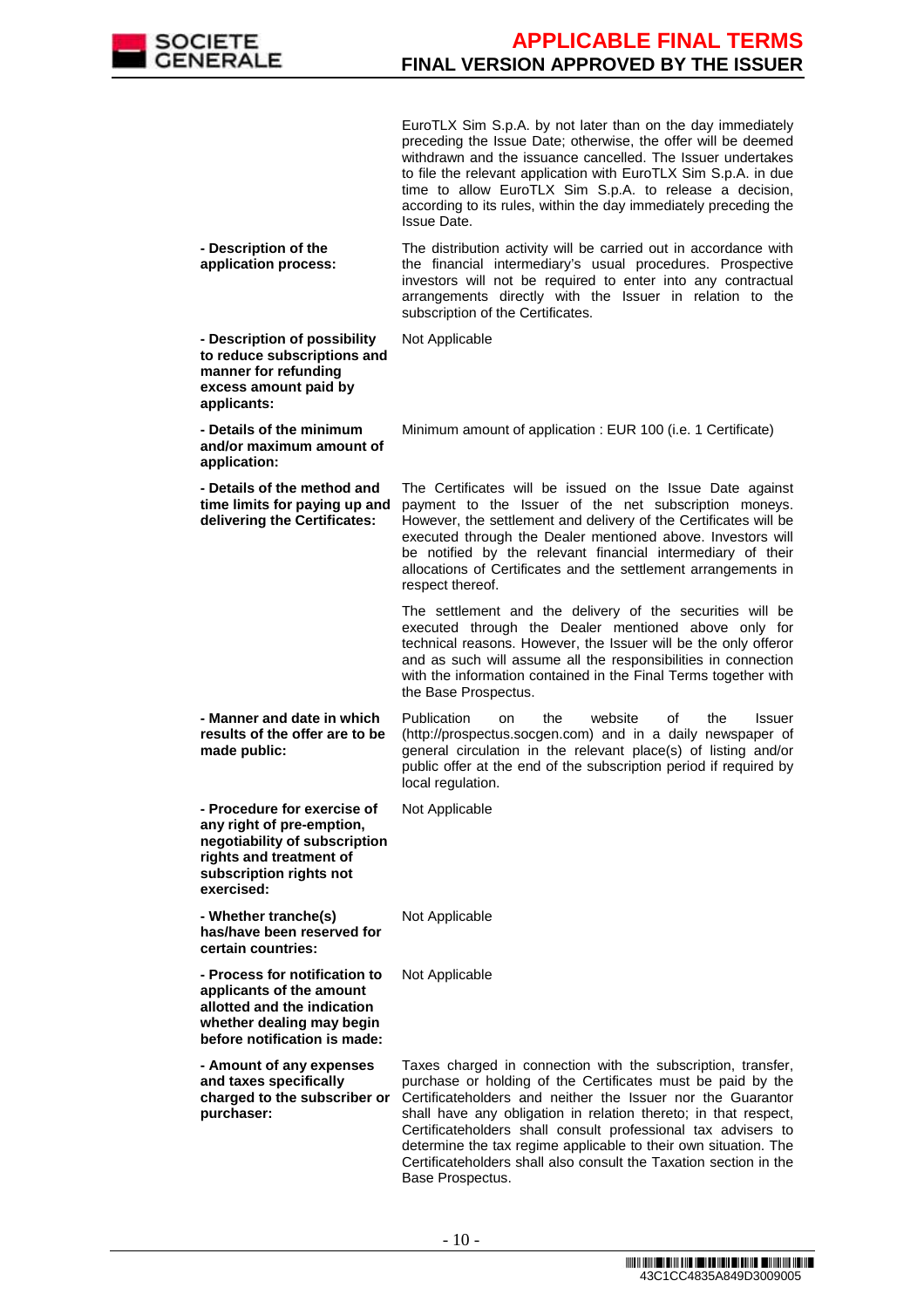

Subscription fees or purchases fees: None

## **11. ADDITIONAL INFORMATION**

| - Minimum investment in the<br><b>Certificates:</b> | EUR 100 (i.e. 1 Certificate) |
|-----------------------------------------------------|------------------------------|
| - Minimum Trading Lot:                              | EUR 100 (i.e. 1 Certificate) |
| - Location where the                                | Société Générale,            |
| <b>Prospectus, any Supplements</b>                  | Via Olona n.2, 20123 Milano  |
| thereto and the Final Terms                         | Italy                        |

### **12. PUBLIC OFFERS IN OR FROM SWITZERLAND**

**can be collected or inspected** 

**free of charge in Italy:**

Not Applicable

## **13. BENCHMARK REGULATION**

Not Applicable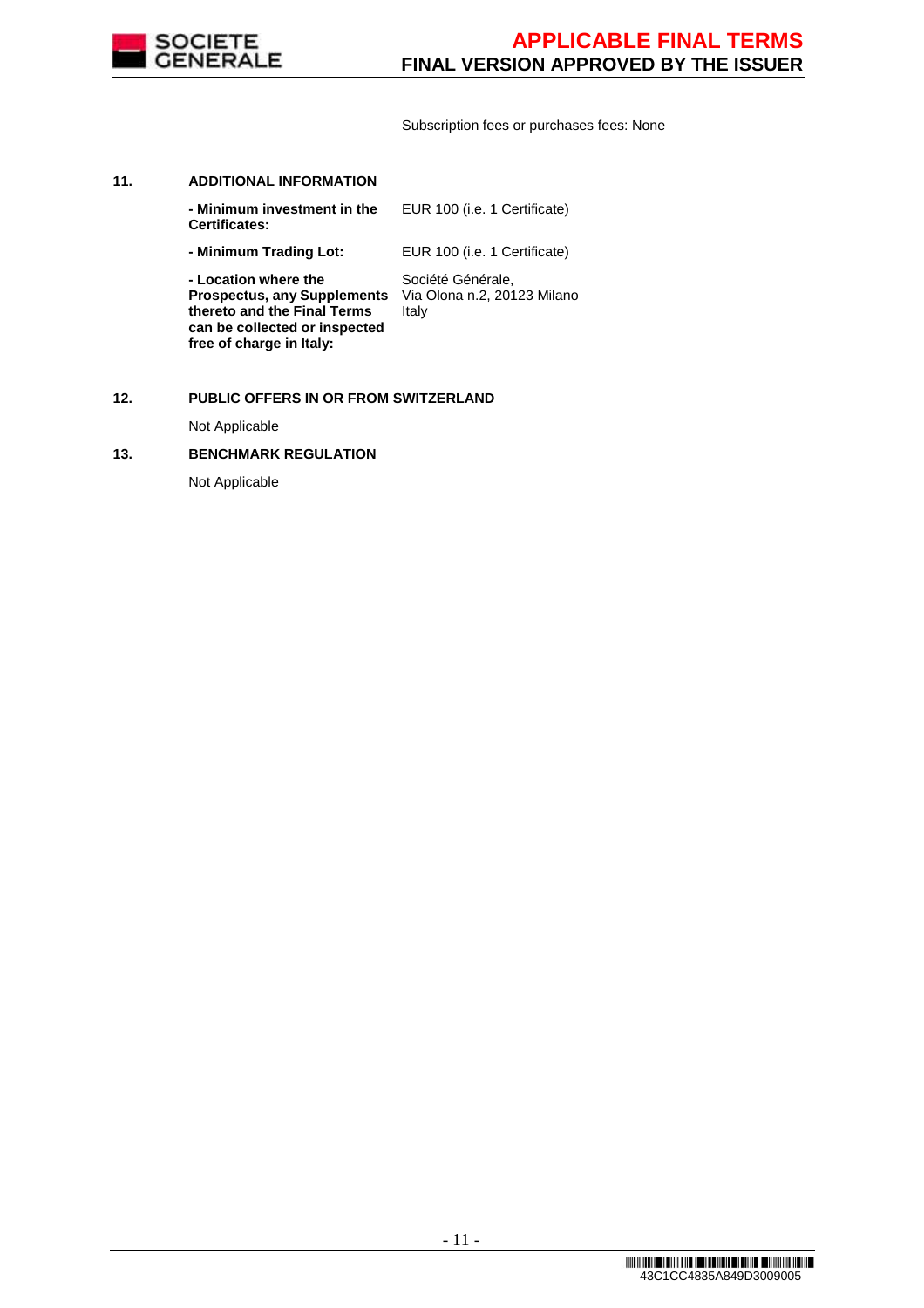

### **ISSUE SPECIFIC SUMMARY**

Summaries are made up of disclosure requirements known as **Elements** the communication of which is required by Annex XXII of the Commission Regulation (EC) No 809/2004 as amended. These elements are numbered in Sections –  $A - E(A.1 - E.7)$ .

This summary contains all the Elements required to be included in a summary for this type of securities and Issuer. Because some Elements are not required to be addressed, there may be gaps in the numbering sequence of the Elements.

Even though an Element may be required to be inserted in the summary because of the type of securities and Issuer, it is possible that no relevant information can be given regarding the Element. In this case, a short description of the Element is included in the summary with the mention of "Not Applicable".

|            | Section A - Introduction and warnings                                |                                                                                                                                                                                                                                                                                                                                                                                                                                                                                                                                                                            |  |  |  |
|------------|----------------------------------------------------------------------|----------------------------------------------------------------------------------------------------------------------------------------------------------------------------------------------------------------------------------------------------------------------------------------------------------------------------------------------------------------------------------------------------------------------------------------------------------------------------------------------------------------------------------------------------------------------------|--|--|--|
| A.1        | Warning                                                              | This summary must be read as an introduction to the Base Prospectus.                                                                                                                                                                                                                                                                                                                                                                                                                                                                                                       |  |  |  |
|            |                                                                      | Any decision to invest in the Certificates should be based on a consideration<br>of the Base Prospectus as a whole by the investor.                                                                                                                                                                                                                                                                                                                                                                                                                                        |  |  |  |
|            |                                                                      | Where a claim relating to the information contained in the Base Prospectus<br>and the applicable Final Terms is brought before a court, the plaintiff<br>investor might, under the national legislation of the Member States, have to<br>bear the costs of translating the Base Prospectus before the legal<br>proceedings are initiated.                                                                                                                                                                                                                                  |  |  |  |
|            |                                                                      | Civil liability attaches only to those persons who have tabled this summary,<br>including any translation thereof, but only if the summary is misleading,<br>inaccurate or inconsistent when read together with the other parts of the<br>Base Prospectus or it does not provide, when read together with the other<br>parts of this Base Prospectus, key information in order to aid investors when<br>considering whether to invest in the Certificates.                                                                                                                 |  |  |  |
| A.2        | Consent to the use of the<br><b>Base Prospectus</b>                  | The Issuer consents to the use of this Base Prospectus in connection with a<br>resale or placement of Certificates in circumstances where a prospectus is<br>required to be published under the Prospectus Directive (a Non-exempt<br>Offer) subject to the following conditions:                                                                                                                                                                                                                                                                                          |  |  |  |
|            |                                                                      | - the consent is only valid during the offer period from 28/05/2019 to<br>26/06/2019 and, in respect of Certificates placed in Italy through "door-to-<br>door selling", from and including 28/05/2019 to and including 20/06/2019<br>(the Offer Period);                                                                                                                                                                                                                                                                                                                  |  |  |  |
|            |                                                                      | - the consent given by the Issuer for the use of the Base Prospectus to<br>make the Non-exempt Offer is an individual consent (an Individual<br>Consent) in respect of Deutsche Bank SpA, Piazza del Calendario, 3,<br>20126 Milano (the Initial Authorised Offeror and Distributor) and if the<br>Issuer appoints any additional financial intermediaries after 24/05/2019 and<br>publishes details of them on its website http://prospectus.socgen.com, each<br>financial intermediary whose details are so published (each an Additional<br><b>Authorised Offeror);</b> |  |  |  |
|            |                                                                      | - the consent only extends to the use of this Base Prospectus to make Non-<br>exempt Offers of the Certificates in Italy.                                                                                                                                                                                                                                                                                                                                                                                                                                                  |  |  |  |
|            |                                                                      | The information relating to the conditions of the Non-exempt Offer<br>shall be provided to the investors by any Initial Authorised Offeror and<br>any Additional Authorised Offeror at the time the offer is made.                                                                                                                                                                                                                                                                                                                                                         |  |  |  |
|            | Section B - Issuer and Guarantor                                     |                                                                                                                                                                                                                                                                                                                                                                                                                                                                                                                                                                            |  |  |  |
| <b>B.1</b> | <b>Legal and commercial</b><br>name of the issuer                    | SG Issuer (or the Issuer)                                                                                                                                                                                                                                                                                                                                                                                                                                                                                                                                                  |  |  |  |
| B.2        | Domicile, legal form,<br>legislation and country<br>of incorporation | Domicile: 16 Boulevard Royal, L-2449 Luxembourg.<br>Legal form: Public limited liability company (société anonyme).                                                                                                                                                                                                                                                                                                                                                                                                                                                        |  |  |  |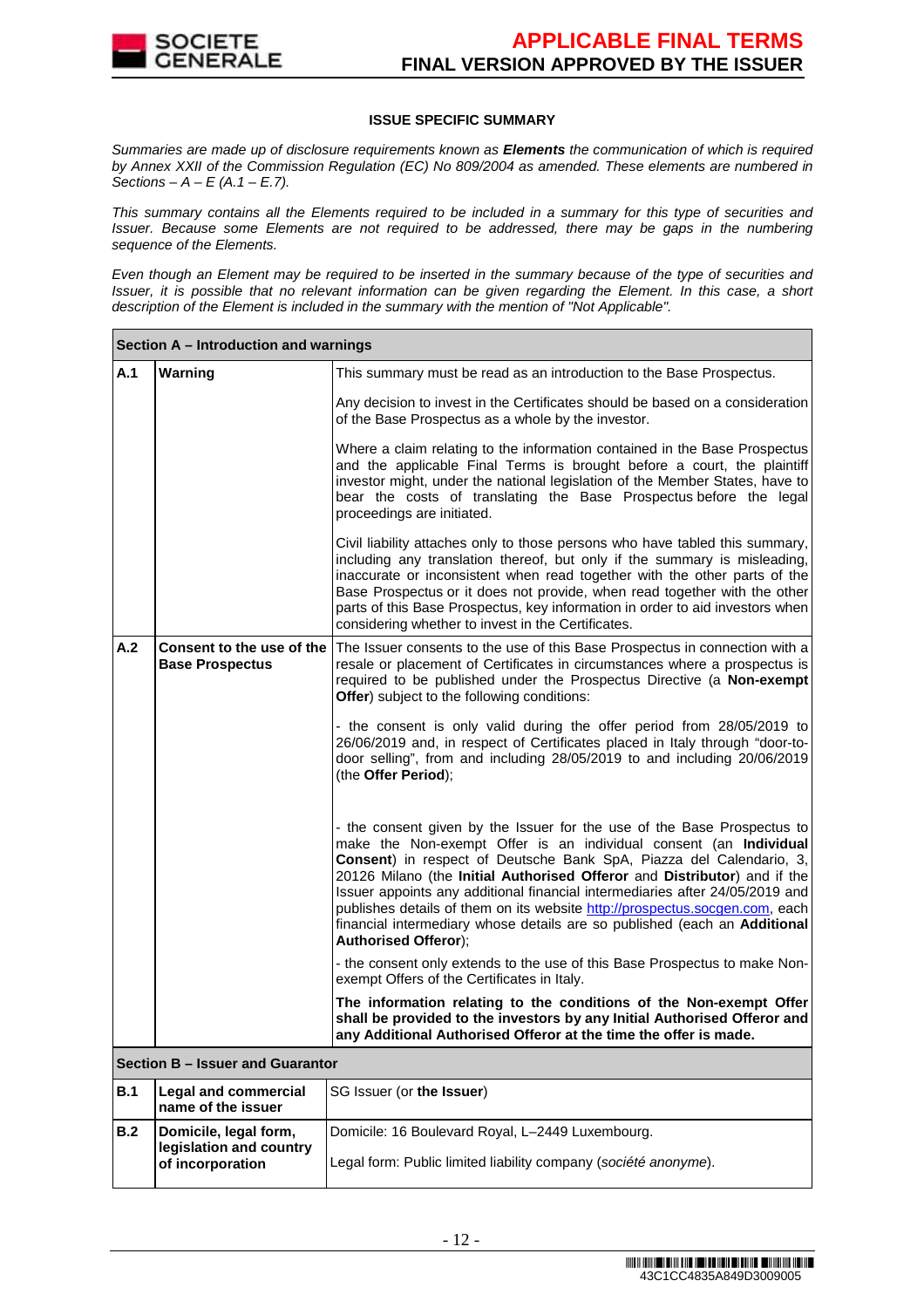

|             |                                                                                                                                                              | Legislation under which the Issuer operates: Luxembourg law.                                                                                                                                                                                                                                                                                                                                                                                                                                                                                     |                         |                          |                         |                        |
|-------------|--------------------------------------------------------------------------------------------------------------------------------------------------------------|--------------------------------------------------------------------------------------------------------------------------------------------------------------------------------------------------------------------------------------------------------------------------------------------------------------------------------------------------------------------------------------------------------------------------------------------------------------------------------------------------------------------------------------------------|-------------------------|--------------------------|-------------------------|------------------------|
|             |                                                                                                                                                              | Country of incorporation: Luxembourg.                                                                                                                                                                                                                                                                                                                                                                                                                                                                                                            |                         |                          |                         |                        |
| B.4b        | Known trends affecting<br>the issuer and the<br>industries in which it<br>operates                                                                           | The Issuer expects to continue its activity in accordance with its corporate<br>objects over the course of 2019.                                                                                                                                                                                                                                                                                                                                                                                                                                 |                         |                          |                         |                        |
| B.5         | Description of the<br>issuer's group and the<br>issuer's position within<br>the group                                                                        | The Société Générale group (the Group) offers a wide range of advisory<br>services and tailored financial solutions to individual customers, large<br>corporate and institutional investors. The Group relies on three<br>complementary core businesses:<br>• French Retail Banking;<br>• International Retail Banking, Financial Services and Insurance and<br>• Corporate and Investment Banking, Private Banking, Asset and Wealth<br>Management and Securities Services.<br>The Issuer is a subsidiary of the Group and has no subsidiaries. |                         |                          |                         |                        |
| <b>B.9</b>  | <b>Figure of profit forecast</b><br>or estimate of the issuer                                                                                                | Not applicable. The Issuer does not provide any figure of profit forecast or<br>estimate.                                                                                                                                                                                                                                                                                                                                                                                                                                                        |                         |                          |                         |                        |
| <b>B.10</b> | Nature of any<br>qualifications in the<br>audit report on the<br>historical financial<br>information                                                         | Not Applicable. The audit report does not include any qualification.                                                                                                                                                                                                                                                                                                                                                                                                                                                                             |                         |                          |                         |                        |
| <b>B.12</b> | Selected historical key                                                                                                                                      |                                                                                                                                                                                                                                                                                                                                                                                                                                                                                                                                                  |                         |                          |                         |                        |
|             | financial information<br>regarding the issuer                                                                                                                | (in K€)                                                                                                                                                                                                                                                                                                                                                                                                                                                                                                                                          | Half year<br>30.06.2018 | Year ended<br>31.12.2017 | Half year<br>30.06.2017 | ear ended<br>1.12.2016 |
|             |                                                                                                                                                              |                                                                                                                                                                                                                                                                                                                                                                                                                                                                                                                                                  | (non audited)           | (audited)                | (non audited)           | (audited)              |
|             |                                                                                                                                                              | <b>Total Revenue</b>                                                                                                                                                                                                                                                                                                                                                                                                                                                                                                                             | 29,760                  | 92,353                   | 54,641                  | 90,991                 |
|             |                                                                                                                                                              | Profit before tax                                                                                                                                                                                                                                                                                                                                                                                                                                                                                                                                | 148                     | 105                      | 21                      | 525                    |
|             |                                                                                                                                                              | Profit for the<br>financial<br>period/year                                                                                                                                                                                                                                                                                                                                                                                                                                                                                                       | 126                     | 78                       | 17                      | 373                    |
|             |                                                                                                                                                              | Total Assets                                                                                                                                                                                                                                                                                                                                                                                                                                                                                                                                     | 49,149,860              | 48,026,909               |                         | 52,864,50853,309,975   |
|             | Statement as no<br>in the prospects of the<br>issuer since the date of<br>its last published<br>audited financial<br>statements                              | There has been no material adverse change in the prospects of the Issuer<br>material adverse change since 31 December 2017.                                                                                                                                                                                                                                                                                                                                                                                                                      |                         |                          |                         |                        |
|             | Significant changes in<br>the issuer's financial or<br>trading position<br>subsequent to the<br>period covered by the<br>historical financial<br>information | Not Applicable. There has been no significant change in the financial or<br>trading position of the Issuer since 30 June 2018.                                                                                                                                                                                                                                                                                                                                                                                                                   |                         |                          |                         |                        |
| <b>B.13</b> | to the issuer which are<br>to a material extent<br>relevant to the<br>evaluation of the<br><b>Issuer's solvency</b>                                          | Recent events particular Not Applicable. There have been no recent events particular to the Issuer<br>which are to a material extent relevant to the evaluation of the Issuer's<br>solvency.                                                                                                                                                                                                                                                                                                                                                     |                         |                          |                         |                        |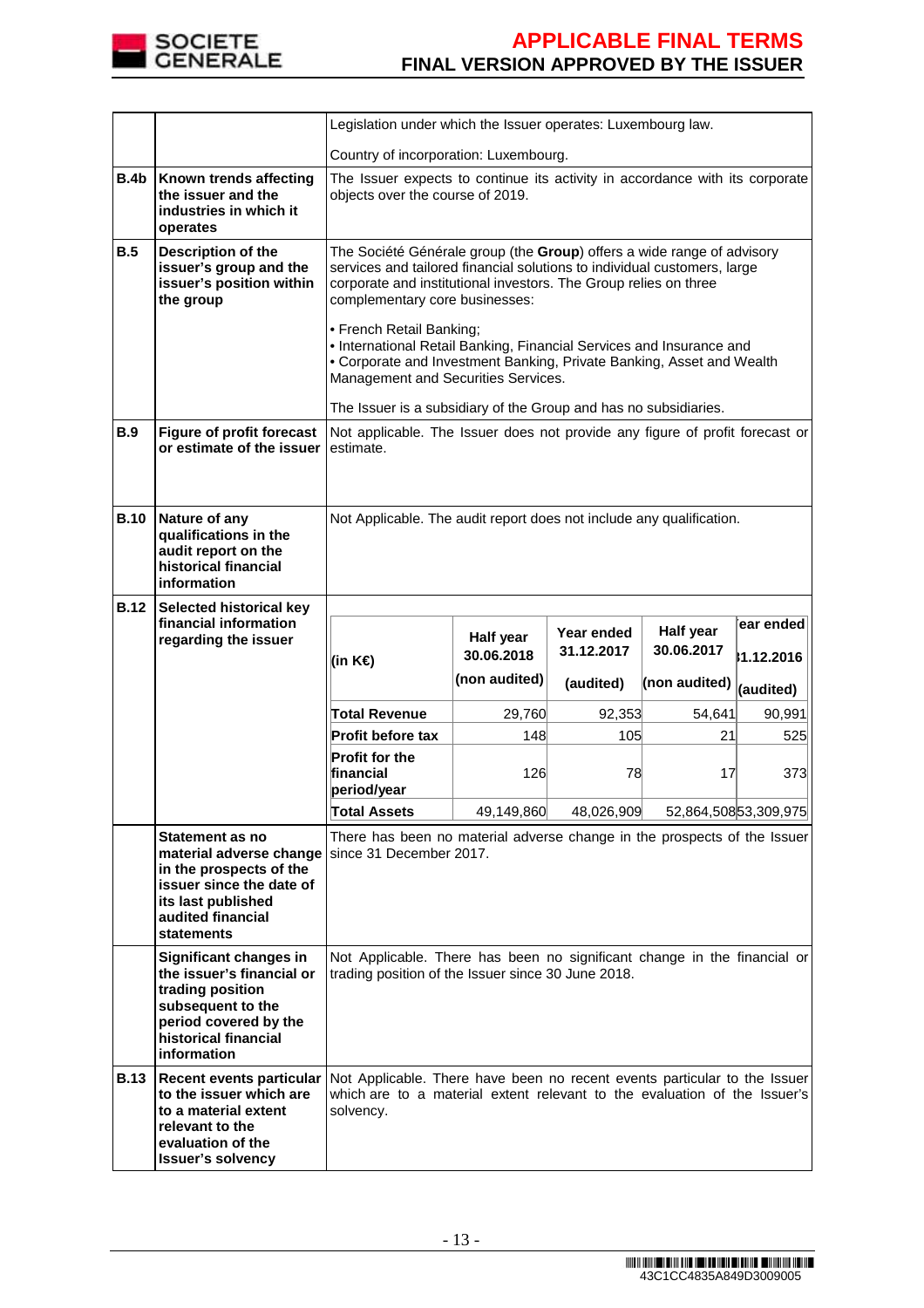

| <b>B.14</b> | <b>Statement as to whether</b>                                                                                                                                                      | See Element B.5 above for the Issuers' position within the Group.                                                                                                                                                                                                                                                                                                                                                                                                                                                      |  |
|-------------|-------------------------------------------------------------------------------------------------------------------------------------------------------------------------------------|------------------------------------------------------------------------------------------------------------------------------------------------------------------------------------------------------------------------------------------------------------------------------------------------------------------------------------------------------------------------------------------------------------------------------------------------------------------------------------------------------------------------|--|
|             | the issuer is dependent<br>upon other entities<br>within the group                                                                                                                  | SG Issuer is dependent upon Société Générale Bank & Trust within the<br>Group.                                                                                                                                                                                                                                                                                                                                                                                                                                         |  |
| <b>B.15</b> | <b>Description of the</b><br>issuer's principal<br>activities                                                                                                                       | The principal activity of SG Issuer is raising finance by the issuance of<br>warrants as well as debt securities designed to be placed to institutional<br>customers or retail customers through the distributors associated with<br>Société Générale. The financing obtained through the issuance of such debt<br>securities is then lent to Société Générale and to other members of the<br>Group.                                                                                                                   |  |
| <b>B.16</b> | To the extent known to<br>the issuer, whether the<br>issuer is directly or<br>indirectly owned or<br>controlled and by<br>whom, and description<br>of the nature of such<br>control | SG Issuer is a 100 per cent. owned subsidiary of Société Générale Bank &<br>Trust S.A. which is itself a 100 per cent. owned subsidiary of Société<br>Générale and is a fully consolidated company.                                                                                                                                                                                                                                                                                                                    |  |
| <b>B.18</b> | Nature and scope of the<br>guarantee                                                                                                                                                | The Certificates are unconditionally and irrevocably guaranteed by Société<br>Générale (the Guarantor) pursuant to the guarantee made as of 20 June<br>2018 (the Guarantee).                                                                                                                                                                                                                                                                                                                                           |  |
|             |                                                                                                                                                                                     | The Guarantee obligations constitutes a direct, unconditional, unsecured and<br>unsubordinated obligations of the Guarantor ranking as senior preferred<br>obligations, as provided for in Article L. 613-30-3-I-3° of the Code and will<br>rank at least pari passu with all other existing and future direct, unconditional,<br>unsecured senior preferred obligations of the Guarantor, including those in<br>respect of deposits.                                                                                  |  |
|             |                                                                                                                                                                                     | Any references to sums or amounts payable by the Issuer which are<br>guaranteed by the Guarantor under the Guarantee shall be to such sums<br>and/or amounts as directly reduced, and/or in the case of conversion into<br>equity, as reduced by the amount of such conversion, and/or otherwise<br>modified from time to time resulting from the application of a bail-in power by<br>any relevant authority pursuant to directive 2014/59/EU of the European<br>Parliament and of the Council of the European Union. |  |
| <b>B.19</b> | Information about the<br>guarantor as if it were<br>the issuer of the same<br>type of security that is<br>subject of the guarantee                                                  | The information about Société Générale as if it were the Issuer of the same<br>type of Certificates that is subject of the Guarantee is set out in accordance<br>with Elements B.19 / B.1, B.19 / B.2, B.19 / B.4b, B.19 / B.5, B.19 / B.9, B.19<br>/ B.10, B.19 / B.12, B.19 / B.13, B.19 / B.14, B.19 / B.15, B.19 / B.16 below,<br>respectively:                                                                                                                                                                    |  |
|             |                                                                                                                                                                                     | B.19/B.1: Legal and commercial name of the guarantor                                                                                                                                                                                                                                                                                                                                                                                                                                                                   |  |
|             |                                                                                                                                                                                     | Société Générale                                                                                                                                                                                                                                                                                                                                                                                                                                                                                                       |  |
|             |                                                                                                                                                                                     | B.19/B.2: Domicile, legal form, legislation and country of incorporation                                                                                                                                                                                                                                                                                                                                                                                                                                               |  |
|             |                                                                                                                                                                                     | Domicile: 29, boulevard Haussmann, 75009 Paris, France. Legal form: Public<br>limited liability company (société anonyme).                                                                                                                                                                                                                                                                                                                                                                                             |  |
|             |                                                                                                                                                                                     | Legislation under which the Issuer operates: French law. Country of<br>incorporation: France.                                                                                                                                                                                                                                                                                                                                                                                                                          |  |
|             |                                                                                                                                                                                     | B.19/B.4b: Known trends affecting the guarantor and the industries in<br>which it operates                                                                                                                                                                                                                                                                                                                                                                                                                             |  |
|             |                                                                                                                                                                                     | Société Générale continues to be subject to the usual risks and the risks<br>inherent to its business. More specifically, the Group could be affected by:                                                                                                                                                                                                                                                                                                                                                              |  |
|             |                                                                                                                                                                                     | - The risks to global growth have ramped up owing to the high level of<br>political uncertainty. The markets will continue to dwell on the negotiations<br>between the US and China. The risk of new obstacles stemming from world<br>trade tensions, no Brexit deal and euro zone policy, notably the European<br>Parliament elections at the end of May, remains high. And this applies<br>against the backdrop of high debt levels and unstable financial markets.                                                  |  |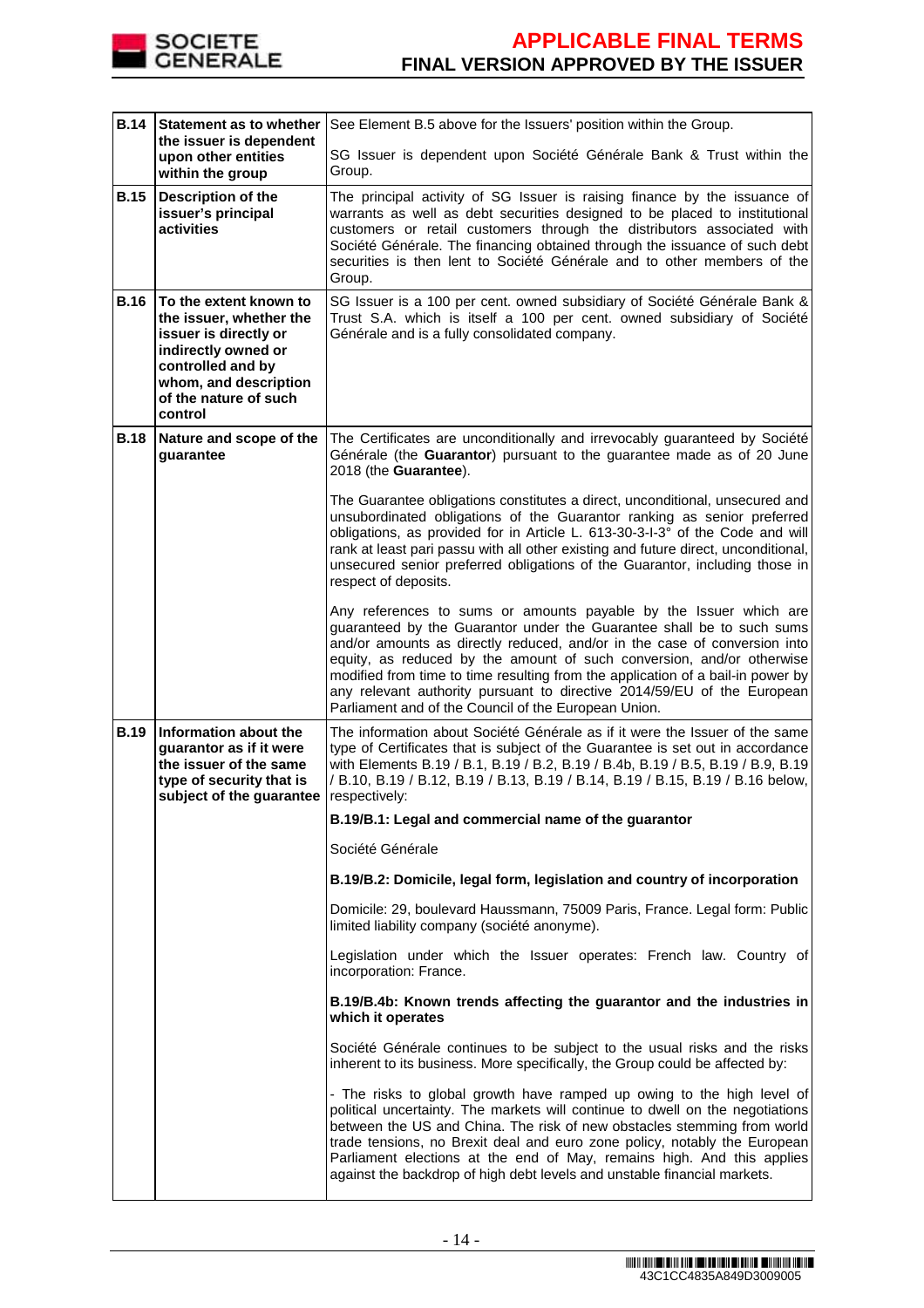

|  | - Business seems to be losing pace in the approach to 2019 on emerging<br>markets, undercut by the decline in world demand and by the tightening of<br>world financial conditions. Emerging Asia remains the strongest growth<br>region. Central and eastern Europe are also showing resilience in the face of<br>the loss of pace in the euro zone.                                                                                                      |
|--|-----------------------------------------------------------------------------------------------------------------------------------------------------------------------------------------------------------------------------------------------------------------------------------------------------------------------------------------------------------------------------------------------------------------------------------------------------------|
|  | - In Russia, the economy should resist the impact of sanctions in the short<br>term and the underlying financial situation is still sound. In Brazil, the new<br>administration will have to undertake pension reforms, essential to correct<br>the fiscal base.                                                                                                                                                                                          |
|  | - In terms of shift in central bank monetary policies:                                                                                                                                                                                                                                                                                                                                                                                                    |
|  | The Federal Reserve is determined to scale down its balance<br>sheet and is likely to raise rates in 2019. However, the recent<br>increase in volatility on financial markets and the global revaluation<br>of risk premiums could prompt the Fed to pause its monetary<br>tightening.<br>The ECB has confirmed that it will have put an end to its net asset<br>$\bullet$                                                                                |
|  | purchases as of January 2019. It is unlikely to raise interest rates<br>before the end of the summer 2019. The situation is unclear given<br>the euro zone slowdown that has set in since the end of 2018.                                                                                                                                                                                                                                                |
|  | - 2019 will also be characterised by geopolitical uncertainty, in prolongation<br>of a number of events over the last two years.                                                                                                                                                                                                                                                                                                                          |
|  | - For 2019, the regulatory timetable is likely to loom large in the European<br>legislative process with regard to the set of texts on sustainable finance<br>(taxonomy, disclosures and benchmarks), in continuation of the third target<br>for the Paris agreements (reorientation of financial flows towards<br>decarbonised businesses), plus the revision to prudential rules applicable to<br>investment companies (Investment Firms Review - IFR). |
|  | Against this backdrop, and to generate responsible and profitable growth, the<br>Group's main priorities in 2019 will be to:                                                                                                                                                                                                                                                                                                                              |
|  | - growth via implementation of the Group's key revenues initiatives;                                                                                                                                                                                                                                                                                                                                                                                      |
|  | - accelerate transformation of all businesses and functions, notably for the<br>French retail relationship model, and adapt the Global Markets strategy;                                                                                                                                                                                                                                                                                                  |
|  | - deliver on costs (notably an additional EUR 500m cost reduction in Global<br>Banking and Investor Solutions) and maintain strict control of risks and<br>selective capital allocation;                                                                                                                                                                                                                                                                  |
|  | - continue its refocusing, via the disposal or closure of businesses lacking<br>critical size or not offering sufficient synergies, with a target raised from 50-<br>60bp to 80-90bp of impact on the CET 1 ratio by the end of 2020;                                                                                                                                                                                                                     |
|  | - foster responsibility via ongoing deployment of the Culture & Conduct<br>programme and further integration of the CSR strategy.                                                                                                                                                                                                                                                                                                                         |
|  | B.19/B.5: Description of the guarantor's group and the guarantor's<br>position within the group                                                                                                                                                                                                                                                                                                                                                           |
|  | The Group offers a wide range of advisory services and tailored financial<br>solutions to individual customers, large corporate and institutional investors.<br>The Group relies on three complementary core businesses:                                                                                                                                                                                                                                  |
|  | French Retail Banking;<br>International Retail Banking, Financial Services and Insurance and<br>Corporate and Investment Banking, Private Banking, Asset and<br>Wealth Management and Securities Services.                                                                                                                                                                                                                                                |
|  | Société Générale is the parent company of the Société Générale Group.                                                                                                                                                                                                                                                                                                                                                                                     |
|  | B.19/B.9: Figure of profit forecast or estimate of the guarantor                                                                                                                                                                                                                                                                                                                                                                                          |
|  | Not Applicable. The Issuer does not provide any figure of profit forecast or                                                                                                                                                                                                                                                                                                                                                                              |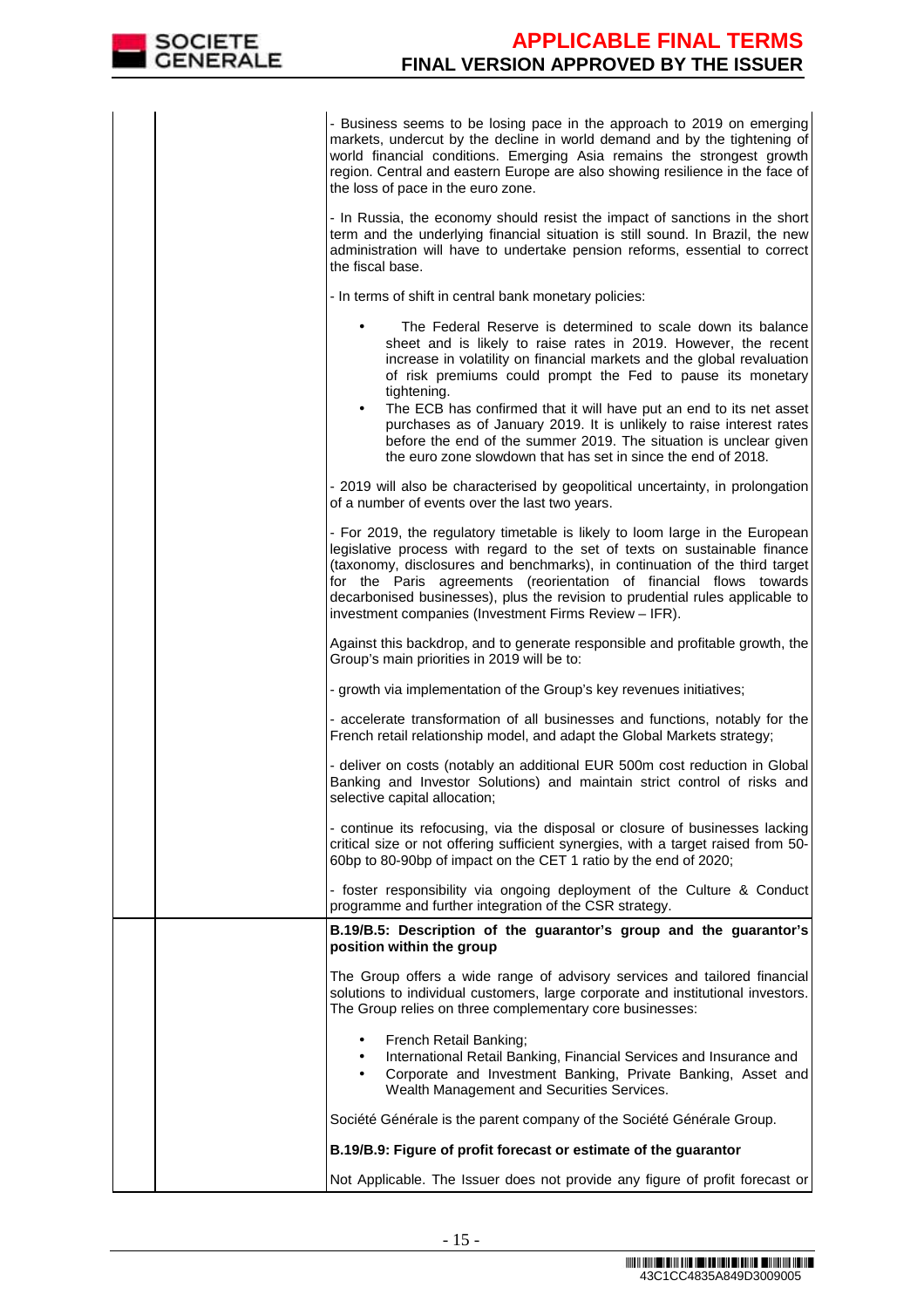

| estimate.                                                                                                                                                                                                                                                                                                                              |           |                       |
|----------------------------------------------------------------------------------------------------------------------------------------------------------------------------------------------------------------------------------------------------------------------------------------------------------------------------------------|-----------|-----------------------|
| B.19/B.10: Nature of any qualifications in the audit report on the<br>historical financial information                                                                                                                                                                                                                                 |           |                       |
| Not Applicable. The audit report does not include any qualification.                                                                                                                                                                                                                                                                   |           |                       |
| B.19/B.12: Selected historical key financial information regarding the<br>guarantor                                                                                                                                                                                                                                                    |           |                       |
|                                                                                                                                                                                                                                                                                                                                        | Year      | Year                  |
|                                                                                                                                                                                                                                                                                                                                        |           |                       |
|                                                                                                                                                                                                                                                                                                                                        |           | 31.12.2018 31.12.2017 |
|                                                                                                                                                                                                                                                                                                                                        | (audited) | (audited)             |
| <b>Results</b> (in millions of euros)                                                                                                                                                                                                                                                                                                  |           |                       |
| Net Banking Income                                                                                                                                                                                                                                                                                                                     | 25,205    | 23,954                |
| Operating income                                                                                                                                                                                                                                                                                                                       | 6,269     | 4,767                 |
| Underlying Group Net income (1)                                                                                                                                                                                                                                                                                                        | 4,468     | 4,491                 |
| Reported Group Net income                                                                                                                                                                                                                                                                                                              | 3,864     | 2,806                 |
| French retail Banking                                                                                                                                                                                                                                                                                                                  | 1,237     | 1,059                 |
| International Retail Banking & Financial Services                                                                                                                                                                                                                                                                                      | 2,065     | 1,939                 |
| Global Banking and Investor Solutions                                                                                                                                                                                                                                                                                                  | 1,197     | 1,593                 |
| Corporate Centre                                                                                                                                                                                                                                                                                                                       | (635)     | (1,785)               |
| Net cost of risk                                                                                                                                                                                                                                                                                                                       | (1,005)   | (1, 349)              |
| Underlying ROTE ** (2)                                                                                                                                                                                                                                                                                                                 | 9.7%      | 9.6%                  |
| Tier 1 Ratio **                                                                                                                                                                                                                                                                                                                        | 13.4%     | 13.8%                 |
| Activity (in billions of euros)                                                                                                                                                                                                                                                                                                        |           |                       |
| Total assets and liabilities                                                                                                                                                                                                                                                                                                           | 1,309.4   | $1,274.2*$            |
|                                                                                                                                                                                                                                                                                                                                        |           |                       |
| Customer loans at amortised costs                                                                                                                                                                                                                                                                                                      | 447.2     | 417.4*                |
| Customer deposits                                                                                                                                                                                                                                                                                                                      | 416.8     | 410.6*                |
| Equity (in billions of euros)                                                                                                                                                                                                                                                                                                          |           |                       |
| Shareholders' equity, Group Share                                                                                                                                                                                                                                                                                                      | 61.0      | 59.9*                 |
| Non-controlling interests                                                                                                                                                                                                                                                                                                              | 4.8       | $4.5*$                |
| Cash flow statements (in millions of euros)<br>Net inflow (outflow) in cash and cash equivalent                                                                                                                                                                                                                                        | (17, 617) | 18,023                |
| * as at 1st January 2018 (audited). The consolidated balance sheet totalled<br>EUR 1,309 billion at 31st December 2018 (EUR 1,274 billion at 1st January<br>2018, EUR 1,275 billion at 31st December 2017). Balances at 1st January<br>2018 after first-time application of IFRS 9 except for subsidiaries in the<br>insurance sector. |           |                       |
| ** These financial ratios are neither audited nor subjected to a limited review.                                                                                                                                                                                                                                                       |           |                       |
| (1) Adjusted for non-economic and exceptional items, and for IFRIC 21.                                                                                                                                                                                                                                                                 |           |                       |
| (2) Adjusted for non-economic items (in 2017) and exceptional items.                                                                                                                                                                                                                                                                   |           |                       |
| Statement as no material adverse change in the prospects of the<br>guarantor since the date of its last published audited financial<br>statements:                                                                                                                                                                                     |           |                       |
| There has been no material adverse change in the prospects of Société<br>Générale since 31 December 2018.                                                                                                                                                                                                                              |           |                       |
| Significant changes in the guarantor's financial or trading position<br>subsequent to the period covered by the historical financial<br>information:                                                                                                                                                                                   |           |                       |
| Not Applicable. There has been no significant change in the financial or<br>trading position of Société Générale since 31 December 2018.                                                                                                                                                                                               |           |                       |
| B.19/B.13: Recent events particular to the guarantor which are to a<br>material extent relevant to the evaluation of the guarantor's solvency                                                                                                                                                                                          |           |                       |
| Not Applicable. There have been no recent events particular to Société<br>Générale which are to a material extent relevant to the evaluation of its                                                                                                                                                                                    |           |                       |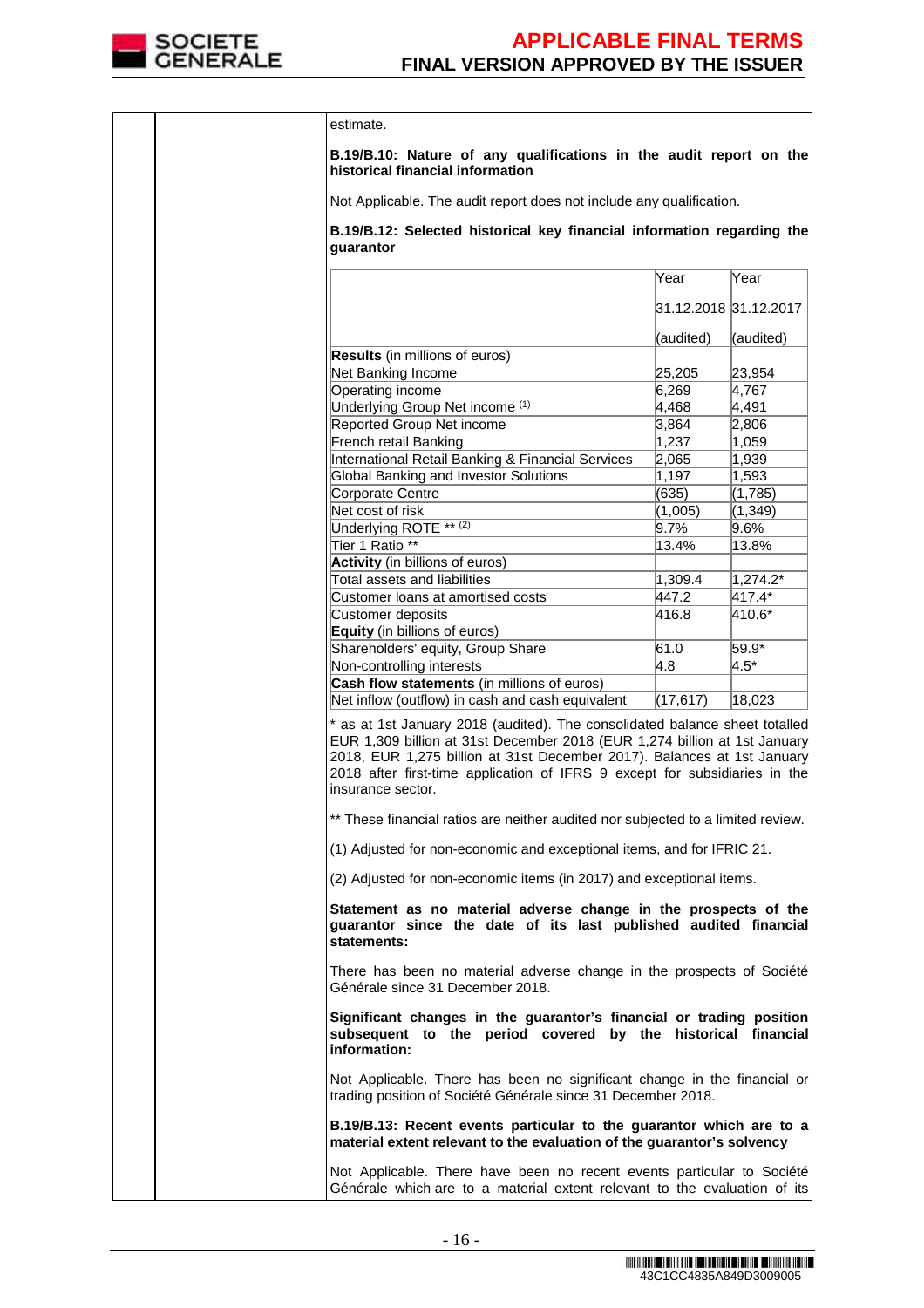

| solvency.                                                                                                                                                                                         |
|---------------------------------------------------------------------------------------------------------------------------------------------------------------------------------------------------|
| B.19/B.14: Statement as to whether the guarantor is dependent upon<br>other entities within the group                                                                                             |
| See Element B.5 above for the Société Générale's position within the Group.                                                                                                                       |
| Société Générale is the ultimate holding company of the Group. However,<br>Société Générale operates its own business; it does not act as a simple<br>holding company vis-à-vis its subsidiaries. |
| B.19/B.15: Description of the guarantor's principal activities                                                                                                                                    |
| See Element B.19/B.5 above                                                                                                                                                                        |
| B.19/B.16: To the extent known to the guarantor, whether the guarantor<br>is directly or indirectly owned or controlled and by whom, and<br>description of the nature of such control             |
| Not Applicable. To its knowledge, Société Générale is not owned or<br>controlled, directly or indirectly (under French law) by another entity.                                                    |

**Section C – Securities**

| C.1 | Type and class of the<br>securities being offered                                      | The certificates are derivative instruments (the Certificates)                                                                                                                                                                                                                                               |
|-----|----------------------------------------------------------------------------------------|--------------------------------------------------------------------------------------------------------------------------------------------------------------------------------------------------------------------------------------------------------------------------------------------------------------|
|     | and/or admitted to<br>trading, including any<br>security identification                | The ISIN Code is: XS1983961845                                                                                                                                                                                                                                                                               |
|     |                                                                                        | The Common Code is: 198396184                                                                                                                                                                                                                                                                                |
|     | number                                                                                 |                                                                                                                                                                                                                                                                                                              |
| C.2 | <b>Currency of the</b><br>securities issue                                             | <b>EUR</b>                                                                                                                                                                                                                                                                                                   |
| C.5 | Description of any<br>restrictions on the free<br>transferability of the<br>securities | Not Applicable. There is no restriction on the free transferability of the<br>Certificates, subject to selling and transfer restrictions which may apply in<br>certain jurisdictions including restrictions applicable to the offer and sale to,<br>or for the account or benefit of, Permitted Transferees. |
|     |                                                                                        | A Permitted Transferee means any person who (i) is not a U.S. person as<br>defined pursuant to Regulation S; and (ii) is not a person who comes within<br>any definition of U.S. person for the purposes of the CEA or any CFTC Rule,<br>guidance or order proposed or issued under the CEA.                 |
| C.8 | <b>Rights attached to the</b>                                                          | <b>Rights attached to the securities:</b>                                                                                                                                                                                                                                                                    |
|     | securities, including<br>ranking and limitations<br>to those rights                    |                                                                                                                                                                                                                                                                                                              |
|     |                                                                                        | Unless the Certificates are previously redeemed, the Certificates will entitle<br>each holder of the Certificates (a Certificateholder) to receive a redemption<br>amount which may be lower than, equal to or higher than the amount initially<br>invested (see Element C.18).                              |
|     |                                                                                        | A Certificateholder will be entitled to claim the immediate and due payment<br>of any sum in case:                                                                                                                                                                                                           |
|     |                                                                                        | - the Issuer fails to pay or to perform its other obligations under the<br>Certificates                                                                                                                                                                                                                      |
|     |                                                                                        | - the Guarantor fails to perform its obligations under the Guarantee or in the<br>event that the guarantee of the Guarantor stops being valid; or                                                                                                                                                            |
|     |                                                                                        | - of insolvency or bankruptcy proceeding(s) affecting the Issuer.                                                                                                                                                                                                                                            |
|     |                                                                                        | The Certificateholders' consent shall have to be obtained to amend the<br>contractual terms of the Certificates pursuant to the provisions of an agency<br>agreement, made available to a Certificateholder upon request to the Issuer.                                                                      |
|     |                                                                                        | <b>Waiver of Set-off rights:</b>                                                                                                                                                                                                                                                                             |
|     |                                                                                        | The Certificateholders waive any right of set-off, compensation and retention                                                                                                                                                                                                                                |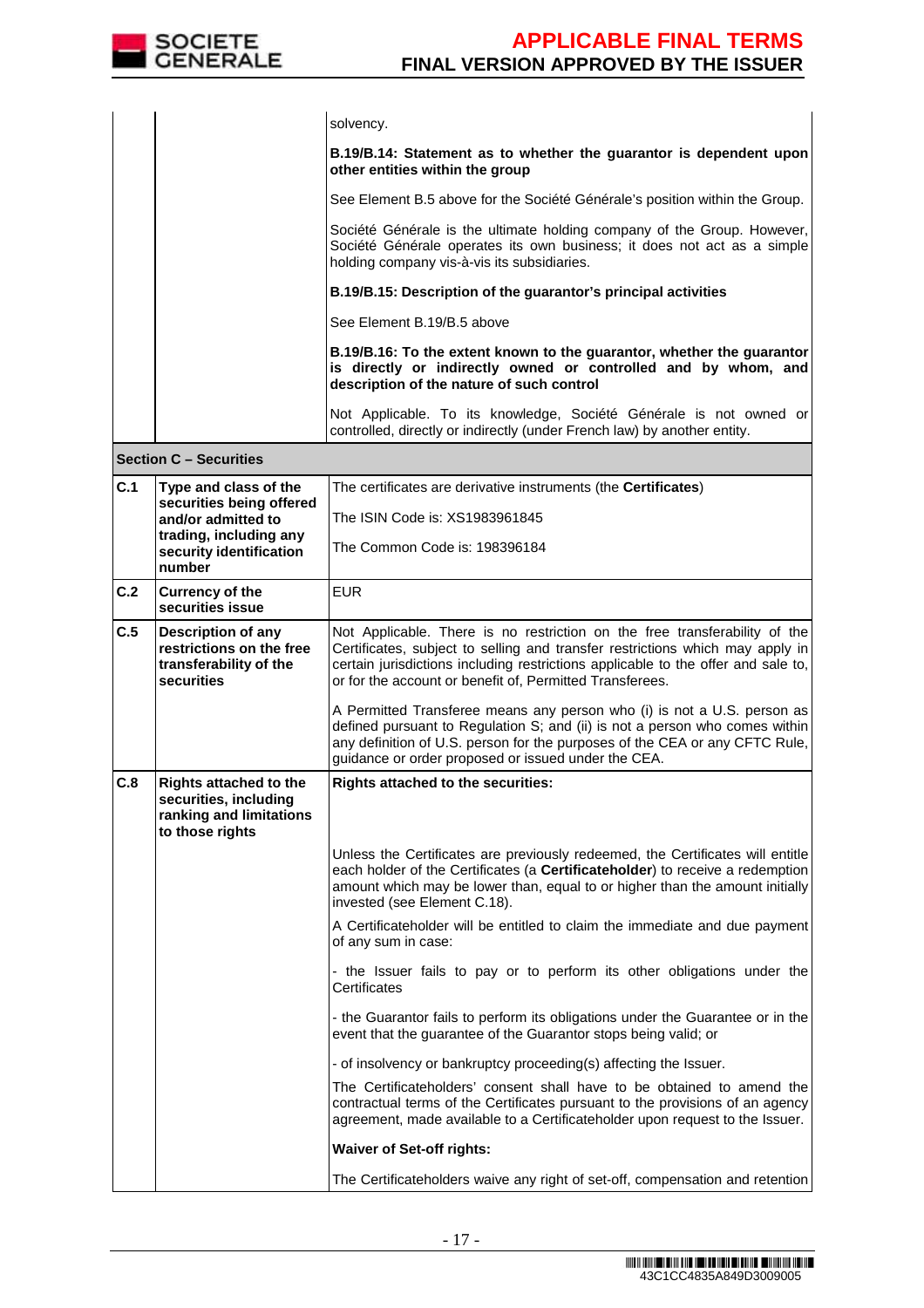

|  | in relation to the Certificates, to the extent permitted by law.                                                                                                                                                                                                                                                                                                                                                                                                                                                                                                                                                                                                                               |
|--|------------------------------------------------------------------------------------------------------------------------------------------------------------------------------------------------------------------------------------------------------------------------------------------------------------------------------------------------------------------------------------------------------------------------------------------------------------------------------------------------------------------------------------------------------------------------------------------------------------------------------------------------------------------------------------------------|
|  | <b>Governing law:</b>                                                                                                                                                                                                                                                                                                                                                                                                                                                                                                                                                                                                                                                                          |
|  | The Certificates and any non-contractual obligations arising out of or in<br>connection with the Certificates will be governed by, and shall be construed<br>in accordance with English law.                                                                                                                                                                                                                                                                                                                                                                                                                                                                                                   |
|  | The Issuer accepts the competence of the courts of England in relation to<br>any dispute against the Issuer but accepts that such Certificateholders may<br>bring their action before any other competent court.                                                                                                                                                                                                                                                                                                                                                                                                                                                                               |
|  | Ranking:<br>The Certificates will be direct, unconditional, unsecured and unsubordinated<br>obligations of the Issuer and will rank at least pari passu with all other<br>outstanding direct, unconditional, unsecured and unsubordinated obligations<br>of the Issuer, present and future.                                                                                                                                                                                                                                                                                                                                                                                                    |
|  | <b>Limitations</b><br>attached<br>the<br>to<br>rights<br>to<br>securities:<br>- The Issuer may redeem the Certificates early on the basis of the market<br>value of these Certificates for tax or regulatory reasons, force majeure event<br>or in the case of occurrence of extraordinary events affecting the underlying<br>instrument(s) or in the case of occurrence of additional disruption event(s).                                                                                                                                                                                                                                                                                    |
|  | - The Issuer may adjust the financial terms in case of adjustment events<br>affecting the underlying instrument(s), and, in the case of occurrence of<br>extraordinary events affecting the underlying instrument(s) or in the case of<br>occurrence of additional disruption event(s), the Issuer may substitute the<br>underlying instrument(s) by new underlying instrument(s) or deduct from any<br>due amount the increased cost of hedging, and in each case without the<br>consent of the Certificateholders.                                                                                                                                                                           |
|  | - The Issuer may monetise all or part of the due amounts until the Final<br>Exercise Date of the Certificates in the case of occurrence of extraordinary<br>events affecting the underlying or in the case of occurrence of additional<br>disruption event(s).                                                                                                                                                                                                                                                                                                                                                                                                                                 |
|  | - the rights to payment of principal and interest will be prescribed within a<br>period of ten years (in the case of principal) and five years (in the case of<br>interest) from the date on which the payment of these amounts has become<br>due for the first time and has remained unpaid.                                                                                                                                                                                                                                                                                                                                                                                                  |
|  | - In the case of a payment default by the Issuer, Certificateholders shall not<br>institute any proceedings, judicial or otherwise, or otherwise assert a claim<br>against the Issuer. Nevertheless, Certificateholders will continue to be able<br>to claim against the Guarantor in respect of any unpaid amount.                                                                                                                                                                                                                                                                                                                                                                            |
|  | <b>Taxation:</b>                                                                                                                                                                                                                                                                                                                                                                                                                                                                                                                                                                                                                                                                               |
|  | All payments in respect of Certificates, Receipts and Coupons or under the<br>Guarantee shall be made free and clear of, and without withholding or<br>deduction for or on account of, any present or future taxes, duties,<br>assessments or governmental charges of whatever nature imposed, levied,<br>collected, withheld or assessed by or on behalf of any Tax Jurisdiction<br>unless such withholding or deduction is required by law.                                                                                                                                                                                                                                                  |
|  | In the event that any amounts are required to be deducted or withheld for, or<br>on behalf of, any Tax Jurisdiction, the relevant Issuer or, as the case may<br>be, the Guarantor shall (except in certain circumstances), to the fullest extent<br>permitted by law, pay such additional amount as may be necessary, in order<br>that each Certificateholder, Receiptholder or Couponholder, after deduction<br>or such withholding of such taxes, duties, assessments or governmental<br>charges or deduction, will receive the full amount then due and payable.                                                                                                                            |
|  | Notwithstanding the provisions above, in no event will the Issuer or, as the<br>case may be, the Guarantor, be required to pay any additional amounts in<br>respect of the Certificates, Receipts or Coupons for, or on account of, any<br>withholding or deduction (i) required pursuant to an agreement described in<br>Section 1471(b) of the U.S. Internal Revenue Code of 1986 (the "Code") or<br>otherwise imposed pursuant to Sections 1471 through 1474 of the Code, any<br>regulations or agreements thereunder, or any official interpretations thereof,<br>or any law implementing an intergovernmental approach thereto or (ii)<br>imposed pursuant to Section 871(m) of the Code. |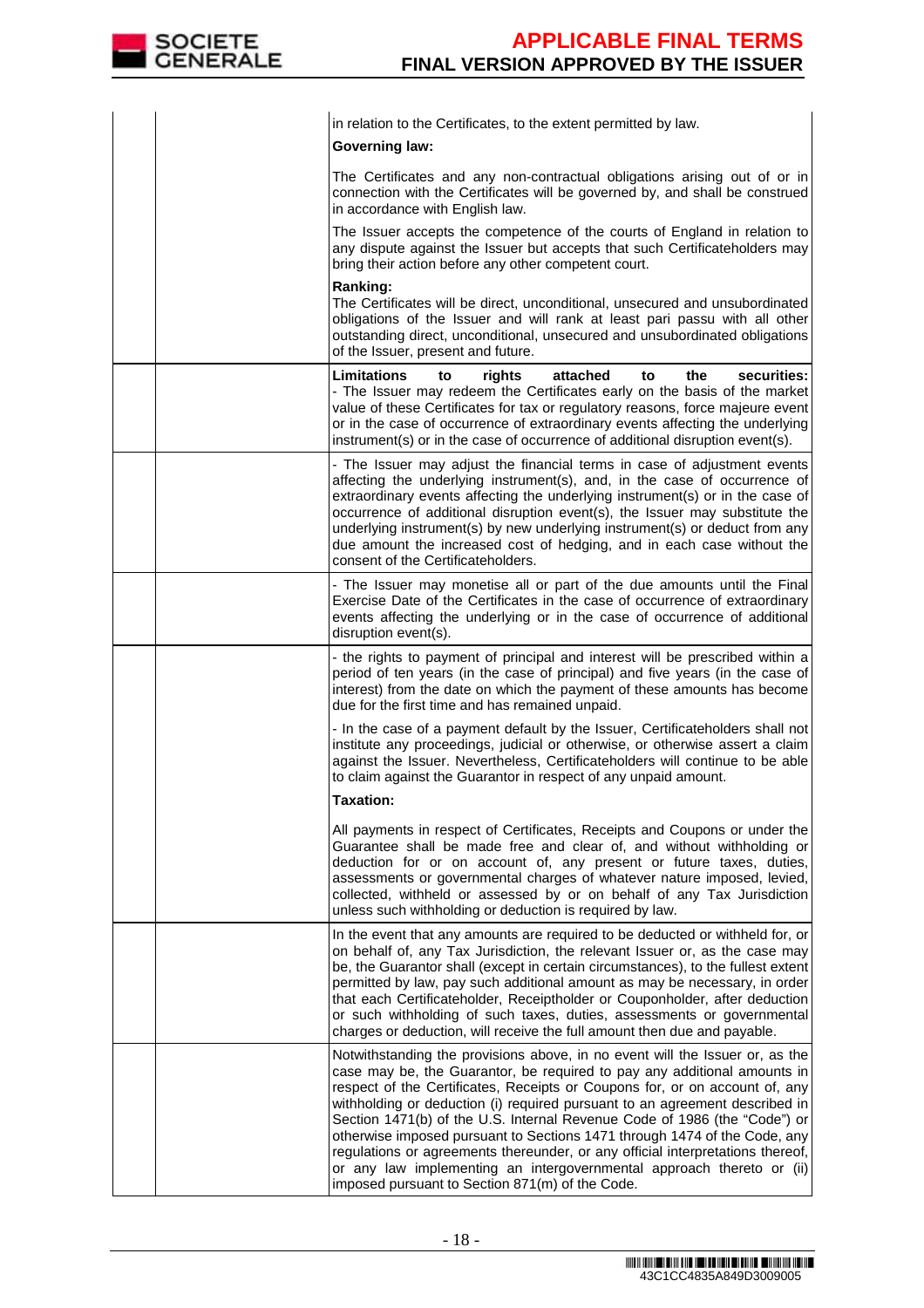

|      |                                                                                                                                                                                                                                                                | Where                                                                                                                                                                                                                      |                                                                                                                                                                                                                                                                                                          |
|------|----------------------------------------------------------------------------------------------------------------------------------------------------------------------------------------------------------------------------------------------------------------|----------------------------------------------------------------------------------------------------------------------------------------------------------------------------------------------------------------------------|----------------------------------------------------------------------------------------------------------------------------------------------------------------------------------------------------------------------------------------------------------------------------------------------------------|
|      |                                                                                                                                                                                                                                                                | authority thereof or therein having power to tax.                                                                                                                                                                          | Tax Jurisdiction means Luxembourg or any political subdivision or any                                                                                                                                                                                                                                    |
| C.11 | Whether the securities<br>offered are or will be the<br>object of an application<br>for admission to trading,<br>with a view to their<br>distribution in a<br>regulated market or<br>other equivalent markets<br>with indication of the<br>markets in question | Sim S.p.A                                                                                                                                                                                                                  | Application will be made for the Certificates to be admitted to trading on<br>EuroTLX, a Multilateral Trading Facility organized and managed by EuroTLX                                                                                                                                                  |
| C.15 | How the value of the<br>investment is affected<br>by the value of the<br>underlying instrument(s)                                                                                                                                                              | The value of the Certificates and the payment of a redemption amount to a<br>Certificateholder on the Final Exercise Date will depend on the performance<br>of the underlying asset(s), on the relevant valuation date(s). |                                                                                                                                                                                                                                                                                                          |
|      |                                                                                                                                                                                                                                                                | predefined barrier performance.                                                                                                                                                                                            | The value of the Certificates is linked to the positive or negative<br>performance of the underlying instrument. The amount(s) to be paid is/are<br>determined on the basis of the condition which is satisfied (or not) if the<br>performance of the underlying instrument is higher than or equal to a |
| C.16 | The final exercise date<br>and the final reference<br>date                                                                                                                                                                                                     |                                                                                                                                                                                                                            | The final exercise date of the Certificates will be 04/07/2023 (the Final<br>Exercise Date), and the final reference date will be the last valuation date.                                                                                                                                               |
|      |                                                                                                                                                                                                                                                                | Element C.8 above and Element C.18 below.                                                                                                                                                                                  | The Final Exercise Date may be modified pursuant to the provisions of                                                                                                                                                                                                                                    |
| C.17 | Settlement procedure of<br>the derivative securities                                                                                                                                                                                                           | Cash delivery                                                                                                                                                                                                              |                                                                                                                                                                                                                                                                                                          |
| C.18 | How the return on<br>derivative securities<br>takes place                                                                                                                                                                                                      | The issue date of the Certificates is 28/06/2019 (the <b>Issue Date</b> ) and each<br>Certificate will have a specified denomination of EUR 100 (the Specified<br>Denomination).                                           |                                                                                                                                                                                                                                                                                                          |
|      |                                                                                                                                                                                                                                                                | Rate(s) of Interest:                                                                                                                                                                                                       | 0.95% payable in arrear.                                                                                                                                                                                                                                                                                 |
|      |                                                                                                                                                                                                                                                                | <b>Specified Period(s) /</b><br><b>Interest Payment Date(s):</b><br>(DD/MM/YYYY)                                                                                                                                           | 04/10/2019;<br>03/01/2020;<br>03/04/2020;<br>06/07/2020;<br>05/10/2020;<br>04/01/2021;<br>05/04/2021;<br>05/07/2021:<br>04/10/2021;<br>03/01/2022;<br>04/04/2022;<br>04/07/2022;<br>04/10/2022;<br>03/01/2023;<br>03/04/2023;<br>04/07/2023                                                              |
|      |                                                                                                                                                                                                                                                                | <b>Fixed Coupon Amount:</b>                                                                                                                                                                                                | Unless previously redeemed, on each<br>Interest Payment Date, the Issuer shall pay<br>to the Certificateholders, for each Certificate,<br>an amount determined by the Calculation<br>Agent as follows:                                                                                                   |
|      |                                                                                                                                                                                                                                                                |                                                                                                                                                                                                                            | Rate of Interest x Specified Denomination                                                                                                                                                                                                                                                                |
|      |                                                                                                                                                                                                                                                                | <b>Final Exercise Amount:</b>                                                                                                                                                                                              | Unless previously redeemed, the Issuer shall<br>redeem the Certificates on the Final Exercise<br>Date, in accordance with the following<br>provisions in respect of each Certificate:                                                                                                                    |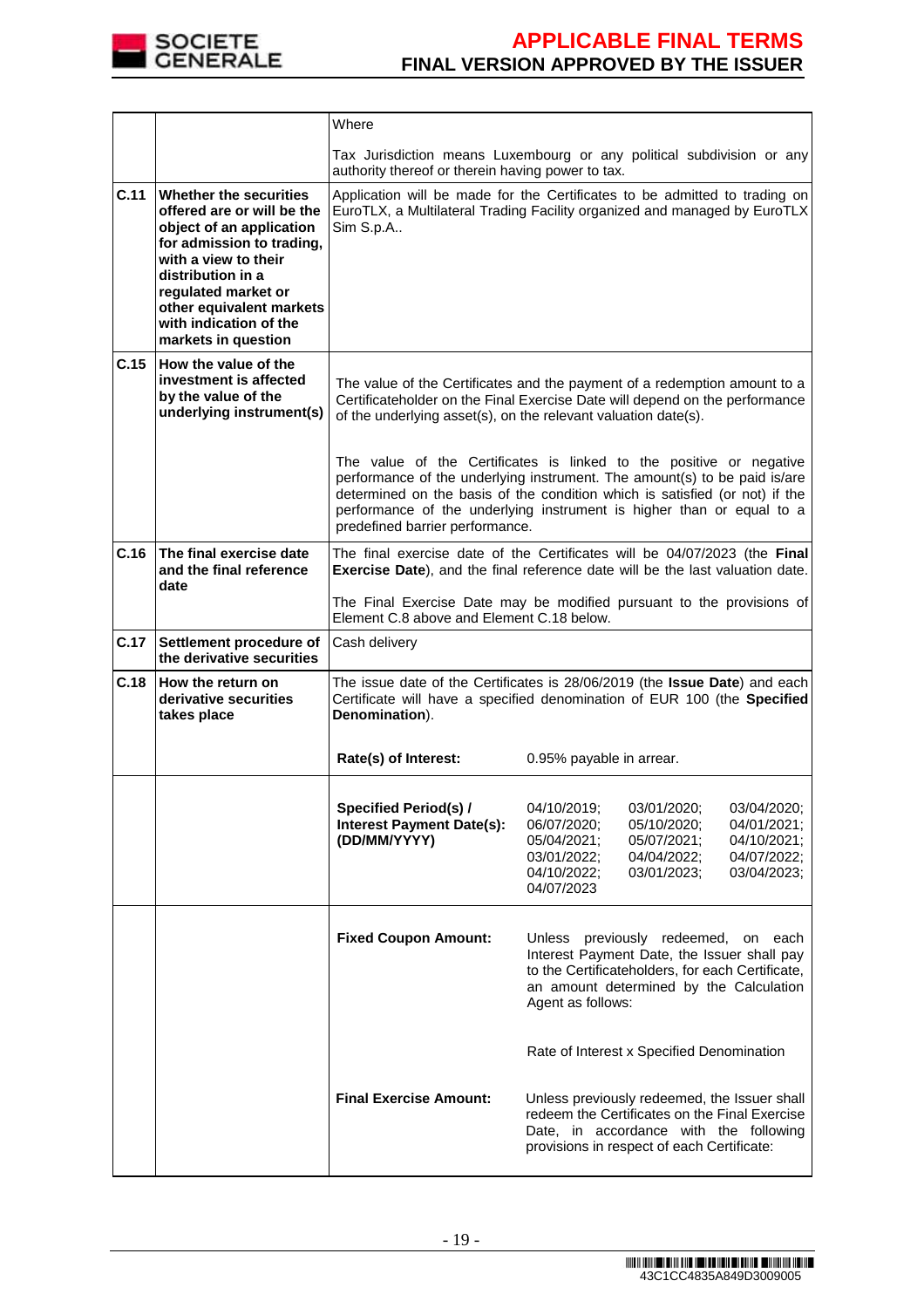

|      |                                                |                                              | Scenario 1:                                                                                                                                                                                                                      |
|------|------------------------------------------------|----------------------------------------------|----------------------------------------------------------------------------------------------------------------------------------------------------------------------------------------------------------------------------------|
|      |                                                |                                              | If a European Knock-In Event has not<br>occurred, then:                                                                                                                                                                          |
|      |                                                |                                              | Exercise<br>Specified<br>Final<br>Amount<br>$=$<br>Denomination x [100%]                                                                                                                                                         |
|      |                                                |                                              | Scenario 2:                                                                                                                                                                                                                      |
|      |                                                |                                              | If a European Knock-In Event has occurred,<br>then:                                                                                                                                                                              |
|      |                                                |                                              | Final<br>Exercise<br>$Amount =$<br>Specified<br>Denomination x (100% + Performance(1))                                                                                                                                           |
|      |                                                | Definitions relating to date(s): Applicable  |                                                                                                                                                                                                                                  |
|      |                                                | <b>Valuation Date(0):</b><br>(DD/MM/YYYY)    | 27/06/2019                                                                                                                                                                                                                       |
|      |                                                | Valuation Date(i); (i = 1)<br>(DD/MM/YYYY)   | 27/06/2023                                                                                                                                                                                                                       |
|      |                                                | Definitions relating to the<br>Product:      | Applicable, subject to the provisions of the<br>Condition 4 of the Additional Terms and<br>Conditions relating to Formulae                                                                                                       |
|      |                                                | Performance(i)<br>$(i = 1)$                  | means $(S(i) / S(0)) - 100\%$                                                                                                                                                                                                    |
|      |                                                | S(i)<br>(i from 0 to 1)                      | means in respect of any Valuation Date(i)<br>the Closing Price of the Underlying.                                                                                                                                                |
|      |                                                | <b>European Knock-In Event</b>               | is deemed to have occurred as determined<br>by the Calculation Agent, if on Valuation<br>Date(1), the Closing Price is lower than 50%<br>$x S(0)$ .                                                                              |
| C.19 | The final reference price<br>of the underlying | See Element C.18 above.                      |                                                                                                                                                                                                                                  |
|      |                                                | instrument(s).                               | Final reference price: the value of the underlying instrument(s) on the<br>relevant valuation date(s) for the redemption, subject to the occurrence of<br>certain extraordinary events and adjustments affecting such underlying |
| C.20 | Type of the underlying<br>and where the        | The type of underlying is: share.            |                                                                                                                                                                                                                                  |
|      | information on the<br>underlying can be found  | screen page(s).                              | Information about the underlying is available on the following website(s) or                                                                                                                                                     |
|      |                                                | <b>Bloomberg</b><br>Company<br><b>Ticker</b> | Website<br><b>Exchange</b>                                                                                                                                                                                                       |
|      |                                                | Intesa<br><b>ISP IM</b><br>Sanpaolo SpA      | <b>BORSA</b><br>www.intesasanpaolo.com<br>ITALIANA S.P.A.                                                                                                                                                                        |
|      | <b>Section D - Risks</b>                       |                                              |                                                                                                                                                                                                                                  |
| D.2  | Key information on the                         |                                              | An investment in the Certificates involves certain risks which should be                                                                                                                                                         |
|      | to the issuer and the<br>guarantor             |                                              | key risks that are specific assessed prior to any investment decision. In particular, the Group is<br>exposed to the risks inherent in its core businesses, including:                                                           |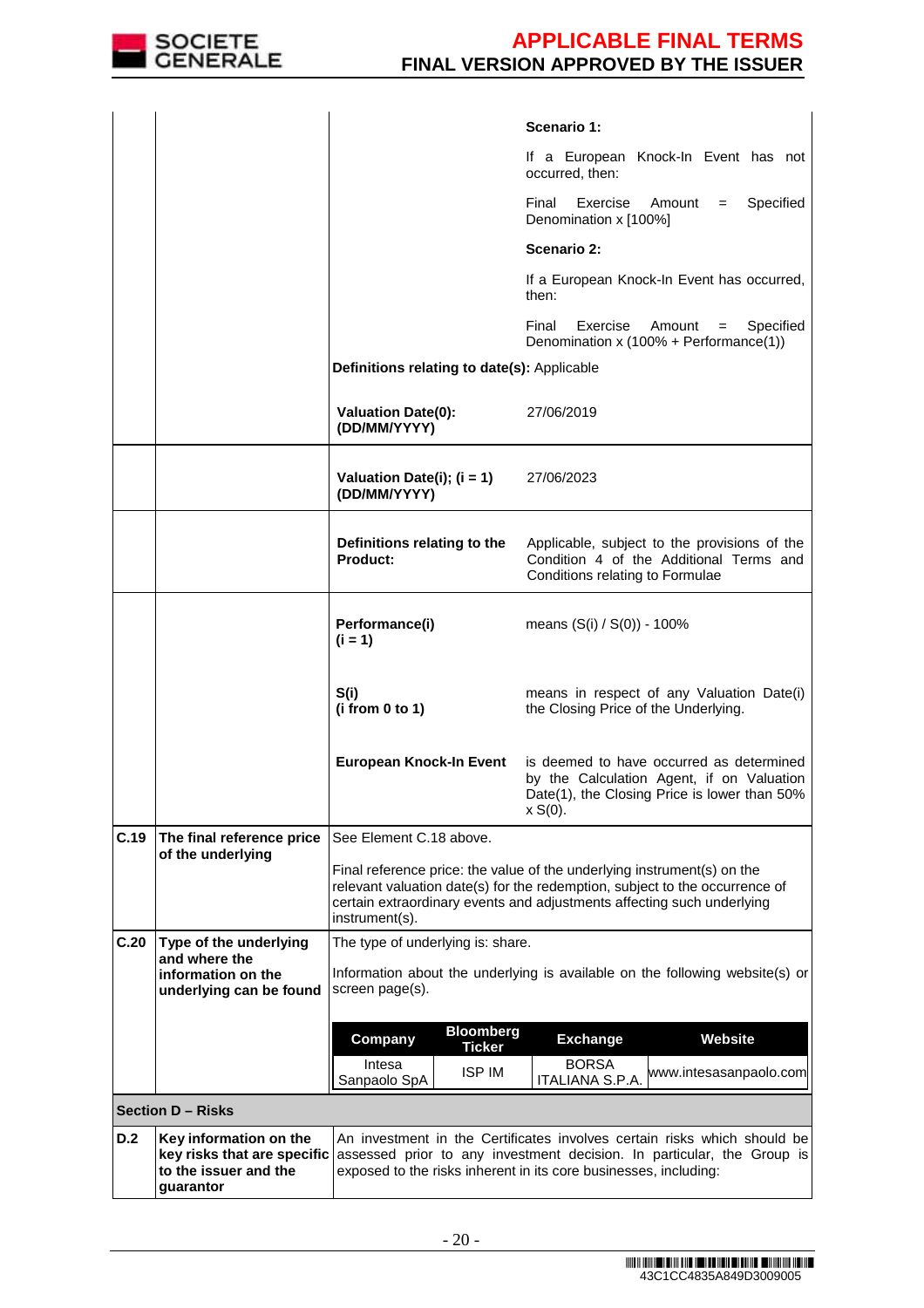

|  | . Risks related to the macroeconomic, market and regulatory<br>environments                                                                                                                                                                                                                                                                                                                                                                                                                                                                                                                                                                                                                                                                                                                                                                                                                                                                                                                                                                                                                                                                  |
|--|----------------------------------------------------------------------------------------------------------------------------------------------------------------------------------------------------------------------------------------------------------------------------------------------------------------------------------------------------------------------------------------------------------------------------------------------------------------------------------------------------------------------------------------------------------------------------------------------------------------------------------------------------------------------------------------------------------------------------------------------------------------------------------------------------------------------------------------------------------------------------------------------------------------------------------------------------------------------------------------------------------------------------------------------------------------------------------------------------------------------------------------------|
|  | The global economy and financial markets continue to display high levels of<br>uncertainty, which may materially and adversely affect the Group's<br>business, financial position and results of operations. The Group's results<br>may be adversely affected by regional market exposures. Brexit and its<br>impact on financial markets and the economic environment could have an<br>adverse impact on the Group's activities and results of operations Increased<br>competition, by both banking and non-banking actors, is likely to have an<br>adverse effect on the Group's businesses and results, both in its domestic<br>French market and internationally. The Group is subject to an extensive<br>supervisory and regulatory framework in each of the countries in which it<br>operates and changes in this regulatory framework could have a significant<br>effect on the Group's businesses, position, costs, as well as on the financial<br>and economic environment in which it operates. The Group may generate<br>lower revenues from brokerage and other commission- and fee-based<br>businesses during market downturns. |
|  | • Credit Risks                                                                                                                                                                                                                                                                                                                                                                                                                                                                                                                                                                                                                                                                                                                                                                                                                                                                                                                                                                                                                                                                                                                               |
|  | The Group is exposed to counterparty and concentration risks, which may<br>have a material adverse effect on the Group's business, results of<br>operations and financial position. The financial soundness and conduct of<br>other financial institutions and market participants could adversely affect the<br>Group. The Group's results of operations and financial position could be<br>adversely affected by a late or insufficient provisioning of credit exposures.                                                                                                                                                                                                                                                                                                                                                                                                                                                                                                                                                                                                                                                                  |
|  | • Market and Structural Risks                                                                                                                                                                                                                                                                                                                                                                                                                                                                                                                                                                                                                                                                                                                                                                                                                                                                                                                                                                                                                                                                                                                |
|  | The volatility of the financial markets may cause the Group to suffer<br>significant losses on its trading and investment activities. Changes in<br>interest rates may adversely affect the Group's Banking and Asset<br>Management businesses. Fluctuations in exchange rates could adversely<br>affect the Group's results. The protracted decline of financial markets or<br>reduced liquidity in such markets may make it harder to sell assets or<br>manoeuvre trade positions and could lead to material losses for certain<br>activities of the Group. The Group's hedging strategies may not prevent all<br>risk of losses.                                                                                                                                                                                                                                                                                                                                                                                                                                                                                                          |
|  | • Operational Risks                                                                                                                                                                                                                                                                                                                                                                                                                                                                                                                                                                                                                                                                                                                                                                                                                                                                                                                                                                                                                                                                                                                          |
|  | Operational failure, termination or capacity constraints affecting institutions<br>the Group does business with, or failure or breach of the Group's<br>information technology systems, could result in losses and damages to the<br>reputation of the Group. The Group may incur losses as a result of<br>unforeseen or catastrophic events, including terrorist attacks or natural<br>disasters. The Group is exposed to legal risks that could negatively affect its<br>financial position or results of operations. Reputational damage could harm<br>the Group's competitive position.                                                                                                                                                                                                                                                                                                                                                                                                                                                                                                                                                  |
|  | • Model Risks                                                                                                                                                                                                                                                                                                                                                                                                                                                                                                                                                                                                                                                                                                                                                                                                                                                                                                                                                                                                                                                                                                                                |
|  | The Group's risk management system, based notably on models, may not<br>be effective and may expose the Group to unidentified or unanticipated<br>risks, which could lead to significant losses.                                                                                                                                                                                                                                                                                                                                                                                                                                                                                                                                                                                                                                                                                                                                                                                                                                                                                                                                             |
|  | • Funding Risks                                                                                                                                                                                                                                                                                                                                                                                                                                                                                                                                                                                                                                                                                                                                                                                                                                                                                                                                                                                                                                                                                                                              |
|  | A number of exceptional measures taken by governments, central banks<br>and regulators could have a material adverse effect on the Group's<br>business, results of operations and financial position. The Group's<br>dependence on its access to financing and its liquidity constraints may have<br>a material adverse effect on the Group's business, financial position and<br>results of operations.                                                                                                                                                                                                                                                                                                                                                                                                                                                                                                                                                                                                                                                                                                                                     |
|  | • Strategic and business risks                                                                                                                                                                                                                                                                                                                                                                                                                                                                                                                                                                                                                                                                                                                                                                                                                                                                                                                                                                                                                                                                                                               |
|  | Risks related to the implementation of the Group's strategic plan. To                                                                                                                                                                                                                                                                                                                                                                                                                                                                                                                                                                                                                                                                                                                                                                                                                                                                                                                                                                                                                                                                        |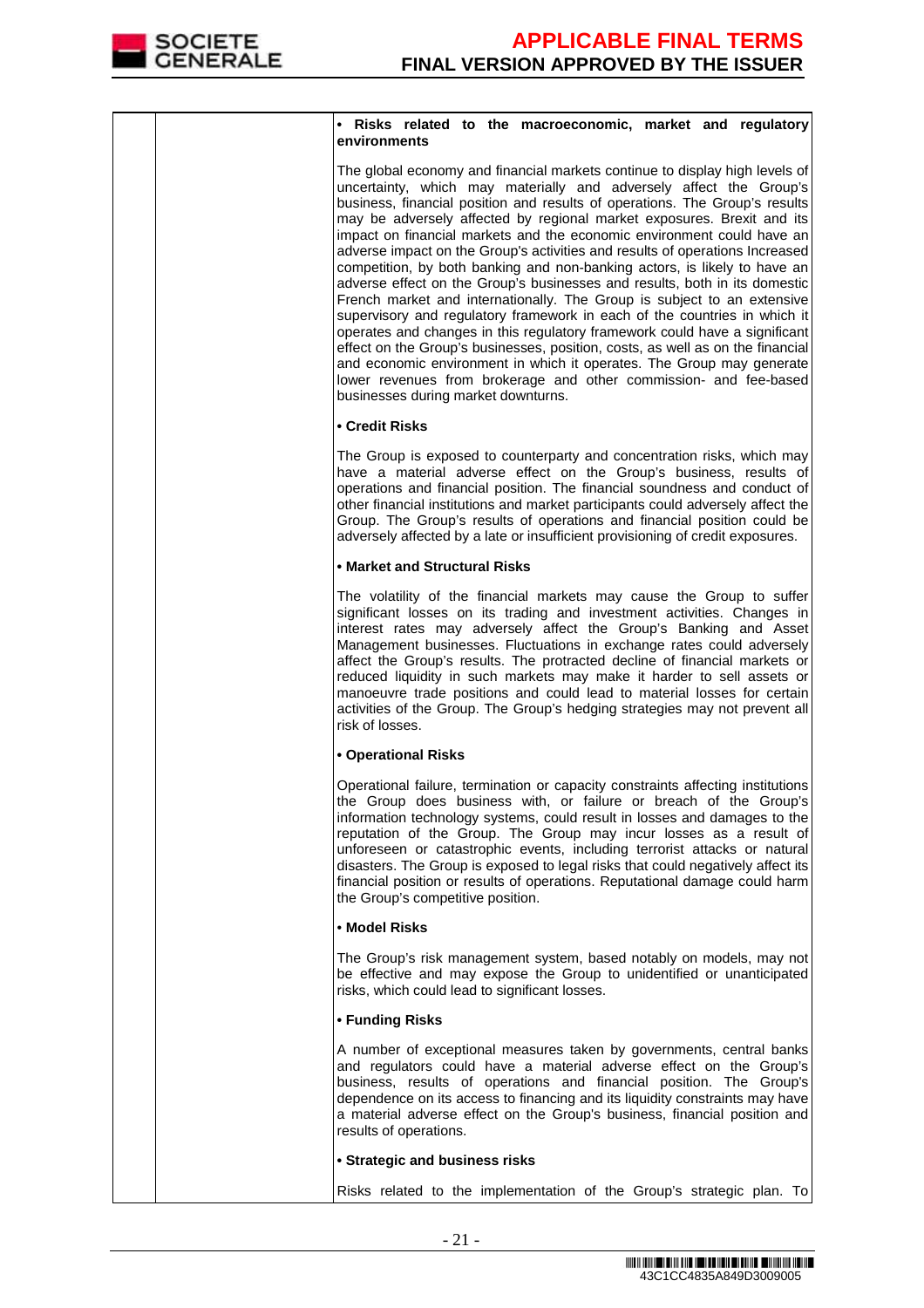

|            |                                                                                                                                                                                                  | prepare its consolidated financial statements in accordance with IFRS as<br>adopted by the European Union, the Group relies on assumptions and<br>estimates which, if incorrect, could have a significant adverse impact on its<br>financial statements.                                                                                                                                                                                                                                                                                                                                                                                                                                                                                                                                                                                                                                                                            |
|------------|--------------------------------------------------------------------------------------------------------------------------------------------------------------------------------------------------|-------------------------------------------------------------------------------------------------------------------------------------------------------------------------------------------------------------------------------------------------------------------------------------------------------------------------------------------------------------------------------------------------------------------------------------------------------------------------------------------------------------------------------------------------------------------------------------------------------------------------------------------------------------------------------------------------------------------------------------------------------------------------------------------------------------------------------------------------------------------------------------------------------------------------------------|
|            |                                                                                                                                                                                                  | If the Group makes an acquisition, it may be unable to manage the<br>integration process in a cost-effective manner or achieve the expected<br>benefits. The Group's inability to attract and retain qualified employees, as<br>well as significant changes in the regulatory framework related to human<br>resources management processes and compensation, may adversely affect<br>its performance.                                                                                                                                                                                                                                                                                                                                                                                                                                                                                                                               |
|            |                                                                                                                                                                                                  | Since the Issuer is part of the Group, these risk factors are applicable to the<br>Issuer.                                                                                                                                                                                                                                                                                                                                                                                                                                                                                                                                                                                                                                                                                                                                                                                                                                          |
| <b>D.6</b> | Key information on the<br>key risks that are specific<br>to the securities and risk<br>warning to the effect that<br>investors may lose the<br>value of their entire<br>investment or part of it |                                                                                                                                                                                                                                                                                                                                                                                                                                                                                                                                                                                                                                                                                                                                                                                                                                                                                                                                     |
|            |                                                                                                                                                                                                  | The terms and conditions of the Certificates may include provisions under<br>which upon the occurrence of certain market disruptions delays in the<br>settlement of the Certificates may be incurred or certain modifications be<br>made. Moreover, in case of occurrence of events affecting the underlying<br>instrument(s), the terms and conditions of the Certificates allow the Issuer to<br>substitute the underlying instrument(s) by new underlying instrument(s),<br>cease the exposure to the underlying asset(s) and apply a reference rate to<br>the proceeds so obtained until the Final Exercise Date of the Certificates,<br>postpone the Final Exercise Date of the Certificates, early redeem the<br>Certificates on the basis of the market value of these Certificates or deduct<br>from any due amount the increased cost of hedging, and in each case<br>without the prior consent of the Certificateholders. |
|            |                                                                                                                                                                                                  | Payments (whether in respect of principal and/or interest and whether at<br>final exercise or otherwise) on the Certificates are calculated by reference to<br>certain underlying(s), the return of the Certificates is based on changes in<br>the value of the underlying(s), which may fluctuate. Prospective investors<br>should be aware that these Certificates may be volatile and that they may<br>receive no interest and may lose all or a substantial portion of their principal.                                                                                                                                                                                                                                                                                                                                                                                                                                         |
|            |                                                                                                                                                                                                  | Investment in Certificates including fixed interest rate involves risks linked to<br>the fluctuation of the market rates which could have negative effect on the<br>value of these Certificates.                                                                                                                                                                                                                                                                                                                                                                                                                                                                                                                                                                                                                                                                                                                                    |
|            |                                                                                                                                                                                                  | The Guarantee constitutes a general and unsecured contractual obligation<br>of the Guarantor and no other person. Any payments on the Certificates are<br>also dependent on the creditworthiness of the Guarantor.                                                                                                                                                                                                                                                                                                                                                                                                                                                                                                                                                                                                                                                                                                                  |
|            |                                                                                                                                                                                                  | Prospective investors in Certificates benefiting from the Guarantee should<br>note that in case of payment default of an Issuer the entitlement of the<br>Certificateholder will be limited to the sums obtained by making a claim<br>under the Guarantee, and the relevant provisions of the Guarantee and they<br>shall have no right to institute any proceeding, judicial or otherwise, or<br>otherwise assert a claim against the Issuer.                                                                                                                                                                                                                                                                                                                                                                                                                                                                                      |
|            |                                                                                                                                                                                                  | The Guarantee is a payment guarantee only and not a guarantee of the<br>performance by the relevant Issuer or any of its other obligations under the<br>Certificates benefiting from the Guarantee.                                                                                                                                                                                                                                                                                                                                                                                                                                                                                                                                                                                                                                                                                                                                 |
|            |                                                                                                                                                                                                  | Société Générale will act as issuer under the Programme, as the Guarantor<br>of the Certificates issued by the Issuer and also as provider of hedging<br>instruments to the Issuer. As a result, investors will be exposed not only to<br>the credit risk of the Guarantor but also operational risks arising from the<br>lack of independence of the Guarantor, in assuming its duties and                                                                                                                                                                                                                                                                                                                                                                                                                                                                                                                                         |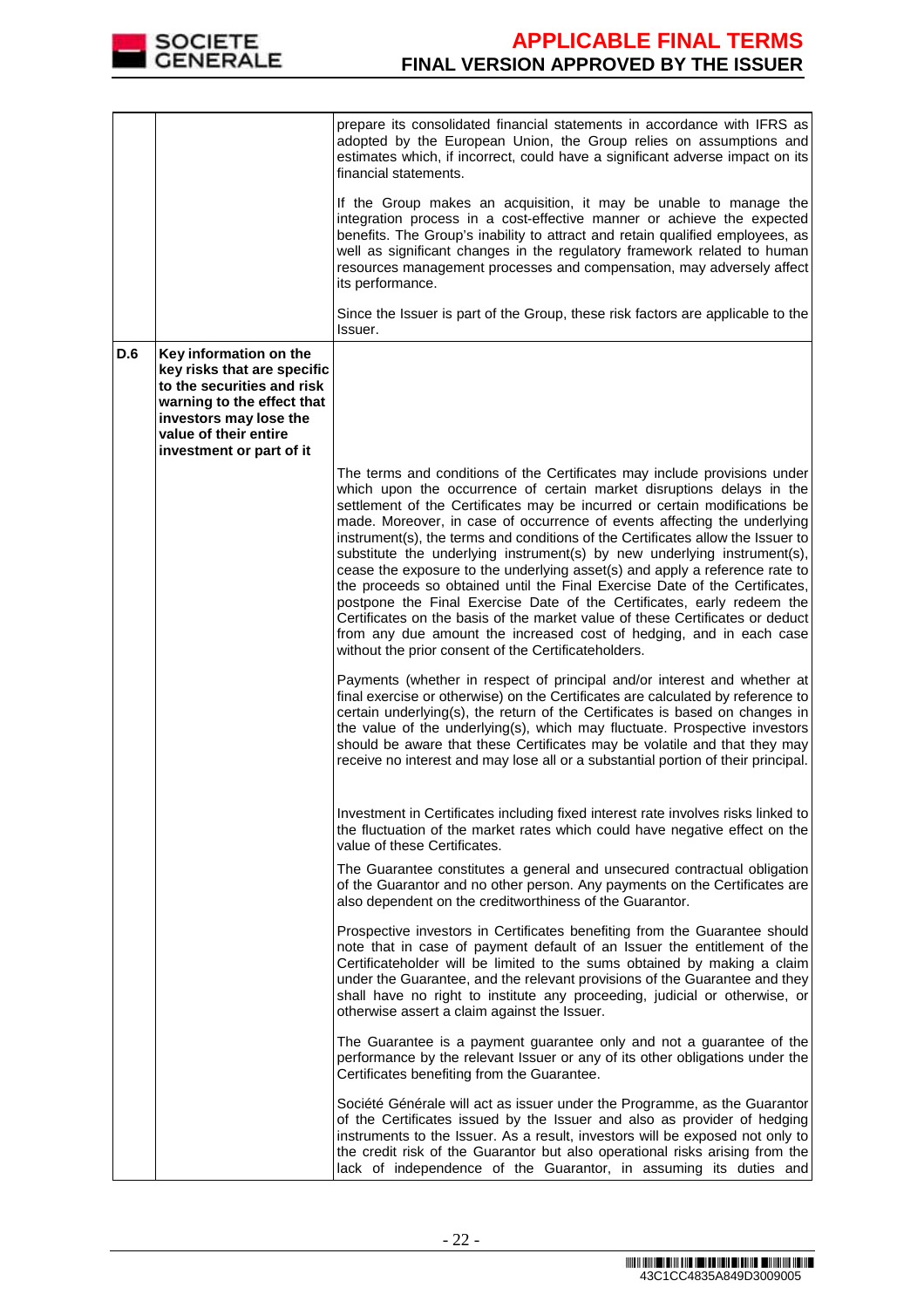|     | <b>SOCIETE</b><br><b>GENERALE</b> | <b>APPLICABLE FINAL TERMS</b><br><b>FINAL VERSION APPROVED BY THE ISSUER</b>                                                                                                                                                                                                                                                                                                                                                                                                                                                                                                       |
|-----|-----------------------------------|------------------------------------------------------------------------------------------------------------------------------------------------------------------------------------------------------------------------------------------------------------------------------------------------------------------------------------------------------------------------------------------------------------------------------------------------------------------------------------------------------------------------------------------------------------------------------------|
|     |                                   |                                                                                                                                                                                                                                                                                                                                                                                                                                                                                                                                                                                    |
|     |                                   | obligations as the Guarantor and provider of the hedging instruments.                                                                                                                                                                                                                                                                                                                                                                                                                                                                                                              |
|     |                                   | The potential conflicts of interests and operational risks arising from such<br>lack of independence are in part intended to be mitigated by the fact that<br>different divisions within the Guarantor will be responsible for implementing<br>the Guarantee and providing the hedging instruments and that each division<br>is run as a separate operational unit, segregated by Chinese walls<br>(information barriers) and run by different management teams.                                                                                                                   |
|     |                                   | The Issuer and the Guarantor and any of their subsidiaries and/or their<br>affiliates, in connection with their other business activities, may possess or<br>acquire material information about the underlying assets. Such activities<br>and information may cause consequences adverse to Certificateholders.                                                                                                                                                                                                                                                                    |
|     |                                   | The Issuer and the Guarantor and any of their subsidiaries and/or their<br>affiliates may act in other capacities with regard to the Certificates, such as<br>market maker, calculation agent or agent. Therefore, a potential conflict of<br>interests may arise. In connection with the offering of the Certificates, the<br>Issuer and the Guarantor and/or their affiliates may enter into one or more<br>hedging transaction(s) with respect to a reference asset(s) or related<br>derivatives, which may affect the market price, liquidity or value of the<br>Certificates. |
|     |                                   | During the lifetime of the Certificates, the market value of these Certificates<br>may be lower than the invested capital. Furthermore, an insolvency of the<br>Issuer and/or the Guarantor may cause a total loss of the invested capital.                                                                                                                                                                                                                                                                                                                                        |
|     |                                   | The attention of the investors is drawn to the fact that they could<br>sustain an entire or a partial loss of their investment.                                                                                                                                                                                                                                                                                                                                                                                                                                                    |
|     | Section E - Offer                 |                                                                                                                                                                                                                                                                                                                                                                                                                                                                                                                                                                                    |
|     | use of proceeds                   | <b>E.2.b Reasons for the offer and The net proceeds from each issue of Certificates will be applied for the</b><br>general financing purposes of the Société Générale Group, which include<br>making a profit.                                                                                                                                                                                                                                                                                                                                                                     |
| E.3 | Description of the terms          | Public Offer Jurisdiction(s): Italy                                                                                                                                                                                                                                                                                                                                                                                                                                                                                                                                                |
|     | and conditions of the<br>otter    | Offer Period: From and including May 28, 2019 at 9.00 a.m. Central<br>European Time (CET) to and including June 26, 2019 at 4.00 p.m. CET,<br>subject to any early closing of the Offer Period as described under clause<br>(iii) below.                                                                                                                                                                                                                                                                                                                                           |
|     |                                   | The Certificates will be distributed:                                                                                                                                                                                                                                                                                                                                                                                                                                                                                                                                              |
|     |                                   | (a) within the premises of the Distributors (at their offices and branches);                                                                                                                                                                                                                                                                                                                                                                                                                                                                                                       |
|     |                                   | (b) through door-to-door selling (fuori sede) pursuant to Articles 30 and 31<br>of the Italian Legislative Decree No. 58 of 24 <sup>th</sup> February 1998, as amended<br>from time to time (the "Italian Financial Services Act") from and including<br>May 28, 2019 at 9.00 a.m. Central European Time (CET) to and including<br>June 20, 2019 at 4.00 p.m. CET; and                                                                                                                                                                                                             |
|     |                                   | subject to any early closing of the Offer Period as described below.                                                                                                                                                                                                                                                                                                                                                                                                                                                                                                               |
|     |                                   | Distributors intending to distribute Certificates through door-to-door selling<br>(fuori sede) pursuant to article 30 of the Italian Financial Services Act will<br>collect the acceptance forms - other than directly at their branches and<br>offices - through financial advisors for door-to-door selling (consulenti                                                                                                                                                                                                                                                          |
|     |                                   | finanziari abilitati all'offerta fuori sede) pursuant to Article 31 of the Italian<br>Financial Services Act.                                                                                                                                                                                                                                                                                                                                                                                                                                                                      |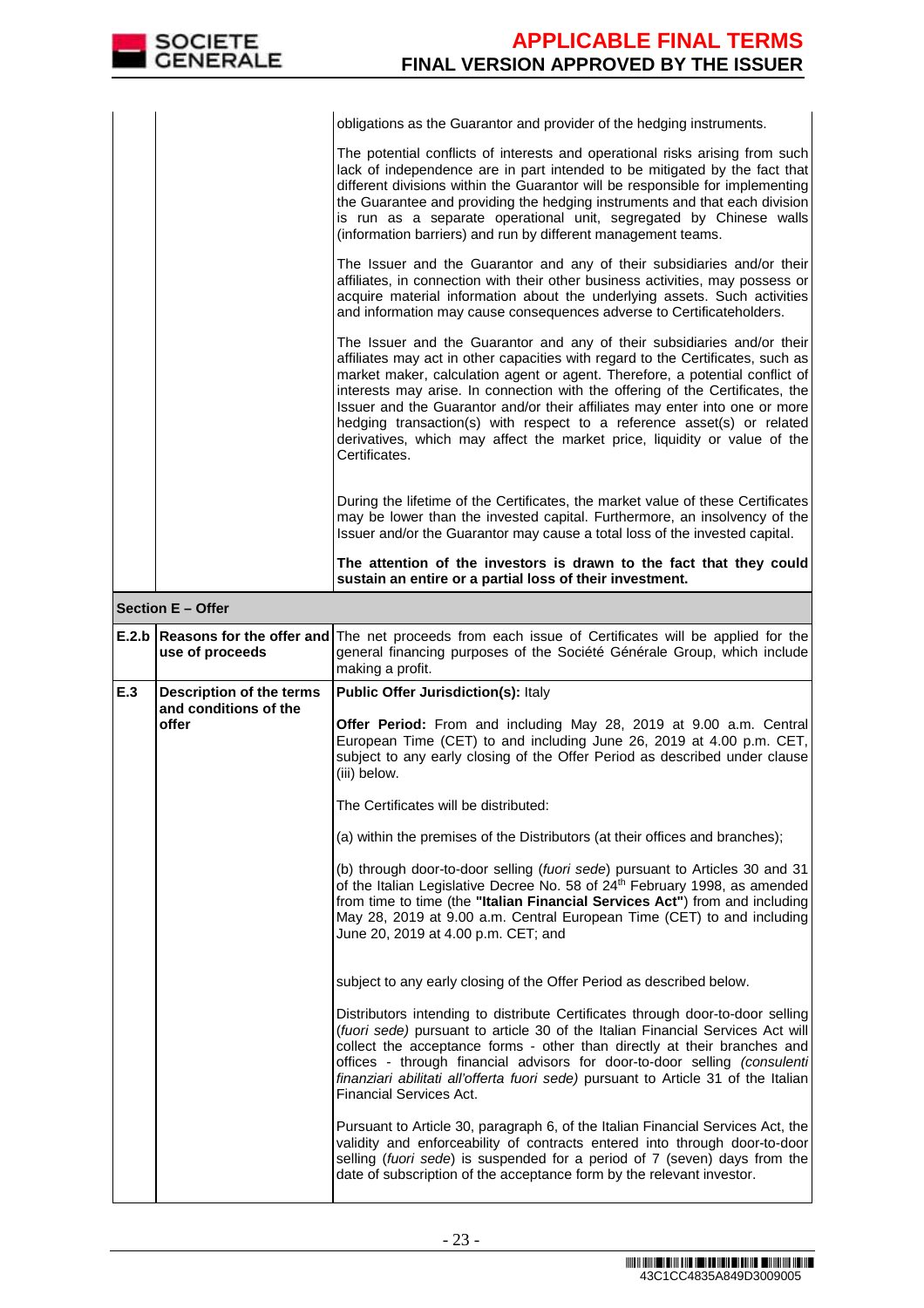

|     |                                                                                                                    | Within such period investors may notify the relevant Distributor of their<br>withdrawal without payment of any charge or commission.                                                                                                                                                                                                                                                                                                                                                                                                                                                                                                                                                                                                                                |
|-----|--------------------------------------------------------------------------------------------------------------------|---------------------------------------------------------------------------------------------------------------------------------------------------------------------------------------------------------------------------------------------------------------------------------------------------------------------------------------------------------------------------------------------------------------------------------------------------------------------------------------------------------------------------------------------------------------------------------------------------------------------------------------------------------------------------------------------------------------------------------------------------------------------|
|     |                                                                                                                    | Offer Price: The Certificates will be offered at the Issue Price of which up to<br>a maximum of 3.00% is represented by distribution fee payable upfront by<br>the Issuer to the Distributor                                                                                                                                                                                                                                                                                                                                                                                                                                                                                                                                                                        |
|     |                                                                                                                    | Conditions to which the offer is subject: Offers of the Certificates are<br>conditional on their issue and, on any additional conditions set out in the<br>standard terms of business of the financial intermediaries, notified to<br>relevant<br>financial<br>intermediaries.<br>investors<br>by<br>such                                                                                                                                                                                                                                                                                                                                                                                                                                                           |
|     |                                                                                                                    | The Issuer reserves the right to close the Offer Period prior to its stated<br>for<br>reason.<br>expiry<br>any<br>The Issuer reserves the right to withdraw the offer and cancel the issuance<br>of the Certificates for any reason at any time on or prior to the Issue Date.<br>For the avoidance of doubt, if any application has been made by a potential<br>investor and the Issuer exercises such right, no potential investor shall be<br>entitled<br>subscribe<br>otherwise<br>acquire<br>Certificates.<br>to<br>or<br>the                                                                                                                                                                                                                                  |
|     |                                                                                                                    | The validity of the offer is subject to the condition that the decision of<br>admission to trading on EuroTLX is released by EuroTLX Sim S.p.A. by not<br>later than on the day immediately preceding the Issue Date; otherwise, the<br>offer will be deemed withdrawn and the issuance cancelled. The Issuer<br>undertakes to file the relevant application with EuroTLX Sim S.p.A. in due<br>time to allow EuroTLX Sim S.p.A. to release a decision, according to its<br>rules, within the day immediately preceding the Issue Date.                                                                                                                                                                                                                              |
|     |                                                                                                                    | In each case, a notice to the investors on the early termination or the<br>withdrawal, as applicable, will be published on the website of the Issuer<br>(http://prospectus.socgen.com).                                                                                                                                                                                                                                                                                                                                                                                                                                                                                                                                                                             |
|     |                                                                                                                    | <b>Issue Price:</b><br>EUR 100 per Certificate of EUR 100<br>Specified Denomination                                                                                                                                                                                                                                                                                                                                                                                                                                                                                                                                                                                                                                                                                 |
| E.4 | <b>Description of any</b><br>interest that is material<br>to the issue/offer<br>including conflicting<br>interests | Save for fees, if any, payable to the Dealer, and so far as the Issuer is<br>aware, no person involved in the issue of the Certificates has an interest<br>material to the offer.                                                                                                                                                                                                                                                                                                                                                                                                                                                                                                                                                                                   |
|     |                                                                                                                    | The Dealer and its affiliates have engaged, and may in the future engage, in<br>investment banking and/or commercial banking transactions with, and may<br>perform other services for, the Issuer and its affiliates in the ordinary course<br>of business.                                                                                                                                                                                                                                                                                                                                                                                                                                                                                                         |
|     |                                                                                                                    | Société Générale will ensure the roles of provider of hedging instruments to<br>the Issuer of the Certificates and Calculation Agent of the Certificates.                                                                                                                                                                                                                                                                                                                                                                                                                                                                                                                                                                                                           |
|     |                                                                                                                    | The possibility of conflicts of interest between the different roles of Société<br>Générale on one hand, and between those of Société Générale in these<br>roles and those of the Certificateholders on the other hand cannot be<br>excluded.                                                                                                                                                                                                                                                                                                                                                                                                                                                                                                                       |
|     |                                                                                                                    | Furthermore, given the banking activities of Société Générale, conflicts may<br>arise between the interests of Société Générale acting in these capacities<br>(including business relationship with the issuers of the financial instruments<br>being underlyings of the Certificates or possession of non public information<br>in relation with them) and those of the Certificateholders. Finally, the<br>activities of Société Générale on the underlying financial instrument(s), on<br>its proprietary account or on behalf of its customers, or the establishment of<br>hedging transactions, may also have an impact on the price of these<br>instruments and their liquidity, and thus may be in conflict with the interests<br>of the Certificateholders. |
| E.7 | <b>Estimated expenses</b><br>charged to the investor<br>by the Issuer or the<br>offeror                            | Not Applicable. No expenses are charged to the investor by the Issuer or<br>the offeror.                                                                                                                                                                                                                                                                                                                                                                                                                                                                                                                                                                                                                                                                            |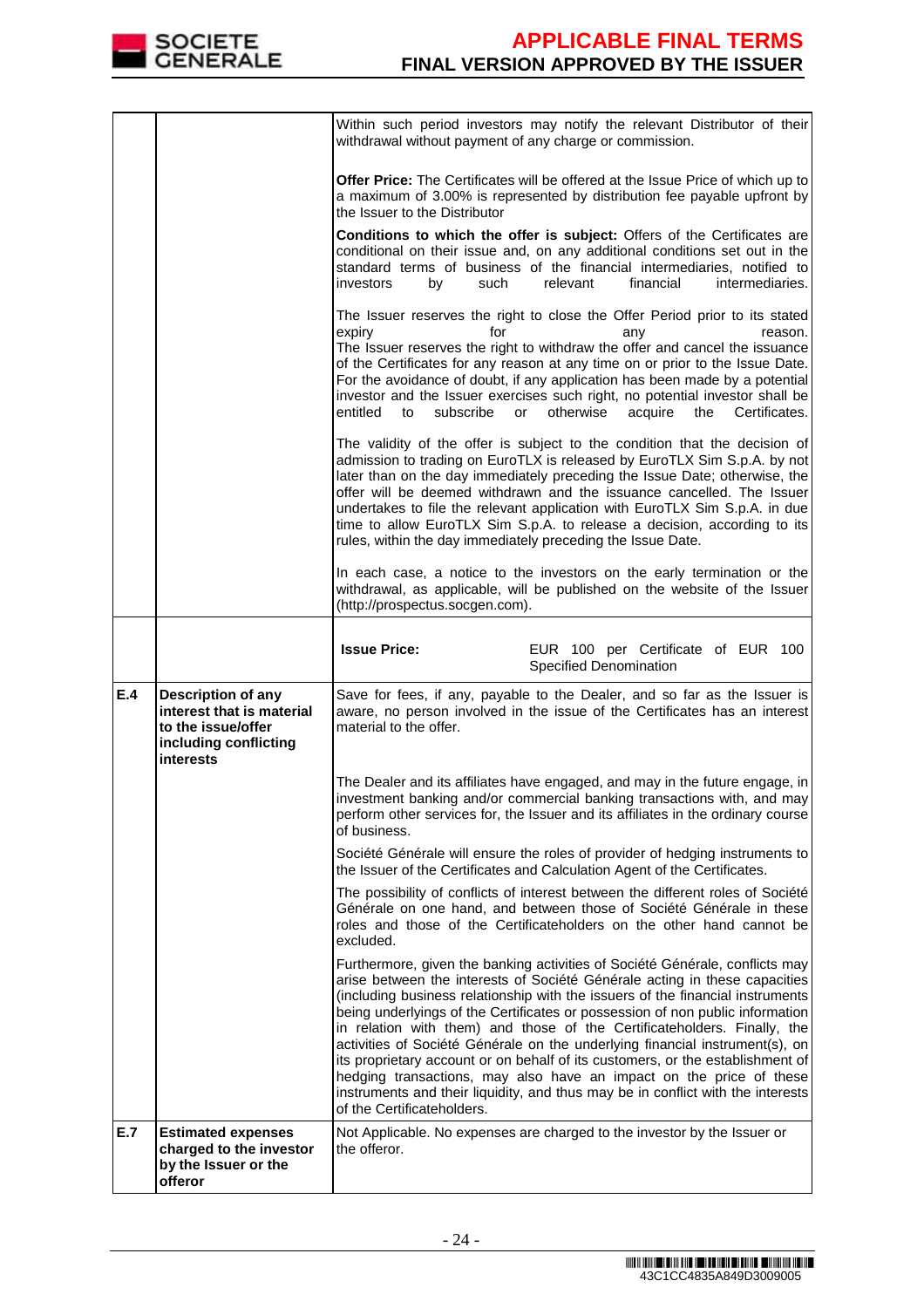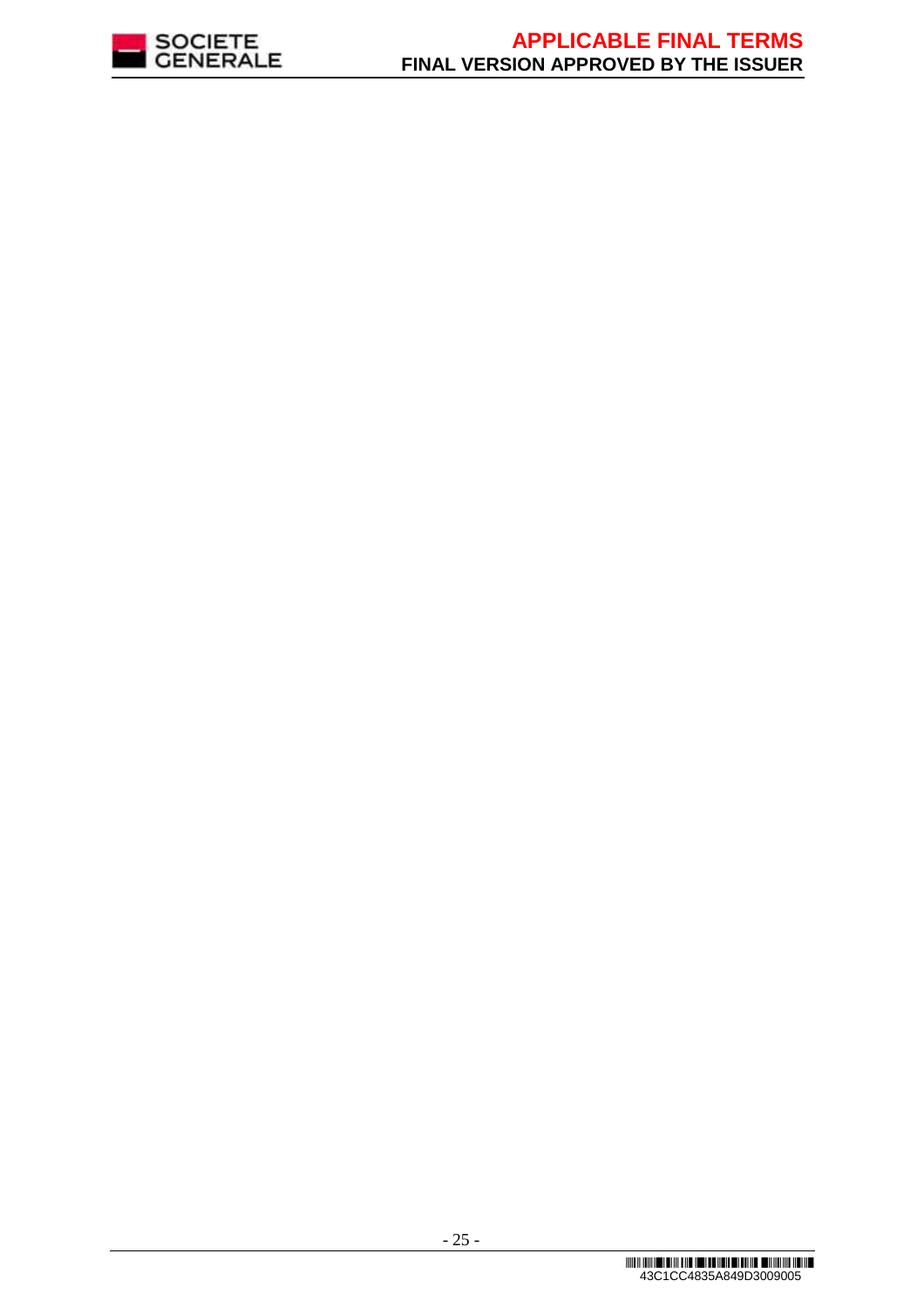

### **NOTA DI SINTESI SPECIFICA PER L'EMISSIONE**

Le Note di Sintesi sono composte da requisiti informativi noti come **Elementi**, la cui comunicazione è prevista dall'Allegato XXII del Regolamento (CE) della Commissione n. 809/2004, come successivamente modificato. Tali elementi sono riportati in successione numerata nelle Sezioni  $A - E(A.1 - E.7)$ .

La presente nota di sintesi contiene tutti gli Elementi che devono essere riportati in una nota di sintesi relativa a questa tipologia di valori mobiliari e di Emittente. Dato che l'inserimento di alcuni Elementi non è obbligatorio, potrebbero verificarsi dei salti nella sequenza numerica degli Elementi.

Anche nel caso in cui un Elemento debba essere inserito nella nota di sintesi in virtù della tipologia di valore mobiliare e di Emittente, è possibile che nessuna informazione rilevante possa essere fornita in relazione a tale Elemento. In tal caso, la nota di sintesi conterrà una breve descrizione dell'Elemento assieme alla dicitura "Non Applicabile".

|     | Sezione A - Introduzione e avvertenze          |                                                                                                                                                                                                                                                                                                                                                                                                                                                                                                                                                                                                                                                      |  |
|-----|------------------------------------------------|------------------------------------------------------------------------------------------------------------------------------------------------------------------------------------------------------------------------------------------------------------------------------------------------------------------------------------------------------------------------------------------------------------------------------------------------------------------------------------------------------------------------------------------------------------------------------------------------------------------------------------------------------|--|
| A.1 | Avvertenza                                     | La presente nota di sintesi deve essere letta come introduzione al Prospetto<br>di Base.                                                                                                                                                                                                                                                                                                                                                                                                                                                                                                                                                             |  |
|     |                                                | Qualsivoglia decisione da parte dell'investitore in merito all'investimento nei<br>Certificati deve basarsi su una valutazione del Prospetto di Base nel suo<br>complesso.                                                                                                                                                                                                                                                                                                                                                                                                                                                                           |  |
|     |                                                | Qualora sia proposto un ricorso dinanzi all'autorità giudiziaria in merito alle<br>informazioni contenute nel Prospetto di Base e nelle Condizioni Definitive<br>applicabili, il ricorrente potrebbe essere tenuto a sostenere i costi della<br>traduzione del Prospetto di Base prima dell'avvio del procedimento, ai sensi<br>della legislazione nazionale degli Stati Membri.                                                                                                                                                                                                                                                                     |  |
|     |                                                | Nessun soggetto che ha provveduto alla predisposizione della presente<br>nota di sintesi, compresa l'eventuale traduzione, potrà essere ritenuto<br>responsabile civilmente, salvo che questa risulti fuorviante, imprecisa o<br>incoerente se letta congiuntamente alle altre parti del Prospetto di Base, o<br>non offra, se letta congiuntamente alle altre parti del presente Prospetto di<br>Base, informazioni essenziali volte ad agevolare la decisione dell'investitore<br>di investire nei Certificati.                                                                                                                                    |  |
| A.2 | Consenso all'utilizzo del<br>Prospetto di Base | L'Emittente acconsente all'utilizzo del presente Prospetto di Base in<br>relazione alla rivendita o al collocamento dei Certificati nel caso in cui sia<br>richiesta la pubblicazione di un prospetto ai sensi delle Direttiva Prospetti<br>(una Offerta Non Esente) subordinatamente alle seguenti condizioni:                                                                                                                                                                                                                                                                                                                                      |  |
|     |                                                | - il consenso è valido solamente durante il periodo di offerta dal<br>28/05/2019 al 26/06/2019 e, in relazione ai Certificati collocati in Italia<br>attraverso "offerta fuori sede", dal 28/05/2019 al 20/06/2019 (il Periodo<br>d'Offerta);                                                                                                                                                                                                                                                                                                                                                                                                        |  |
|     |                                                | - il consenso fornito dall'Emittente all'utilizzo del Prospetto di Base ai fini<br>dell'effettuazione dell'Offerta Non Esente è un consenso individuale (un<br>Consenso Individuale) relativo a Deutsche Bank SpA, Piazza del<br>Calendario, 3, 20126 Milano (l'Offerente Autorizzato Iniziale e il<br>Collocatore) e, qualora l'Emittente nomini uno o più intermediari finanziari<br>aggiuntivi successivamente al 24/05/2019 pubblicando i loro dati sul suo sito<br>web all'indirizzo http://.prospectus.socgen.com, a ciascun intermediario<br>finanziario i cui dati siano stati pubblicati (ciascuno un Offerente<br>Autorizzato Aggiuntivo); |  |
|     |                                                | - il consenso si applica esclusivamente all'utilizzo del presente Prospetto di<br>Base ai fini delle Offerte Non Esenti di Certificati in Italia.                                                                                                                                                                                                                                                                                                                                                                                                                                                                                                    |  |
|     |                                                | Le informazioni relative alle condizioni dell'Offerta Non Esente                                                                                                                                                                                                                                                                                                                                                                                                                                                                                                                                                                                     |  |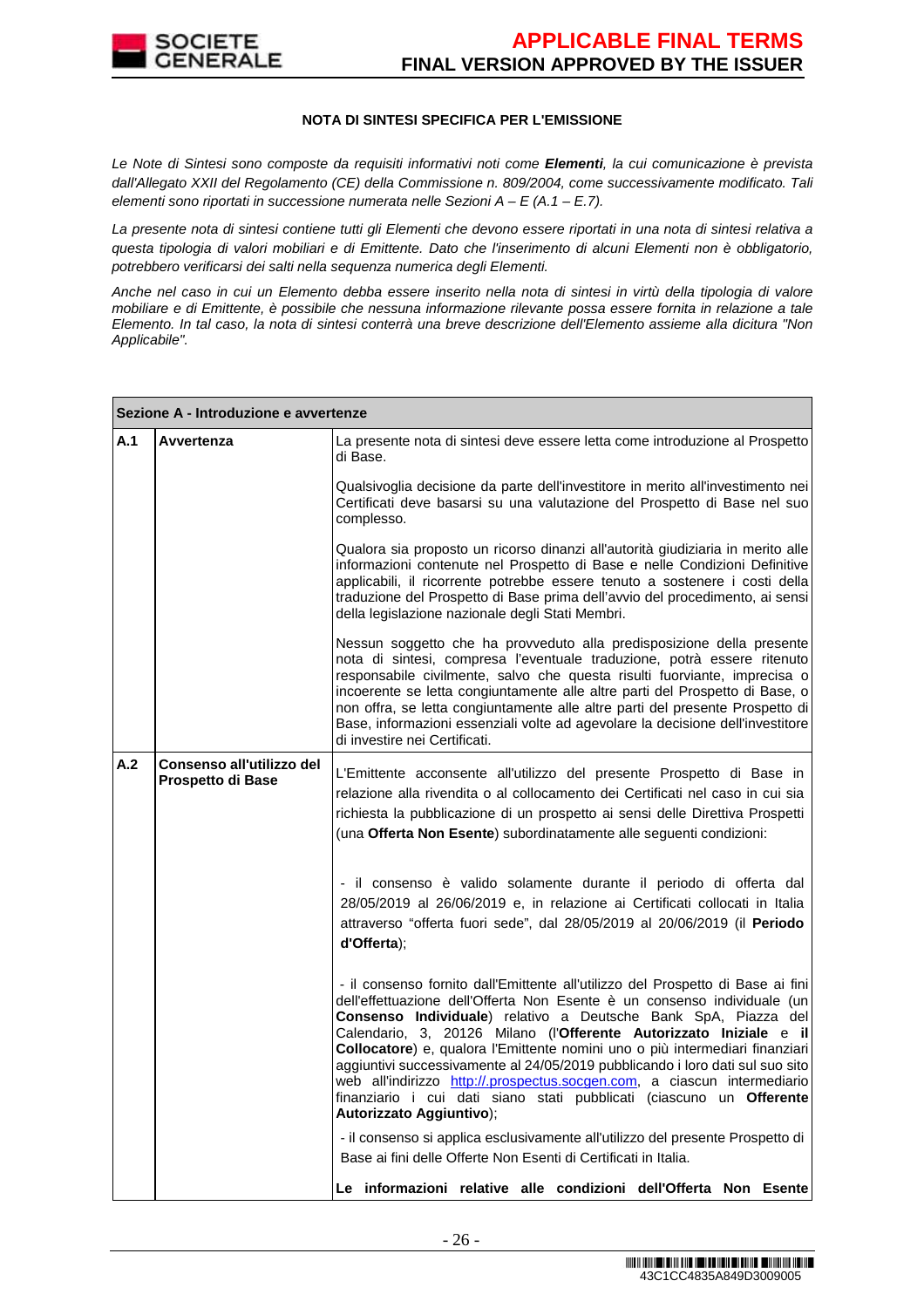

|             |                                                                                                                                                        | saranno fornite agli investitori da qualunque Offerente Autorizzato<br>Iniziale nella giurisdizione in cui sarà effettuata l'offerta.                                                                                                                                                                                                                                                                                                                                                                                                                                |  |  |
|-------------|--------------------------------------------------------------------------------------------------------------------------------------------------------|----------------------------------------------------------------------------------------------------------------------------------------------------------------------------------------------------------------------------------------------------------------------------------------------------------------------------------------------------------------------------------------------------------------------------------------------------------------------------------------------------------------------------------------------------------------------|--|--|
|             | Sezione B - Emittente e Garante                                                                                                                        |                                                                                                                                                                                                                                                                                                                                                                                                                                                                                                                                                                      |  |  |
| B.1         | Ragione<br>sociale e<br>denominazi<br>one<br>commercial<br>е<br>dell'emitten<br>te                                                                     | SG Issuer (o l'Emittente)                                                                                                                                                                                                                                                                                                                                                                                                                                                                                                                                            |  |  |
| B.2         | forma<br>giuridica,<br>legislazione<br>e paese di<br>costituzion<br>е                                                                                  | Sede legale, Domicilio: 16, Boulevard Royal, L-2449, Lussemburgo.<br>Forma giuridica: Società a responsabilità limitata pubblica (société anonyme).<br>Legislazione di riferimento dell'Emittente: Diritto lussemburghese<br>Paese di costituzione: Lussemburgo.                                                                                                                                                                                                                                                                                                     |  |  |
| B.4b        | <b>Tendenze</b><br>note<br>suscettibili<br>di influire<br>sull'emitten<br>te e sui<br>settori in<br>cui opera                                          | Nel corso del 2019, l'Emittente prevede di proseguire la propria attività in conformità al proprio<br>oggetto sociale.                                                                                                                                                                                                                                                                                                                                                                                                                                               |  |  |
| B.5         | <b>Descrizione</b><br>del gruppo<br>e della<br>posizione<br>dell'emitten<br>te<br>all'interno<br>del gruppo                                            | III Gruppo Société Générale (il Gruppo) offre una vasta gamma di servizi di consulenza e<br>soluzioni finanziarie su misura destinate a clienti privati, grandi aziende e investitori<br>istituzionali. Il Gruppo si basa su tre attività core complementari:<br>• Retail Banking in Francia;<br>Io International Retail Banking, Financial Services and Insurance; e<br>• Corporate and Investment Banking, Private Banking, Asset and Wealth Management e<br>Securities Services.<br>L'Emittente è una controllata del Gruppo e non ha alcuna società controllata. |  |  |
| <b>B.9</b>  | stime<br>relative agli<br>utili<br>dell'emitten<br>te                                                                                                  | Previsioni o Non Applicabile. L'Emittente non fornisce alcuna previsione o stima in relazione agli utili.                                                                                                                                                                                                                                                                                                                                                                                                                                                            |  |  |
| <b>B.10</b> | Natura di<br>eventuali<br>riserve<br>espresse<br>nella<br>relazione<br>della<br>società di<br>revisione in<br>merito ai<br>dati storico-<br>finanziari | Non Applicabile. Le relazioni della società di revisione non contengono alcuna riserva.                                                                                                                                                                                                                                                                                                                                                                                                                                                                              |  |  |
| <b>B.12</b> | Principali<br>dati storico-<br>finanziari<br>selezionati<br>relativi<br>all'emittente                                                                  | Anno<br>Metà anno<br>Anno<br>Metà anno<br>30.06.2017<br>terminato<br>terminat<br>(in<br>30.06.2018 (non<br>31.12.2016<br>(non<br>o<br>migliaia<br>sottoposto a<br>31.12.20<br>sottoposto<br>(sottoposto a<br>revisione)<br>di EUR)<br>a revisione)<br>revisione)<br>17                                                                                                                                                                                                                                                                                               |  |  |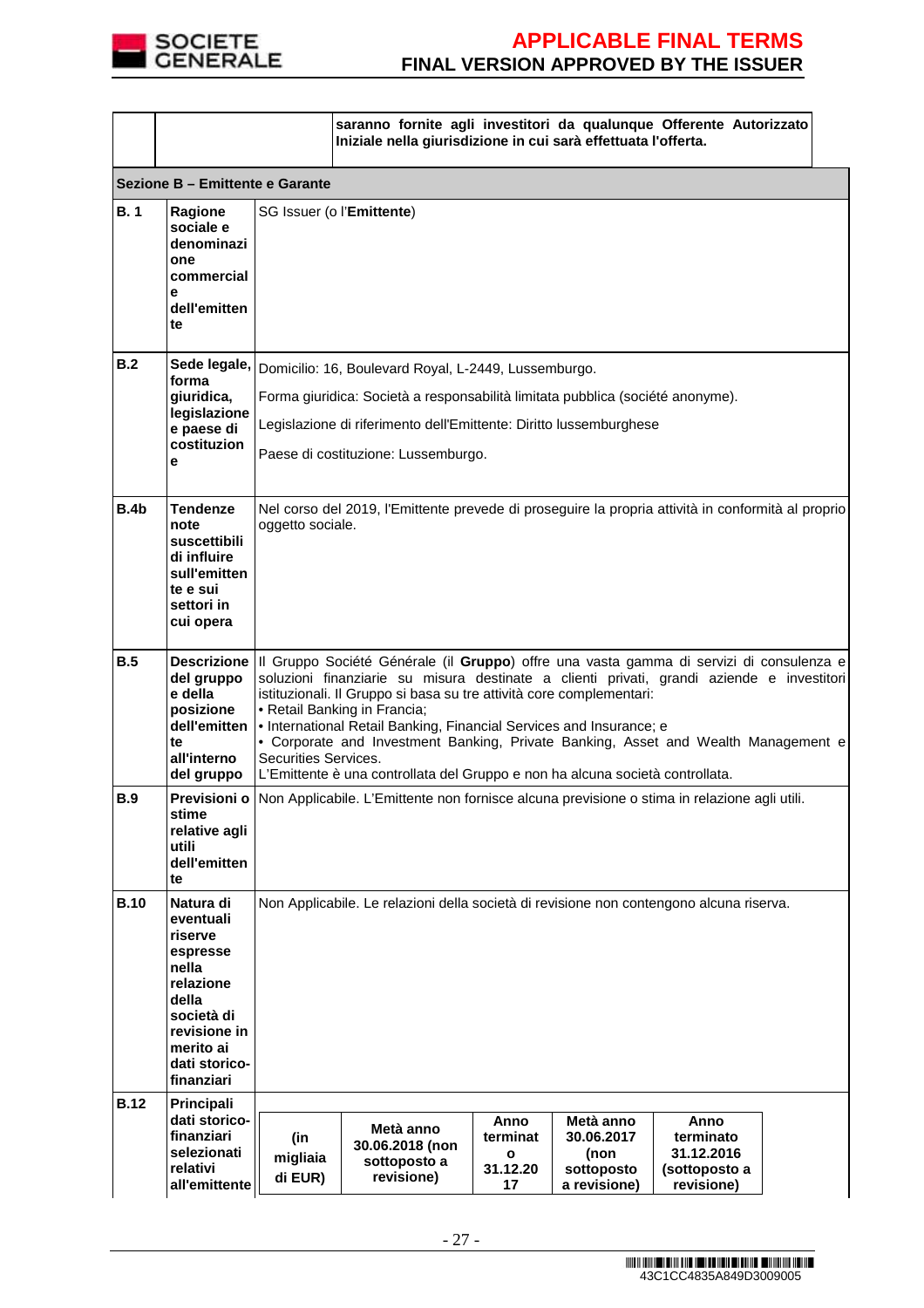

|             |                                                                                                                                                         |                                          |                                                                                                                                                                                   | (sottopo<br>sto a |            |            |  |
|-------------|---------------------------------------------------------------------------------------------------------------------------------------------------------|------------------------------------------|-----------------------------------------------------------------------------------------------------------------------------------------------------------------------------------|-------------------|------------|------------|--|
|             |                                                                                                                                                         |                                          |                                                                                                                                                                                   | revision<br>e)    |            |            |  |
|             |                                                                                                                                                         | <b>Reddito</b><br><b>Comples</b><br>sivo | 29.760                                                                                                                                                                            | 92.353            | 54.641     | 90.991     |  |
|             |                                                                                                                                                         | Utile ante<br>imposte                    | 148                                                                                                                                                                               | 105               | 21         | 525        |  |
|             |                                                                                                                                                         | <b>Reddito</b><br>di<br>esercizio        | 126                                                                                                                                                                               | 78                | 17         | 373        |  |
|             |                                                                                                                                                         | <b>Totale</b><br>attivo                  | 49.149.860                                                                                                                                                                        | 48.026.<br>909    | 52.864.508 | 53.309.975 |  |
|             | <b>Dichiarazio</b><br>ne relativa<br>all'assenza                                                                                                        |                                          | Non si sono verificati cambiamenti sostanzialmente pregiudizievoli delle prospettive<br>dell'Emittente dalla data del 31 dicembre 2017.                                           |                   |            |            |  |
|             | di<br>cambiamen<br>ti                                                                                                                                   |                                          |                                                                                                                                                                                   |                   |            |            |  |
|             | sostanzial-<br>mente<br>pregiudizie                                                                                                                     |                                          |                                                                                                                                                                                   |                   |            |            |  |
|             | voli delle<br>prospettive<br>dell'emitten<br>te dalla data<br>di                                                                                        |                                          |                                                                                                                                                                                   |                   |            |            |  |
|             | pubblicazio<br>ne<br>dell'ultimo                                                                                                                        |                                          |                                                                                                                                                                                   |                   |            |            |  |
|             | bilancio<br>certificato                                                                                                                                 |                                          |                                                                                                                                                                                   |                   |            |            |  |
|             | Cambiamen<br>ti<br>significativi<br>relativi alla<br>situazione<br>finanziaria<br>ο<br>commercial                                                       |                                          | Non applicabile. Non si è verificato alcun cambiamento rilevante nella posizione finanziaria o di<br>negoziazione dell'Emittente successivamente al 30 giugno 2018.               |                   |            |            |  |
|             | е<br>dell'Emitten<br>te<br>successivi<br>al periodo<br>cui si<br>riferiscono i<br>dati storico-<br>finanziari                                           |                                          |                                                                                                                                                                                   |                   |            |            |  |
| <b>B.13</b> | Eventi<br>recenti<br>relativi<br>all'emittente<br>che<br>rilevano, in<br>misura<br>sostanziale,<br>ai fini della<br>valutazione<br>della<br>solvibilità |                                          | Non Applicabile. Non si sono verificati eventi recenti relativi all'Emittente che rilevano, in<br>misura sostanziale, ai fini della valutazione della solvibilità dell'Emittente. |                   |            |            |  |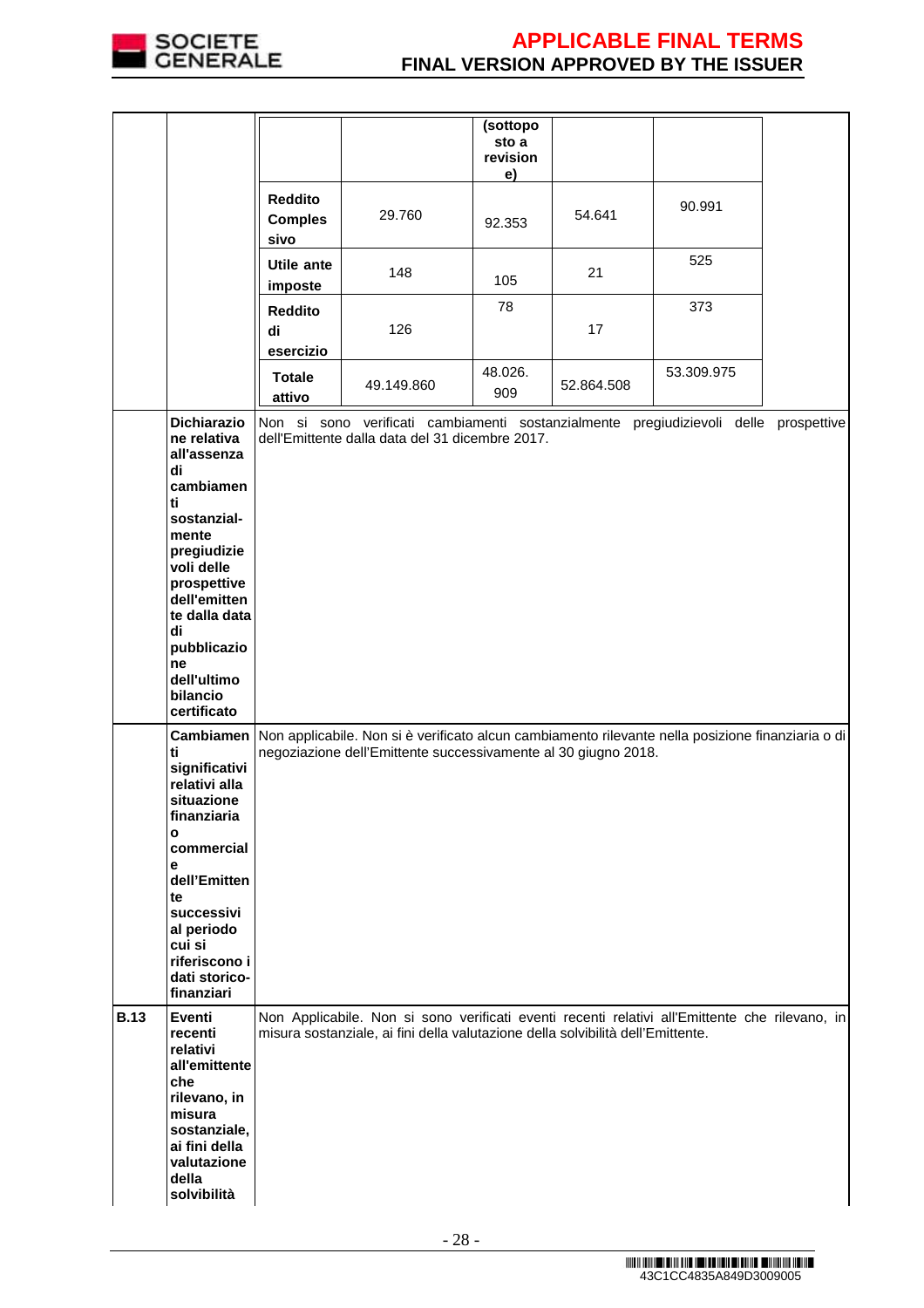

|             | dell'Emitten<br>te                                                                                                                                                                                                                 |                                                                                                                                                                                                                                                                                                                                                                                                                                                                                                                                                                                                                                                                                                                                                                                                                                                                                                                                                                                                                                                                                                                                    |
|-------------|------------------------------------------------------------------------------------------------------------------------------------------------------------------------------------------------------------------------------------|------------------------------------------------------------------------------------------------------------------------------------------------------------------------------------------------------------------------------------------------------------------------------------------------------------------------------------------------------------------------------------------------------------------------------------------------------------------------------------------------------------------------------------------------------------------------------------------------------------------------------------------------------------------------------------------------------------------------------------------------------------------------------------------------------------------------------------------------------------------------------------------------------------------------------------------------------------------------------------------------------------------------------------------------------------------------------------------------------------------------------------|
| <b>B.14</b> | <b>Dichiarazio</b><br>ne in ordine<br>alla                                                                                                                                                                                         | Per le informazioni sulla posizione dell'Emittente all'interno del Gruppo si rimanda all'Elemento<br>B.5 che precede.                                                                                                                                                                                                                                                                                                                                                                                                                                                                                                                                                                                                                                                                                                                                                                                                                                                                                                                                                                                                              |
|             | dipendenza<br>dell'emitten<br>te da altre<br>entità del<br>gruppo                                                                                                                                                                  | All'interno del Gruppo, SG Issuer fa capo a Société Générale Bank & Trust.                                                                                                                                                                                                                                                                                                                                                                                                                                                                                                                                                                                                                                                                                                                                                                                                                                                                                                                                                                                                                                                         |
| <b>B.15</b> | <b>Descrizioni</b><br>principali<br>dell'emitten<br>te                                                                                                                                                                             | Le attività principali di SG Issuer sono rappresentate dalla raccolta di fondi tramite l'emissione<br>delle attività di warrant e titoli di debito destinati al collocamento presso clienti istituzionali o retail tramite<br>collocatori associati a Société Générale. I fondi derivanti all'emissione di tali titoli di debito<br>vengono quindi concessi in prestito a Société Générale ed altri membri del Gruppo.                                                                                                                                                                                                                                                                                                                                                                                                                                                                                                                                                                                                                                                                                                             |
| <b>B.16</b> | Per quanto<br>a<br>conoscenza<br>dell'emitten<br>te, soggetto<br>da cui<br>l'emittente è<br>controllato<br>о<br>partecipato,<br>direttament<br>e o<br>indirettame<br>nte, e<br>descrizione<br>della natura<br>di tale<br>controllo | SG Issuer è una società controllata al 100 % da Société Générale Bank & Trust S.A., che è a<br>sua volta un'entità interamente controllata da Société Générale e interamente consolidata.                                                                                                                                                                                                                                                                                                                                                                                                                                                                                                                                                                                                                                                                                                                                                                                                                                                                                                                                          |
| <b>B.18</b> | Natura e<br>ambito<br>della<br>garanzia                                                                                                                                                                                            | I Certificati sono garantiti incondizionatamente e irrevocabilmente da Société Générale (il<br>Garante) ai sensi della garanzia rilasciata in data 20 giugno 2018 (la Garanzia).<br>La Garanzia costituisce un'obbligazione diretta, incondizionata, non garantita e non<br>subordinata del Garante, con il rango di obbligazione senior preferred di cui all'articolo L. 613-<br>30-3-l-3° del Codice e sarà almeno pari passu rispetto a tutte le altre obbligazioni, esistenti e<br>future, dirette, incondizionate, non garantite e senior preferred del Garante, ivi comprese<br>quelle relative ai depositi.<br>Qualsiasi riferimento a somme o importi pagabili dall'Emittente, garantiti dal Garante ai sensi<br>della Garanzia, dovrà essere rivolto a somme e/o importi direttamente ridotti, e/o in caso di<br>conversione in equity, ridotte dell'importo di tale conversione, e/o altrimenti modificati di volta<br>in volta in seguito all'applicazione del potere di bail-in di qualsivoglia autorità pertinente ai<br>sensi della direttiva 2014/59/UE del Parlamento Europeo e del Consiglio dell'Unione Europea. |
| <b>B.19</b> | <b>Informazion</b><br>i relative al<br>garante<br>come se<br>questi<br>fosse<br>l'emittente<br>del<br>medesimo<br>tipo di titoli<br>oggetto<br>della<br>garanzia                                                                   | Le informazioni in merito a Société Générale come se questa fosse l'Emittente del medesimo<br>tipo di Certificati oggetto della Garanzia sono di seguito riportate in conformità a quanto<br>previsto rispettivamente agli Elementi B.19 / B.1, B.19 / B.2, B.19 / B.4b, B.19 / B.5, B.19 / B.9,<br>B.19 / B.10, B.19 / B.12, B.19 / B.13, B.19 / B.14, B.19 / B.15, B.19 / B.6:<br>B.19/B.1: Ragione sociale e denominazione commerciale del garante                                                                                                                                                                                                                                                                                                                                                                                                                                                                                                                                                                                                                                                                              |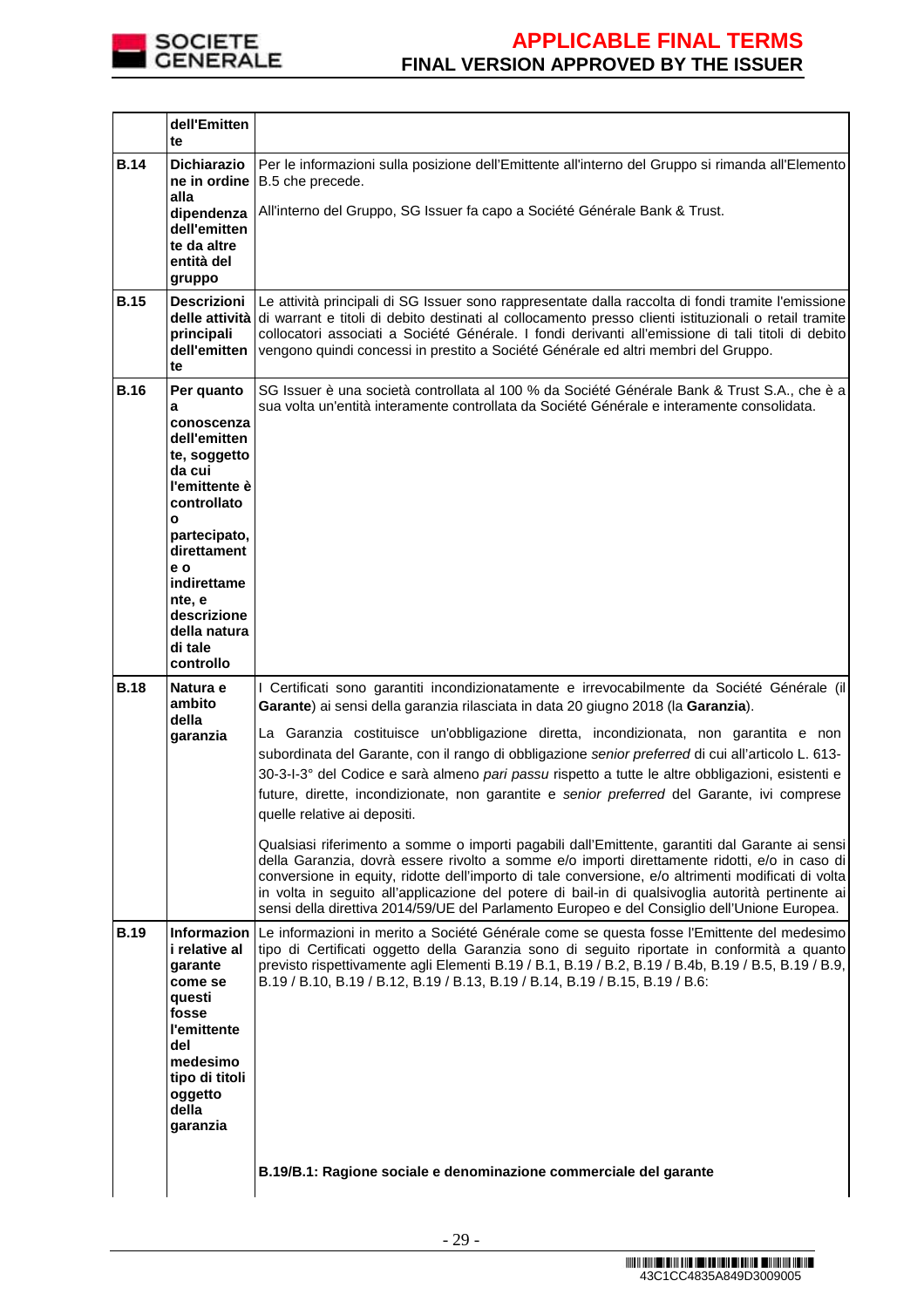Société Générale

### **B.19/B.2: Sede legale, forma giuridica, legislazione e paese di costituzione**

Sede legale: 29, boulevard Haussmann, 75009 Parigi, Francia.

Forma giuridica: Società per azioni a responsabilità limitata pubblica (société anonyme).

Legislazione di riferimento dell'Emittente: diritto francese.

Paese di costituzione: Francia.

#### **B.19/B.4b: Tendenze note suscettibili di influire sul garante e sui settori in cui opera**

Société Générale continua ad essere soggetta ai consueti rischi ed ai rischi inerenti alla propria attività.

In particolare, il Gruppo potrebbe essere influenzato da:

I rischi in materia di crescita globale sono aumentati a causa dell'elevata incertezza politica. I mercati continueranno a focalizzarsi sulle negoziazioni tra US e Cina. Il rischio che si generino nuovi ostacoli in relazione alle tensioni sul commercio mondiale, l'assenza di un accordo sulla Brexit e la politica dell'euro zona, in particolare le elezioni del Parlamento europeo alla fine di maggio, rimane elevato. Tutto ciò in un contesto di alti livelli del debito e di instabilità dei mercati finanziari.

Sembra che l'attività economica nei mercati emergenti stia rallentando in questo avvio del 2019, a causa della riduzione della domanda mondiale e dell'inasprimento delle condizioni finanziarie mondiali. I paesi emergenti dell'Asia rimangono la regione geografica con la crescita maggiore. Anche l'Europa centrale ed orientale mostra una certa tenuta a fronte del rallentamento nella zona euro.

In Russia, l'economia dovrebbe resistere all'mpatto delle sanzioni nel breve periodo e la sua situzione finanziaria è ancora solida. In Brasile, la nuova amministrazione dovrà intraprendere la riforma delle pensioni, essenziale al fine di correggere la base fiscale.

In termini di variazione della politica monetaria delle banche centrali:

o La Federal Reserve è determinata a ridurre il proprio bilancio ed è probabile che aumenti i tassi di interesse nel 2019. Tuttavia, il recente incremento della volatilità nei mercati finanziari e la rivalutazione globale dei premi al rischio potrebbe spingere la Fed a sospendere il processo di inasprimento della politica monetaria.

o La Banca Centrale Europea ha confermato di avere interrotto gli acquisti netti di assets a partire da gennaio 2019. E' improbabile che la BCE aumenti i tassi di interesse prima della fine dell'estate del 2019. La situazione non è chiara a causa del rallentamento che si è verificato nell'eurozona a partire dalla fine del 2018.

anche il 2019 sarà caratterizzato da incertezza geopolitica, per effetto della prosecuzione di una serie di eventi degli ultimi due anni.

Nel 2019, ci si attende che le scadenze regolamentari abbiano rilevanza nel contesto del processo legislativo europeo con riguardo all'insieme di testi sulla finanza sostenibile (tassonomia, informativa e benchmarks), nel perseguimento del terzo obiettivo degli accordi di Parigi (riorientare i flussi finanziari verso attività economiche decarbonizzate), oltre alla revisione delle regole prudenziali applicabili alle società di investimento (Revisione Società di Investimento - Investment Firms Review – IFR).

In tale contesto, e al fine di generare una crescita responsabile e profittevole, le principali priorità del Gruppo nel 2019 saranno di:

- crescere attraverso l'implementazione delle iniziative chiave di generazione di ricavi del Gruppo;

- accelerare la trasformazione di business e funzioni, in particolare con riferimento al modello di relazione retail in Francia, e adeguare la strategia dell'area Global Markets;

realizzare gli obiettivi in materia di costi (in particolare una ulteriore riduzione di costi per 500 milioni di Euro nell'area Global Banking and Investor Solutions) e mantenere un controllo stringente dei rischi e un'allocazione selettiva del capitale;

proseguire nell'azione di rifocalizzazione delle attività, attraverso la vendita o la chisura di attività che manchino di sufficiente massa critica o che non presentino adeguate sinergie, con un obiettivo che cresce da 50-60bp a 80-90bp in termini di impatto sul rapporto CET 1 entro la fine del 2020;

- accrescere il senso di responsabilità attraverso il continuo sviluppo del programma di Culture & Conduct e un'ulteriore integrazione della propria strategia di CSR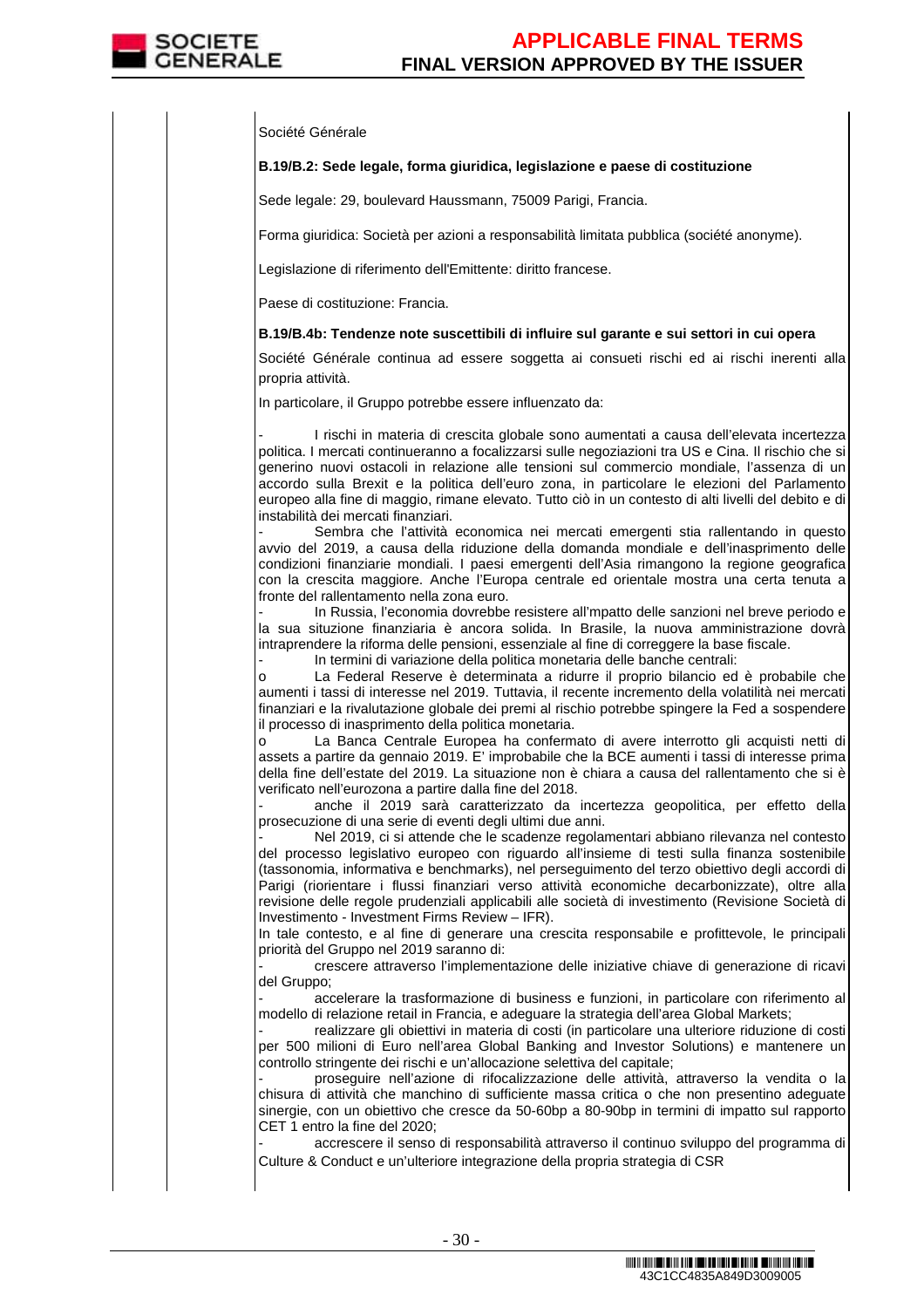

### **B.19/B.5**: **Descrizione del gruppo e della posizione del garante all'interno del gruppo**

Il Gruppo offre una vasta gamma di servizi di consulenza e soluzioni finanziarie su misura destinate a clienti privati, grandi aziende e investitori istituzionali. Il Gruppo si basa su tre attività core complementari:

• attività di Retail Banking in Francia;

• International Retail Banking, Financial Services and Insurance; e

• Corporate and Investment Banking, Private Banking, Asset and Wealth Management e Securities Services.

Société Générale è la capogruppo del Gruppo Société Générale.

**B.19/B.9: Previsioni o stime relative agli utili del garante** 

Non Applicabile. Il Garante non fornisce alcuna previsione o stima in relazione agli utili.

**B.19/B.10**: **Natura di eventuali riserve espresse nella relazione della società di revisione in merito ai dati storico-finanziari**

Non Applicabile. La relazione della società di revisione non contiene alcuna riserva.

**B.19/B.12: Principali dati storico-finanziari selezionati relativi al garante** 

|                                                                    | Anno 31.12.2018<br>(2)<br>(sottoposto a<br>revisione) | Anno 31.12.2017<br>(sottoposto a<br>revisione) |
|--------------------------------------------------------------------|-------------------------------------------------------|------------------------------------------------|
| Risultati (in milioni<br>di EUR)                                   |                                                       |                                                |
| Risultato netto delle<br>attività bancarie                         | 25.205                                                | 23.954                                         |
| Reddito Operativo                                                  | 6.269                                                 | 4.767                                          |
| Risultato netto del<br>gruppo sottostante<br>(1)                   | 4.468                                                 | 4.491                                          |
| Risultato<br>netto<br>gruppo riportato                             | 3.864                                                 | 2.806                                          |
| Retail Banking<br>in<br>Francia                                    | 1.237                                                 | 1.059                                          |
| International Retail<br><b>Banking &amp; Financial</b><br>Services | 2.065                                                 | 1.939                                          |
| Global Banking and<br><b>Investor Solutions</b>                    | 1.197                                                 | 1.593                                          |
| Corporate Centre                                                   | (635)                                                 | (1.785)                                        |
| Costo<br>netto<br>del<br>rischio                                   | (1.005)                                               | (1.349)                                        |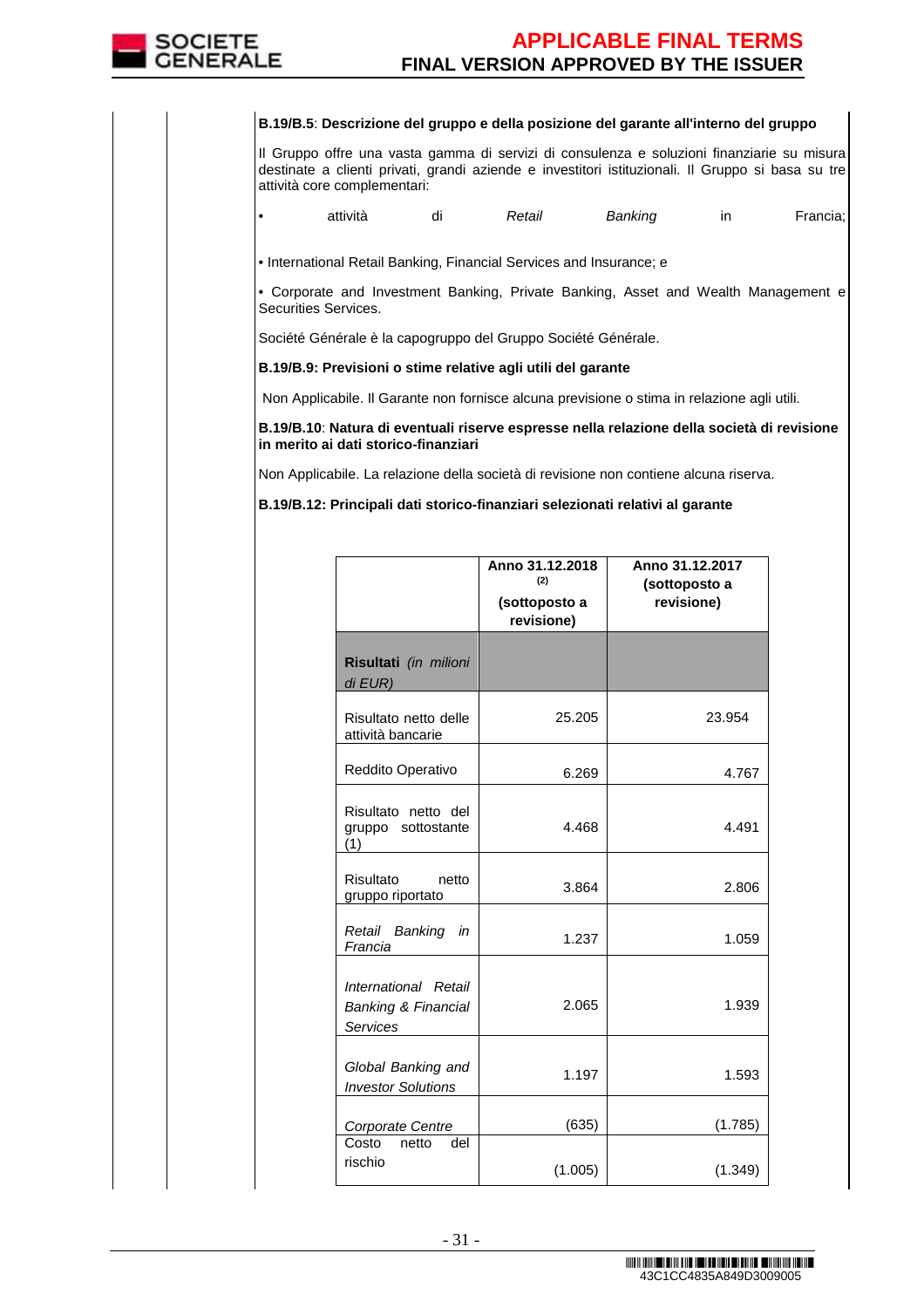

|                  | <b>ROTE</b><br>sottostante<br>** $(2)$                                                                         | 9,7%     | 9,6%                                                                                                                                                                                                                                                                                                                                                                                                                                                                                    |  |
|------------------|----------------------------------------------------------------------------------------------------------------|----------|-----------------------------------------------------------------------------------------------------------------------------------------------------------------------------------------------------------------------------------------------------------------------------------------------------------------------------------------------------------------------------------------------------------------------------------------------------------------------------------------|--|
|                  | Tier 1 Ratio **                                                                                                | 13,4%    | 13,8%                                                                                                                                                                                                                                                                                                                                                                                                                                                                                   |  |
|                  | Attivo (in miliardi di<br>EUR)                                                                                 |          |                                                                                                                                                                                                                                                                                                                                                                                                                                                                                         |  |
|                  | Totale<br>attivo<br>е<br>passivo                                                                               | 1.309,4  | $1.274,2*$                                                                                                                                                                                                                                                                                                                                                                                                                                                                              |  |
|                  | Finanziamenti<br>a<br>costi<br>ammortizzati<br>per i clienti                                                   | 447,2    | $417,4*$                                                                                                                                                                                                                                                                                                                                                                                                                                                                                |  |
|                  | Depositi clienti                                                                                               | 416,8    | 410,6*                                                                                                                                                                                                                                                                                                                                                                                                                                                                                  |  |
|                  | <b>Patrimonio</b><br><b>Netto</b><br>(in miliardi di EUR)                                                      |          |                                                                                                                                                                                                                                                                                                                                                                                                                                                                                         |  |
|                  | Patrimonio<br>netto,<br>Quota di gruppo                                                                        | 61,0     | 59,9*                                                                                                                                                                                                                                                                                                                                                                                                                                                                                   |  |
|                  | Partecipazioni<br>di<br>minoranza                                                                              | 4,8      | $4,5*$                                                                                                                                                                                                                                                                                                                                                                                                                                                                                  |  |
|                  | <b>Rendiconto</b><br>finanziario<br>(in<br>miliardi di EUR)                                                    |          |                                                                                                                                                                                                                                                                                                                                                                                                                                                                                         |  |
|                  | Flussi<br>netti<br>in<br>(uscita)<br>entrata<br>disponibilità<br>delle<br>liquide<br>е<br>mezzi<br>equivalenti | (17.617) | 18.023                                                                                                                                                                                                                                                                                                                                                                                                                                                                                  |  |
| (1)<br>IFRIC 21. | eccezione delle controllate nel settore assicurativo.                                                          |          | * Al 1 ° gennaio 2018 (sottoposto a revisione). Il bilancio consolidato ammonta a EUR 1.309<br>miliardi al 31 dicembre 2018 (EUR 1.274 miliardi al 1º gennaio 2018, EUR 1.275 miliardi al 31<br>dicembre 2017). Bilanci al 1 <sup>°</sup> gennaio 2018 dopo la prima applicazione dell'IFRS 9, ad<br>** Tali rapporti finanziari non sono sottoposti né a revisione né a revisione limitata.<br>Rettificato per elementi non economici e per elementi eccezionali, e linearizzazione di |  |
|                  |                                                                                                                |          | (2) Rettificato per voci di natura non economica (nel 2017) e per voci di natura eccezionale                                                                                                                                                                                                                                                                                                                                                                                            |  |
|                  |                                                                                                                |          | Dichiarazione relativa all'assenza di cambiamenti sostanzialmente pregiudizievoli delle<br>prospettive del garante dalla data di pubblicazione dell'ultimo bilancio certificato                                                                                                                                                                                                                                                                                                         |  |
|                  | Générale successivamente alla data del 31 dicembre 2018.                                                       |          | Non si sono verificati cambiamenti sostanzialmente pregiudizievoli nelle prospettive di Société                                                                                                                                                                                                                                                                                                                                                                                         |  |
|                  | successivi al periodo cui si riferiscono i dati storico-finanziari                                             |          | Cambiamenti significativi relativi alla situazione finanziaria o commerciale del garante                                                                                                                                                                                                                                                                                                                                                                                                |  |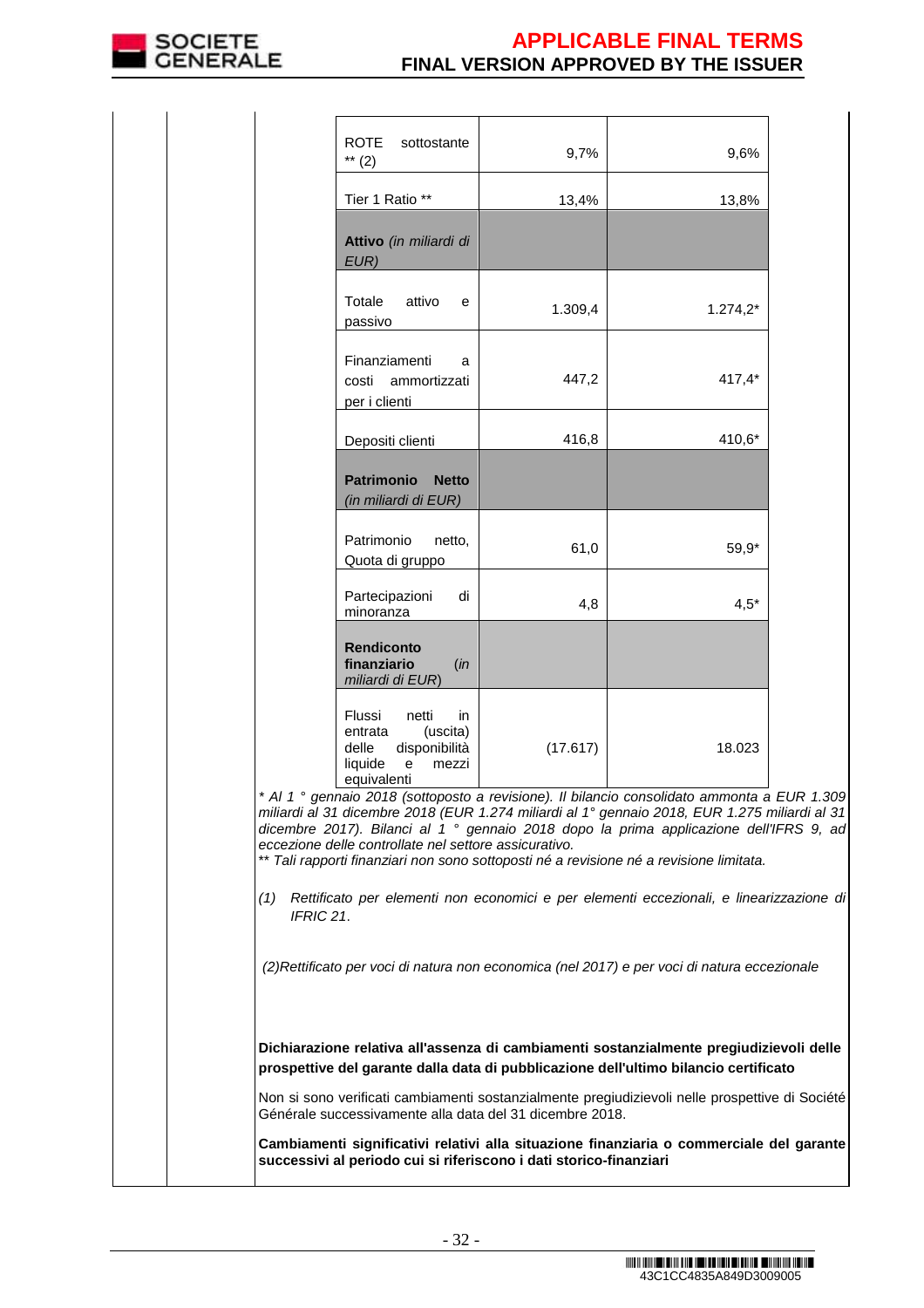

Non Applicabile. Non si è verificato alcun cambiamento rilevante nella posizione finanziaria o commerciale di Société Générale successivamente alla data del 31 dicembre 2018. **B.19/B.13: Eventi recenti relativi al garante che rilevano, in misura sostanziale, ai fini della valutazione della solvibilità del garante** Non Applicabile. Non si sono verificati eventi recenti relativi a Société Générale che rilevano, in misura sostanziale, ai fini della valutazione della sua solvibilità. **B.19/B.14: Dichiarazione in ordine alla eventuale dipendenza del garante da altre entità del gruppo** Per le informazioni sulla posizione di Société Générale all'interno del Gruppo si rimanda all'Elemento B.5 che precede. Société Générale è la holding finale del Gruppo. Tuttavia, Société Générale gestisce anche una propria attività e non opera semplicemente in qualità di holding rispetto alle proprie controllate. **B.19/B.15: Descrizioni delle attività principali del garante** Si rimanda all'Elemento B.19/ B.5 che precede. **B.19/B.16: Per quanto a conoscenza del garante, soggetto da cui il garante è controllato o partecipato, direttamente o indirettamente, e descrizione della natura di tale controllo** Non Applicabile. Per quanto a sua conoscenza, Société Générale non é controllata, né partecipata, direttamente o indirettamente (ai sensi delle leggi francesi), da alcun'altra entità.

#### **Sezione C – Titoli**

| C.1 | Tipologia e classe dei<br>titoli oggetto dell'offerta<br>e/o ammessi alla<br>negoziazione, ivi<br>compresi i rispettivi<br>codici identificativi | I Certificati sono strumenti derivati (i Certificati).<br>Il Codice ISIN è: XS1983961845<br>Il Codice Common è: 198396184                                                                                                                                                                                                                                                                                                                                                                                                                                                                                                                                                                          |
|-----|--------------------------------------------------------------------------------------------------------------------------------------------------|----------------------------------------------------------------------------------------------------------------------------------------------------------------------------------------------------------------------------------------------------------------------------------------------------------------------------------------------------------------------------------------------------------------------------------------------------------------------------------------------------------------------------------------------------------------------------------------------------------------------------------------------------------------------------------------------------|
| C.2 | Valuta dei titoli oggetto<br>di emissione                                                                                                        | <b>EUR</b>                                                                                                                                                                                                                                                                                                                                                                                                                                                                                                                                                                                                                                                                                         |
| C.5 | limitazioni alla libera<br>trasferibilità dei titoli                                                                                             | Descrizione di eventuali Non Applicabile. Non sussiste alcuna limitazione alla libera trasferibilità dei<br>Certificati, ferme restando le restrizioni di vendita e trasferimento<br>eventualmente in vigore in talune giurisdizioni, incluse le restrizioni<br>applicabili all'offerta e alla vendita a, o per conto o a beneficio di,<br>Cessionari Autorizzati.<br>Un Cessionario Autorizzato indica un soggetto che (i) non è soggetto U.S.<br>ai sensi della definizione indicata da Regulation S; e (ii) non è un soggetto<br>che rientra in una qualsiasi definizione di soggetto U.S. ai fini di<br>qualsivoglia regola CEA o CFTC, o linee guida o ordinanze proposte o<br>emesse da CEA. |
| C.8 | Diritti connessi ai titoli,<br>tra cui i relativi limiti e<br>priorità                                                                           | Diritti connessi ai titoli:<br>I Certificati, salvo ove rimborsati in anticipo, daranno diritto a ciascun<br>portatore dei Certificati (il Portatore dei Certificati) a ricevere un<br>ammontare di rimborso che potrebbe risultare inferiore, uguale o maggiore<br>rispetto all'importo inizialmente investito (si rimanda all'Elemento C.18).<br>Il Portatore dei Certificati avrà diritto a pretendere l'immediato pagamento<br>di qualunque importo nel caso in cui:                                                                                                                                                                                                                           |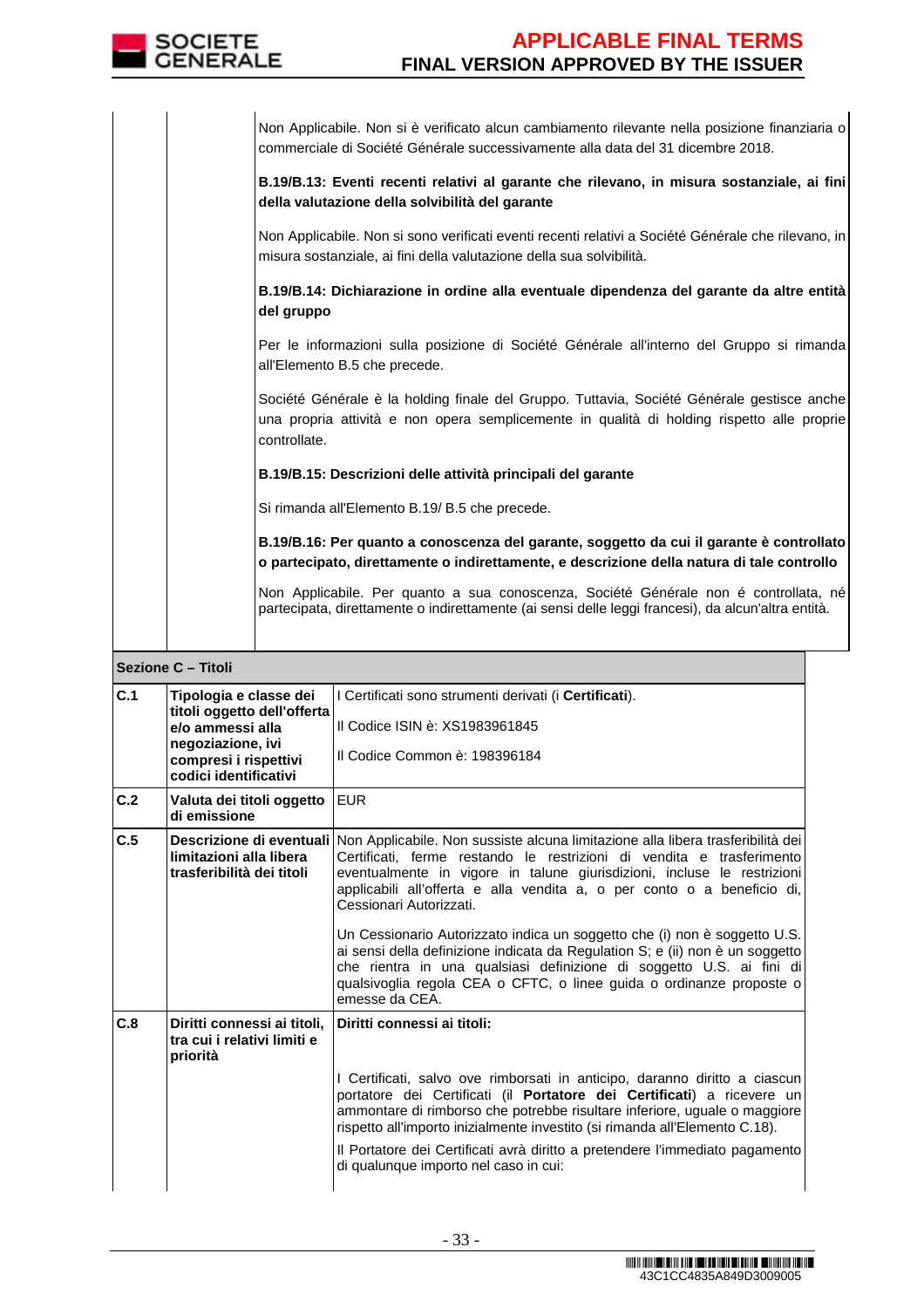- l'Emittente non paghi o non rispetti gli altri obblighi ai sensi dei Certificati

- il Garante non adempia ai propri obblighi ai sensi della Garanzia o la garanzia del Garante non sia più valida; o

- risultino pendenti procedimenti di insolvenza o fallimento nei confronti dell'Emittente.

 La modifica dei termini contrattuali dei Certificati richiede necessariamente il consenso dei Portatori dei Certificati ai sensi delle disposizioni di un accordo di agenzia, reso disponibile ai Portatori dei Certificati su richiesta dell'Emittente.

#### **Rinuncia ai diritti di compensazione**

I Portatori dei Certificati rinunciano a qualsiasi diritto di compensazione e ritenzione con riferimento ai Certificati, nella misura consentita dalla legge.

### **Legge applicabile**

I Certificati e qualsiasi obbligazione extra-contrattuale derivante dai o relativa ai Certificati saranno disciplinati e interpretati ai sensi della legge inglese.

 L'Emittente accetta la competenza dei tribunali inglesi in relazione a qualunque controversia nei confronti dell'Emittente, e che i Portatori dei Certificati possano promuovere un'azione legale innanzi a qualunque altro tribunale competente.

## **Priorità:**

I Certificati sono obbligazioni dirette, incondizionate, non garantite e non subordinate dell'Emittente e saranno pari passu rispetto a tutte le altre obbligazioni dirette, incondizionate, non garantite e non subordinate dell'Emittente, presenti e future, in circolazione.

### **Limiti ai diritti connessi ai titoli:**

- L'Emittente potrà rimborsare anticipatamente i Certificati sulla base del loro valore di mercato per motivi di natura fiscale o nel caso in cui si verifichino eventi straordinari che incidano sugli strumenti sottostanti o nel caso in cui si verifichi un ulteriore(i) evento(i) di turbativa.

- L'Emittente potrà apportare modifiche alle condizioni in caso di correzioni che incidano sullo strumento sottostante, e, al verificarsi di eventi straordinari che incidano sullo(gli) strumento(i) sottostante(i) o al verificarsi di ulteriori eventi di turbativa, l'Emittente potrà procedere alla sostituzione dello(gli) strumento(i) sottostante(i) con un(dei) nuovo(i) strumento(i) sottostante(i), o alla deduzione da qualunque somma dovuta dell'aumento del costo di copertura, ed in ogni caso senza il consenso dei Portatori dei Certificati;

- L'Emittente potrà procedere alla monetizzazione di tutto o parte degli importi dovuti fino alla data di scadenza dei Certificati nel caso in cui si verifichino eventi straordinari che incidano sugli strumenti sottostanti o nel caso in cui si verifichi un ulteriore(i) evento(i) di turbativa.

- i diritti al pagamento di capitale e interessi si prescriveranno entro un periodo di dieci anni (per quanto riguarda il capitale) e cinque anni (per quanto riguarda gli interessi) a decorrere dalla data in cui il pagamento di detti importi è divenuto per la prima volta esigibile e non sia stato onorato.

 - In caso di mancato pagamento da parte dell'Emittente, i Portatori dei Certificati non intraprenderanno alcun procedimento, legale o di altro tipo, né avanzeranno pretese nei confronti dell'Emittente. Ciononostante, i Portatori dei Certificati continueranno ad avere il diritto di pretendere dal Garante il pagamento di qualunque importo non ancora pagato.

#### **Tassazione**

Tutti i pagamenti relativi ai Certificati, alle Ricevute e alle Cedole o previsti ai sensi della Garanzia saranno effettuati senza ritenute o detrazioni in relazione a o in acconto a fronte di alcuna tassa, imposta, accertamento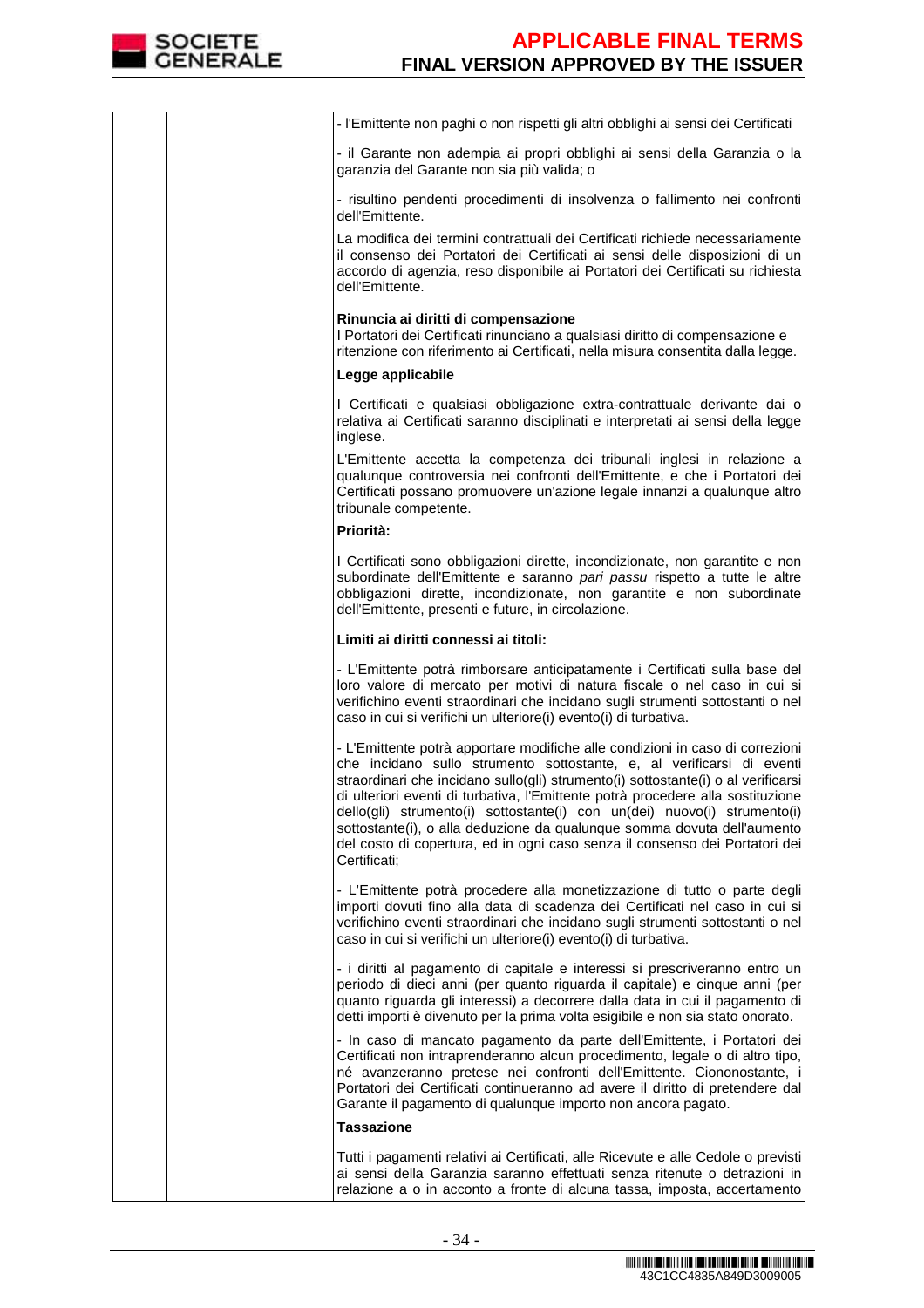|      | SOCIETE<br><b>GENERALE</b>                                                                                                                                                                                                                                            | <b>APPLICABLE FINAL TERMS</b><br><b>FINAL VERSION APPROVED BY THE ISSUER</b>                                                                                                                                                                                                                                                                                                                                                                                                                                                                                                                                                                                                                                                                                                     |
|------|-----------------------------------------------------------------------------------------------------------------------------------------------------------------------------------------------------------------------------------------------------------------------|----------------------------------------------------------------------------------------------------------------------------------------------------------------------------------------------------------------------------------------------------------------------------------------------------------------------------------------------------------------------------------------------------------------------------------------------------------------------------------------------------------------------------------------------------------------------------------------------------------------------------------------------------------------------------------------------------------------------------------------------------------------------------------|
|      |                                                                                                                                                                                                                                                                       |                                                                                                                                                                                                                                                                                                                                                                                                                                                                                                                                                                                                                                                                                                                                                                                  |
|      |                                                                                                                                                                                                                                                                       | od onere governativo di qualunque natura imposti, esatti, riscossi,<br>trattenuti o accertati, al presente o in futuro, da o per conto di qualunque<br>Autorità Fiscale, salvo ove tale ritenuta o detrazione sia richiesta a norma<br>di legge.                                                                                                                                                                                                                                                                                                                                                                                                                                                                                                                                 |
|      |                                                                                                                                                                                                                                                                       | Nel caso in cui sia necessario detrarre o trattenere qualunque importo in<br>relazione a o per conto di qualunque Autorità Fiscale, il relativo Emittente<br>o, a seconda dei casi, il Garante provvederà (salvo che in determinate<br>circostanze), nella misura massima consentita dalla legge, a versare tale<br>importo aggiuntivo ove necessario, in modo che ciascun Portatore dei<br>Certificati, Portatore delle Ricevute o Portatore delle Cedole percepisca,<br>dopo la detrazione o ritenuta a fronte di tali tasse, imposte, accertamenti<br>od oneri governativi, l'intero importo in quel momento dovuto ed esigibile.                                                                                                                                             |
|      |                                                                                                                                                                                                                                                                       | Nonostante le disposizioni precedenti, in nessun caso l'Emittente o, a<br>seconda dei casi, il Garante, sarà tenuto al pagamento di qualsivoglia<br>importo addizionale in relazione ai Certificati, alle Ricevute e alle Cedole, a<br>fronte di eventuali ritenute o detrazioni (i) che siano richieste ai sensi di un<br>accordo descritto nella Sezione 1471(b) dell'Internal Revenue Code del<br>1986 (il " Codice") o altrimenti imposte in base alle Sezioni dalla 1471 alla<br>1474 del Codice, ogni regolamento o accordo a norma dello stesso, o<br>qualsiasi interpretazione ufficiale di ciò, ovvero qualsivoglia legge che dia<br>attuazione ad un approccio intergovernativo ad esso relativo o (ii) che<br>siano imposte ai sensi della Sezione 871(m) del Codice. |
|      |                                                                                                                                                                                                                                                                       | Dove:                                                                                                                                                                                                                                                                                                                                                                                                                                                                                                                                                                                                                                                                                                                                                                            |
|      |                                                                                                                                                                                                                                                                       | Per Giurisdizione Fiscale si intende il Lussemburgo ovvero qualsivoglia<br>struttura politica o relativa autorità di riferimento che abbia potere in<br>materia fiscale.                                                                                                                                                                                                                                                                                                                                                                                                                                                                                                                                                                                                         |
| C.11 | Se i titoli offerti sono o<br>saranno oggetto di una<br>domanda di<br>ammissione alla<br>negoziazione ai fini di<br>ottenerne la<br>distribuzione su un<br>mercato regolamentato<br>o in altri mercati<br>equivalenti, con<br>indicazione dei mercati<br>in questione | Sarà presentata domanda di ammissione alla negoziazione dei Certificati<br>sull'EuroTLX, un Sistema Multilaterale di Negoziazione organizzato e<br>gestito da EuroTLX Sim S.p.A.                                                                                                                                                                                                                                                                                                                                                                                                                                                                                                                                                                                                 |
| C.15 | Modo in cui il valore<br>dello strumento(i)<br>sottostante(i) incide sul<br>valore dell'investimento                                                                                                                                                                  | Il valore dei Certificati, il pagamento di un importo di rimborso ad un<br>Titolare dei Certificati alla data di esercizio finale, dipenderanno dalla<br>performance del sottostante o dei sottostanti alla relativa data di<br>valutazione (o alle relative date di valutazione).                                                                                                                                                                                                                                                                                                                                                                                                                                                                                               |
|      |                                                                                                                                                                                                                                                                       | Il valore dei Certificati è correlato alla performance positiva o negativa<br>dello strumento sottostante. Gli importi da pagare sono determinati in<br>base alla condizione che risulta soddisfatta (o non soddisfatta) nel caso in<br>cui la performance dello strumento sottostante sia superiore o uguale<br>rispetto alla performance di una barriera predefinita.                                                                                                                                                                                                                                                                                                                                                                                                          |
| C.16 | Data di esercizio finale<br>e data di riferimento<br>finale                                                                                                                                                                                                           | La data di esercizio finale dei Certificati sarà il 04/07/2023 (la Data di<br>Esercizio Finale), e la data di riferimento finale sarà l'ultima data di<br>valutazione.                                                                                                                                                                                                                                                                                                                                                                                                                                                                                                                                                                                                           |
|      |                                                                                                                                                                                                                                                                       | La Data di Esercizio Finale può essere modificata ai sensi di quanto<br>disposto nel precedente Elemento C.8 e del successivo Elemento C.18.                                                                                                                                                                                                                                                                                                                                                                                                                                                                                                                                                                                                                                     |
| C.17 | Procedure di<br>regolamento degli<br>strumenti derivati                                                                                                                                                                                                               | Regolamento per contanti                                                                                                                                                                                                                                                                                                                                                                                                                                                                                                                                                                                                                                                                                                                                                         |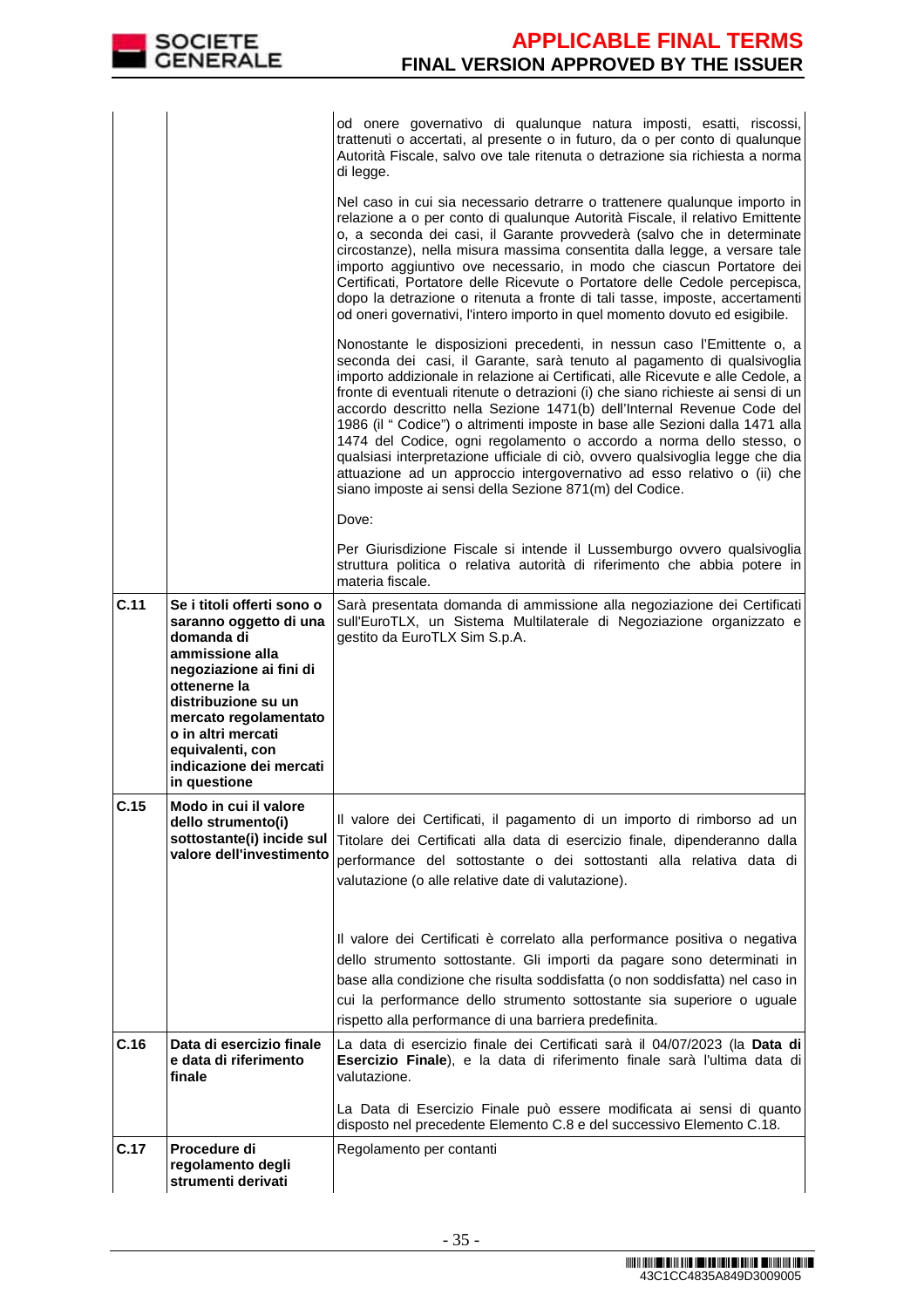

| C.18 | Come si ottiene il<br>rendimento sui valori<br>mobiliari derivati | La data di emissione dei Certificati è 28/06/2019 (la Data di Emissione)<br>e ciascun Certificato avrà una denominazione specificata di EUR 100 (la<br><b>Denominazione Specificata)</b> |                                                                                                                                                                                                                                                                                               |
|------|-------------------------------------------------------------------|------------------------------------------------------------------------------------------------------------------------------------------------------------------------------------------|-----------------------------------------------------------------------------------------------------------------------------------------------------------------------------------------------------------------------------------------------------------------------------------------------|
|      |                                                                   | Tasso(i) di interesse:                                                                                                                                                                   | 0,95% pagabile in via posticipata                                                                                                                                                                                                                                                             |
|      |                                                                   | Periodo(i) Specificato(i) / Data(e)<br>di Pagamento Interessi(i):<br>(GG/MM/AAAA)                                                                                                        | 04/10/2019;<br>03/01/2020;<br>03/04/2020;<br>06/07/2020;<br>05/10/2020;<br>04/01/2021;<br>05/04/2021;<br>05/07/2021;<br>04/10/2021;<br>03/01/2022;<br>04/04/2022;<br>04/07/2022;<br>04/10/2022;<br>03/01/2023;<br>03/04/2023;<br>04/07/2023                                                   |
|      |                                                                   | Importo Cedola Fissa:                                                                                                                                                                    | Salvo<br>in<br>di<br>rimborso<br>caso<br>anticipato,<br>in<br>ogni<br>Data<br>di<br>Pagamento Interessi, l'Emittente<br>dovrà pagare ai Portatori dei<br>Certificati, per ogni Certificato, un<br>importo determinato dall'Agente<br>di Calcolo, come segue:<br>Tasso<br>di<br>Interesse<br>x |
|      |                                                                   |                                                                                                                                                                                          | Denominazione Specifica                                                                                                                                                                                                                                                                       |
|      |                                                                   | Importo di Esercizio Finale:                                                                                                                                                             | Salvo ove rimborsati in anticipo,<br>l'Emittente rimborserà i Certificati<br>alla Data di Esercizio Finale, ai<br>sensi delle seguenti previsioni in<br>relazione a ciascun Certificato:                                                                                                      |
|      |                                                                   |                                                                                                                                                                                          | Scenario 1:                                                                                                                                                                                                                                                                                   |
|      |                                                                   |                                                                                                                                                                                          | Se un Evento di Knock-In Europeo<br>non si è verificato, allora:                                                                                                                                                                                                                              |
|      |                                                                   |                                                                                                                                                                                          | Importo di Esercizio Finale<br>$=$<br>Denominazione<br>Specificata<br>x<br>$[100\%]$                                                                                                                                                                                                          |
|      |                                                                   |                                                                                                                                                                                          | <b>Scenario 2:</b>                                                                                                                                                                                                                                                                            |
|      |                                                                   |                                                                                                                                                                                          | Se un Evento di Knock-In Europeo<br>si è verificato, allora:                                                                                                                                                                                                                                  |
|      |                                                                   |                                                                                                                                                                                          | Importo di Esercizio Finale<br>$=$<br>Denominazione<br>Specificata<br>x<br>$(100\% + Performance(1))$                                                                                                                                                                                         |
|      |                                                                   | <b>Definizioni</b><br>relative<br>alla(e)<br>data(e):                                                                                                                                    | Applicabile                                                                                                                                                                                                                                                                                   |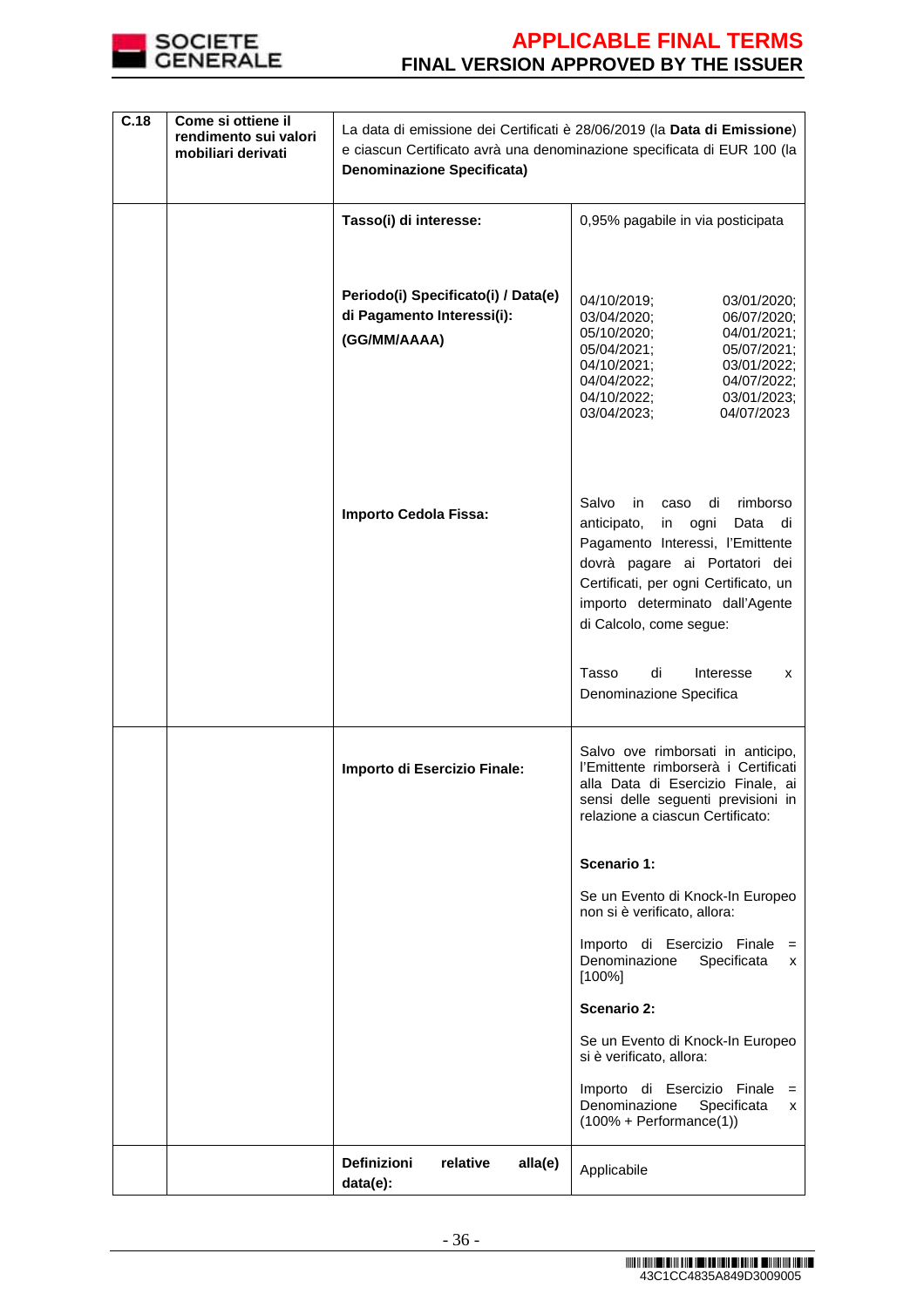

|      |                                                                                              | Data di Valutazione(0):<br>(GG/MM/AAAA)                                                                                                                                                                                                                                                                                               | 27/06/2019<br>27/06/2023                                                                                                                                         |  |  |
|------|----------------------------------------------------------------------------------------------|---------------------------------------------------------------------------------------------------------------------------------------------------------------------------------------------------------------------------------------------------------------------------------------------------------------------------------------|------------------------------------------------------------------------------------------------------------------------------------------------------------------|--|--|
|      |                                                                                              | Data di Valutazione(i):<br>$(i = 1)$<br>(GG/MM/AAAA)                                                                                                                                                                                                                                                                                  |                                                                                                                                                                  |  |  |
|      |                                                                                              | Definizioni relative al Prodotto:                                                                                                                                                                                                                                                                                                     | Applicabile, nel rispetto<br>delle<br>previsioni della Condizione 4 dei<br>Termini e Condizioni Aggiuntivi<br>relativi alle Formule                              |  |  |
|      |                                                                                              | Performance(i)<br>$(i = 1)$                                                                                                                                                                                                                                                                                                           | Indica (S(i) / S(0)) - 100%                                                                                                                                      |  |  |
|      |                                                                                              | S(i)<br>(i da 0 a 1)                                                                                                                                                                                                                                                                                                                  | rispetto ad ogni Data<br>Indica<br>Valutazione(i)<br>Prezzo<br>il -<br>di<br>Chiusura del Sottostante.                                                           |  |  |
|      |                                                                                              | Evento di Knock-In Europeo                                                                                                                                                                                                                                                                                                            | Si intende essersi verificato come<br>calcolato dall'Agente di Calcolo, se<br>alla Data di Valutazione(1), il<br>Prezzo di Chiusura è inferiore a<br>50% x S(0). |  |  |
| C.19 | Prezzo di rifermento<br>finale del sottostante                                               | Si rimanda all'Elemento C.18 che precede.<br>Prezzo finale di riferimento: il valore dello(gli) strumento(i) sottostante(i)<br>alla(e) relativa(e) data(e) di rilevamento per il rimborso, subordinatamente<br>al verificarsi di determinati eventi straordinari e rettifiche che interessino<br>tale(i) strumento(i) sottostante(i). |                                                                                                                                                                  |  |  |
| C.20 | Tipo di sottostante e<br>informazioni su dove<br>reperire le informazioni<br>sul sottostante | Il tipo di sottostante è: azione.<br>pagine elettroniche.                                                                                                                                                                                                                                                                             | Informazioni relative al sottostante sono disponibili sui seguenti siti web o                                                                                    |  |  |
|      |                                                                                              | <b>Ticker</b><br><b>Società</b><br><b>Bloomberg</b>                                                                                                                                                                                                                                                                                   | <b>Mercato</b><br><b>Sito Internet</b><br>Regolamentato                                                                                                          |  |  |
|      |                                                                                              | Intesa<br><b>ISP IM</b><br>Sanpaolo<br>SpA                                                                                                                                                                                                                                                                                            | <b>BORSA</b><br>www.intesasanpaolo.co<br>ITALIANA S.P.A.<br>m                                                                                                    |  |  |
|      |                                                                                              |                                                                                                                                                                                                                                                                                                                                       |                                                                                                                                                                  |  |  |
|      | Sezione D - Rischi                                                                           |                                                                                                                                                                                                                                                                                                                                       |                                                                                                                                                                  |  |  |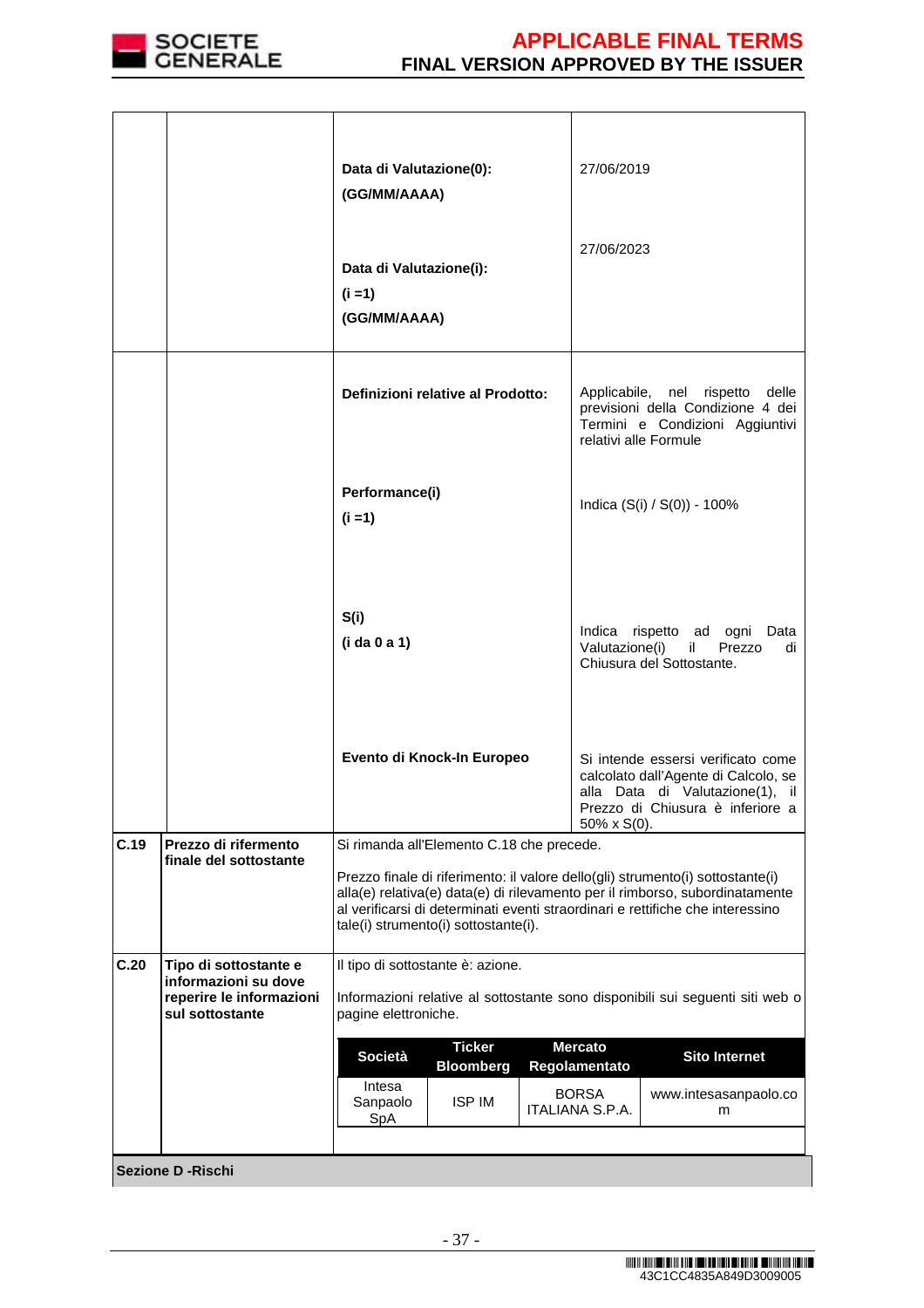

| D.2 | Principali informazioni<br>relative ai principali<br>rischi specifici<br>dell'emittente e del<br>garante | Un investimento nei Certificati comporta dei rischi che devono essere<br>valutati prima di qualsiasi decisione di investimento.                                                                                                                                                                                         |
|-----|----------------------------------------------------------------------------------------------------------|-------------------------------------------------------------------------------------------------------------------------------------------------------------------------------------------------------------------------------------------------------------------------------------------------------------------------|
|     |                                                                                                          | In particolare, il Gruppo è esposto ai rischi intrinseci della propria attività<br>principale, inclusi:                                                                                                                                                                                                                 |
|     |                                                                                                          | Rischi relativi a profili macroeconomici, mercati e contesto<br>regolamentare:                                                                                                                                                                                                                                          |
|     |                                                                                                          | L'economia globale e i mercati finanziari continuano a presentare alti livelli<br>di incertezza, che potrebbero incidere significativamente e negativamente<br>sulle attività, la posizione finanziaria e i risultati economici del Gruppo.                                                                             |
|     |                                                                                                          | I risultati del Gruppo potrebbero essere negativamente influenzati<br>dall'esposizioni nei mercati regionali.                                                                                                                                                                                                           |
|     |                                                                                                          | La Brexit e il suo impatto sui mercati finanziari e sul contesto economico<br>potrebbero avere un impatto negativo sulle attività del Gruppo e sui suoi<br>risultati economici.                                                                                                                                         |
|     |                                                                                                          | Ci si attende che l'accresciuto grado di competizione, da parte di soggetti<br>bancari e non bancari, possa produrre un effetto negativo sulle attività e i<br>risultati del Gruppo, sia nel Mercato domestico francese che in ambio<br>internazionale.                                                                 |
|     |                                                                                                          | Il Gruppo è soggetto a un ampio quadro di vigilanza e regolamentazione in<br>ciascuno dei paesi in cui opera ed i cambiamenti di questi regimi potrebbero<br>avere un effetto significativo sulle attività, alla posizione e sui costi del<br>Gruppo, nonché sul contesto finanziario ed economico in cui questo opera. |
|     |                                                                                                          | Il Gruppo può generare ricavi inferiori nelle attività di brokeraggio e in altre<br>attività remunerate su base commissionale, nella fase di ribasso dei<br>mercati.                                                                                                                                                    |
|     |                                                                                                          | Rischi di credito:                                                                                                                                                                                                                                                                                                      |
|     |                                                                                                          | Il Gruppo è esposto al rischio di controparte ed al rischio di concentrazione,<br>che potrebbero produrre un effetto negativo sulle attività, i risultati<br>economici e la posizione finanziaria del Gruppo.                                                                                                           |
|     |                                                                                                          | La solidità finanziaria e la condotta di altre istituzioni finanziarie e<br>partecipanti al mercato potrebbe avere un impatto negativo sul Gruppo.                                                                                                                                                                      |
|     |                                                                                                          | I risultati economici e la posizione finanziaria del Gruppo potrebbero essere<br>negativamente influenzati da accantonamenti tardivi o insufficienti per<br>esposizioni creditizie.                                                                                                                                     |
|     |                                                                                                          | Rischi di mercato e strutturali:                                                                                                                                                                                                                                                                                        |
|     |                                                                                                          | La volatilità dei mercati finanziari potrebbe generare significative perdite per<br>il Gruppo con riferimento alle proprie attività di trading e di investimento.                                                                                                                                                       |
|     |                                                                                                          | Variazioni nei tassi di interesse potrebbero avere un effetto negativo sulle<br>attività bancarie e di gestione patrimoniale del Gruppo.                                                                                                                                                                                |
|     |                                                                                                          | Variazioni nei tassi di cambio potrebbero avere un impatto negativo sui<br>risultati del Gruppo.                                                                                                                                                                                                                        |
|     |                                                                                                          | Il declino protratto dei mercati finanziari o la ridotta liquidità in tali mercati<br>possono rendere più difficile la vendita di beni o manovrare posizioni<br>commerciali e potrebbero portare a perdite significative per certe attività del<br>Gruppo.                                                              |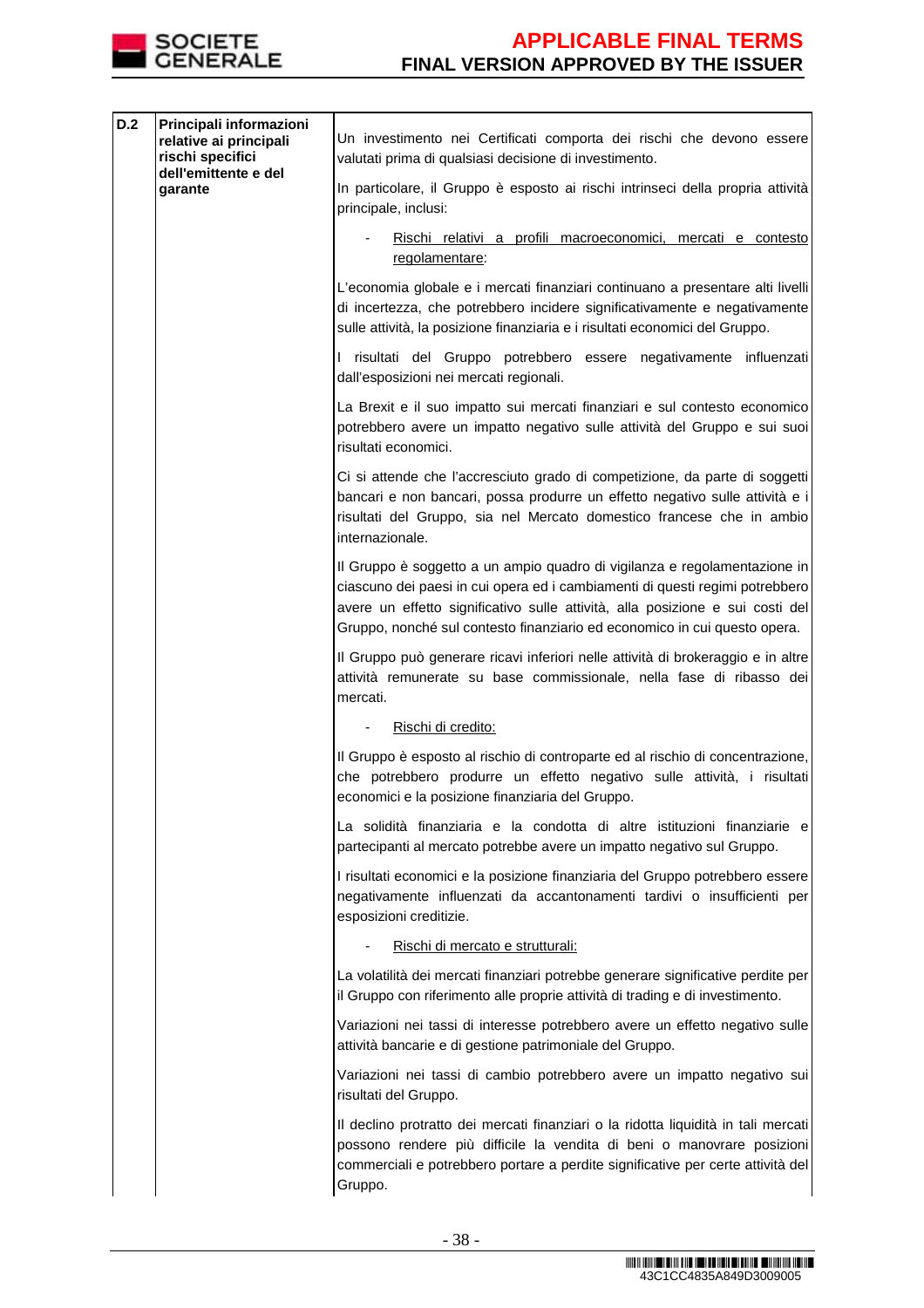

|     |                                                                                                                                                                       | Le strategie di copertura del Gruppo possono non prevenire tutti i rischi di<br>perdita.                                                                                                                                                                                                     |
|-----|-----------------------------------------------------------------------------------------------------------------------------------------------------------------------|----------------------------------------------------------------------------------------------------------------------------------------------------------------------------------------------------------------------------------------------------------------------------------------------|
|     |                                                                                                                                                                       | Rischi operativi:                                                                                                                                                                                                                                                                            |
|     |                                                                                                                                                                       | Inadempienze operative, chiusure o vincoli di capacità che interessano le<br>istituzioni con le quali il Gruppo intrattiene relazioni commerciali, o il guasto<br>o la violazione dei sistemi informatici del Gruppo, potrebbero tradursi in<br>perdite e danni reputazionali per il Gruppo. |
|     |                                                                                                                                                                       | Il Gruppo può incorrere in perdite quale conseguenza di eventi imprevisti o<br>catastrofici, inclusi attacchi terroristici e disastri naturali.                                                                                                                                              |
|     |                                                                                                                                                                       | IL Gruppo è esposto a rischi legali che potrebbero influenzare<br>negativamente la sua posizione finanziaria e risultati economici.                                                                                                                                                          |
|     |                                                                                                                                                                       | Danni reputazionali potrebbero incidere sulla posizione competitiva del<br>Gruppo.                                                                                                                                                                                                           |
|     |                                                                                                                                                                       | Rischi relativi ai Modelli                                                                                                                                                                                                                                                                   |
|     |                                                                                                                                                                       | Il sistema di risk management del Gruppo, che si basa specificamente su<br>modelli, potrebbe non essere efficace e potrebbe esporre il Gruppo a rischi<br>non identificati e non previsti, ciò che potrebbe generare perdite<br>significative.                                               |
|     |                                                                                                                                                                       | Rischi di funding                                                                                                                                                                                                                                                                            |
|     |                                                                                                                                                                       | Una serie di misure eccezionali adottate da governi, banche centrali e<br>regolatori potrebbero avere un impatto sfavorevole sulle attività, i risultati e<br>la posizione finanziaria del Gruppo.                                                                                           |
|     |                                                                                                                                                                       | La dipendenza del Gruppo dal proprio accesso a fonti di finanziamento e i<br>vincoli di liquidità potrebbero avere un impatto sfavorevole sulle attività, i<br>risultati e la posizione finanziaria del Gruppo.                                                                              |
|     |                                                                                                                                                                       | Rischi strategici e di business                                                                                                                                                                                                                                                              |
|     |                                                                                                                                                                       | Rischi relativi all'implementazione del piano strategico del Gruppo.                                                                                                                                                                                                                         |
|     |                                                                                                                                                                       | Per redigere il proprio bilancio consolidato conformemente con gli IFRS<br>come adottati dall'Unione Europea, il Gruppo si affida ad ipotesi e stime<br>che, se non corrette, potrebbero avere un impatto significativo negativo sul<br>proprio bilancio.                                    |
|     |                                                                                                                                                                       | Se il Gruppo effettua un'acquisizione può non essere in grado di gestire il<br>processo di integrazione in un modo economicamente efficace o ottenere i<br>benefici attesi.                                                                                                                  |
|     |                                                                                                                                                                       | L'incapacità del Gruppo di attrarre e trattenere personale qualificato,<br>nonché cambiamenti significativi nel quadro normativo relativo ai processi di<br>gestione del personale e retribuzioni, possono materialmente influire<br>negativamente sull'andamento del Gruppo.                |
|     |                                                                                                                                                                       | Poiché l'Emittente è parte del Gruppo, anch'esso è soggetto ai medesimi<br>fattori di rischio.                                                                                                                                                                                               |
| D.6 | Principali informazioni<br>relative ai principali<br>rischi specifici dei titoli e<br>avvertenze in merito ai<br>rischi di perdita del<br>valore di tutto o parte del |                                                                                                                                                                                                                                                                                              |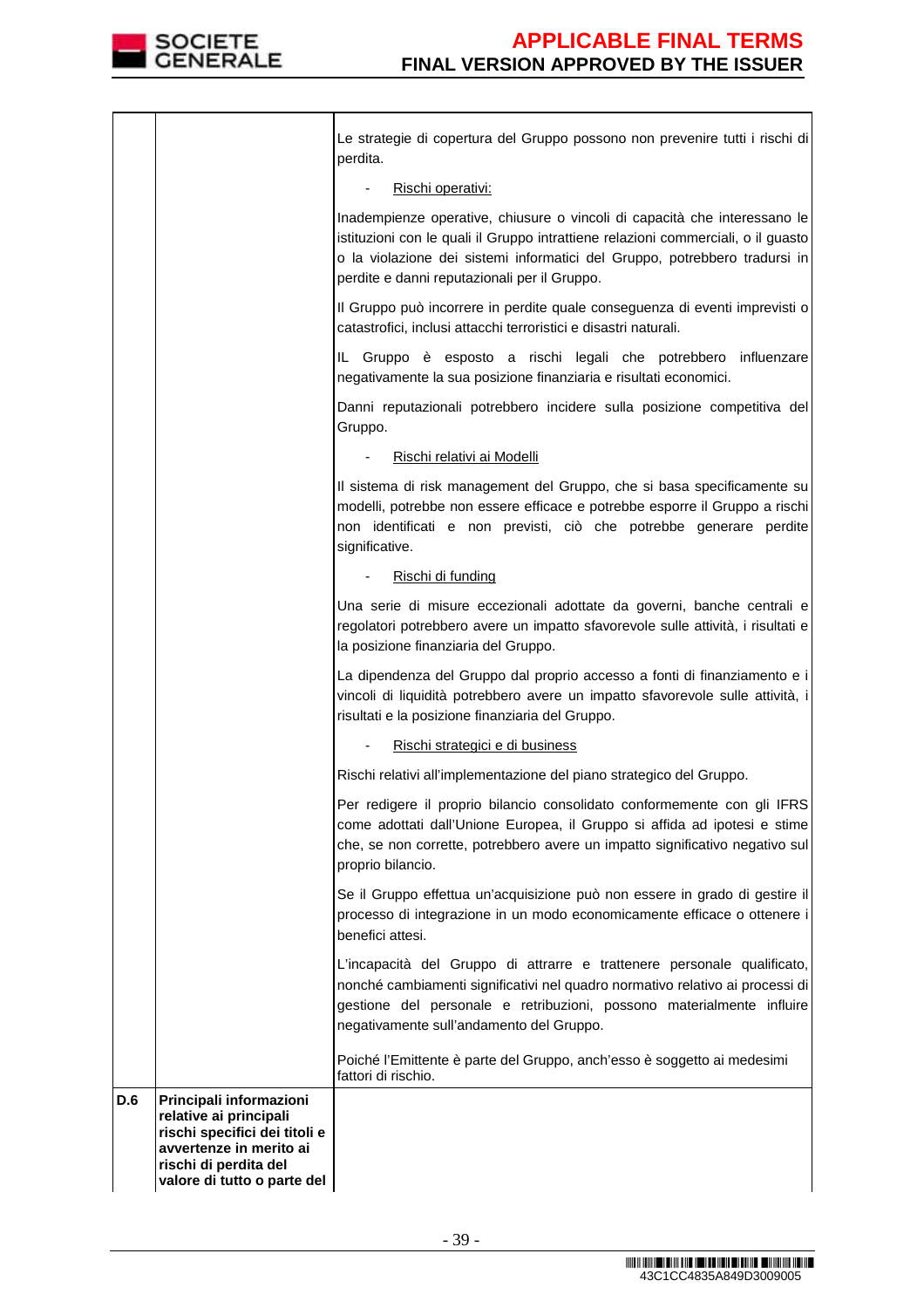

| proprio investimento da<br>parte degli investitori |                                                                                                                                                                                                                                                                                                                                                                                                                                                                                                                                                                                                                                                                                                                                                                                                                                                                                                                                                     |
|----------------------------------------------------|-----------------------------------------------------------------------------------------------------------------------------------------------------------------------------------------------------------------------------------------------------------------------------------------------------------------------------------------------------------------------------------------------------------------------------------------------------------------------------------------------------------------------------------------------------------------------------------------------------------------------------------------------------------------------------------------------------------------------------------------------------------------------------------------------------------------------------------------------------------------------------------------------------------------------------------------------------|
|                                                    | I termini e le condizioni dei Certificati possono prevedere disposizioni ai<br>sensi delle quali il verificarsi di determinate turbative di mercato potrebbe<br>comportare ritardi nel regolamento dei Certificati ovvero determinate<br>modifiche. Inoltre, nel caso di eventi che interessino gli strumenti sottostanti,<br>i termini e le condizioni dei Certificati consentono all'Emittente di sostituire<br>gli strumenti sottostanti con strumenti sottostanti nuovi,<br>cessare<br>l'esposizione alle attività sottostanti e applicare un tasso di riferimento ai<br>proventi così ottenuti fino alla data di scadenza dei Certificati, prorogare la<br>data di scadenza dei Certificati, rimborsare anticipatamente i Certificati sulla<br>base del relativo valore di mercato, o detrarre da qualunque importo dovuto<br>il maggiore costo di copertura, e in ciascun caso senza il preventivo<br>consenso dei Portatori dei Certificati. |
|                                                    | I pagamenti (sia in relazione al capitale sia agli interessi, e sia a scadenza<br>che ad altre date) relativi ai Certificati sono calcolati con riferimento a uno o<br>più sottostanti, il rendimento dei Certificati si basa sulle variazioni del valore<br>del sottostante, il quale può oscillare. Si richiama l'attenzione dei futuri<br>investitori sul fatto che i Certificati potrebbero essere volatili e che gli<br>investitori potrebbero non percepire alcun interesse e perdere tutto il o una<br>parte sostanziale del capitale.                                                                                                                                                                                                                                                                                                                                                                                                       |
|                                                    | L'investimento in Certificati a Tasso Fisso comporta rischi correlati alle<br>oscillazioni dei tassi di mercato, la qual cosa potrebbe incidere<br>negativamente sul valore di tali Certificati.                                                                                                                                                                                                                                                                                                                                                                                                                                                                                                                                                                                                                                                                                                                                                    |
|                                                    | La Garanzia costituisce un'obbligazione contrattuale generale e non<br>garantita del Garante e di nessun altro soggetto. Qualsiasi pagamento<br>inerente ai Certificati è correlato altresì all'affidabilità creditizia del Garante.                                                                                                                                                                                                                                                                                                                                                                                                                                                                                                                                                                                                                                                                                                                |
|                                                    | Si richiama l'attenzione di coloro che desiderano investire nei Certificati che<br>beneficiano della Garanzia sul fatto che, in caso di mancato pagamento da<br>parte di un Emittente, gli importi cui hanno diritto i Portatori dei Certificati si<br>limiteranno agli importi ottenuti tramite un'apposita azione da promuoversi<br>ai sensi della Garanzia e in conformità ai relativi termini, ed essi non<br>avranno alcun diritto di istituire alcun procedimento, di natura giudiziaria o<br>altrimenti, né di avanzare alcuna pretesa nei confronti dell'Emittente.                                                                                                                                                                                                                                                                                                                                                                         |
|                                                    | La Garanzia è una mera garanzia di pagamento e non una garanzia relativa<br>alla performance dell'Emittente rilevante né ad alcuno degli altri obblighi<br>dello stesso ai sensi dei Certificati, che beneficiano della Garanzia.                                                                                                                                                                                                                                                                                                                                                                                                                                                                                                                                                                                                                                                                                                                   |
|                                                    | Société Générale opererà in qualità di emittente ai sensi del Programma, di<br>Garante dei Certificati emessi dall'Emittente e di fornitore di strumenti di<br>copertura per l'Emittente. Di conseguenza, gli investitori saranno esposti<br>non solo al rischio di credito del Garante, ma anche ai rischi operativi<br>derivanti dalla mancanza di indipendenza del Garante con riguardo<br>all'assunzione dei propri doveri e obblighi in qualità di Garante e fornitore di<br>strumenti di copertura.                                                                                                                                                                                                                                                                                                                                                                                                                                           |
|                                                    | I potenziali conflitti di interesse e i rischi operativi derivanti da tale<br>mancanza di indipendenza dovrebbero in parte essere mitigati dal fatto che<br>all'interno del Garante, l'implementazione della Garanzia e la fornitura di<br>strumenti di copertura compete a divisioni differenti, ognuna gestita come<br>unità operativa distinta, segregata da barriere informative (i cosiddetti<br>Chinese Walls) e gestita da team diversi.                                                                                                                                                                                                                                                                                                                                                                                                                                                                                                     |
|                                                    | L'Emittente e il Garante, e qualunque delle rispettive controllate e/o affiliate,<br>in relazione alle altre rispettive attività commerciali, potrebbero essere in<br>possesso di, o acquisire, informazioni rilevanti in merito alle attività<br>sottostanti. Tali attività e informazioni potrebbero comportare conseguenze<br>negative per i Portatori dei Certificati.                                                                                                                                                                                                                                                                                                                                                                                                                                                                                                                                                                          |
|                                                    | L'Emittente e il Garante e qualunque delle rispettive controllate e/o affiliate<br>potrebbero operare in altre vesti in relazione ai Certificati, ad esempio in<br>qualità di market maker, agente per il calcolo o agente. Pertanto,<br>potrebbero verificarsi potenziali conflitti di interesse.                                                                                                                                                                                                                                                                                                                                                                                                                                                                                                                                                                                                                                                  |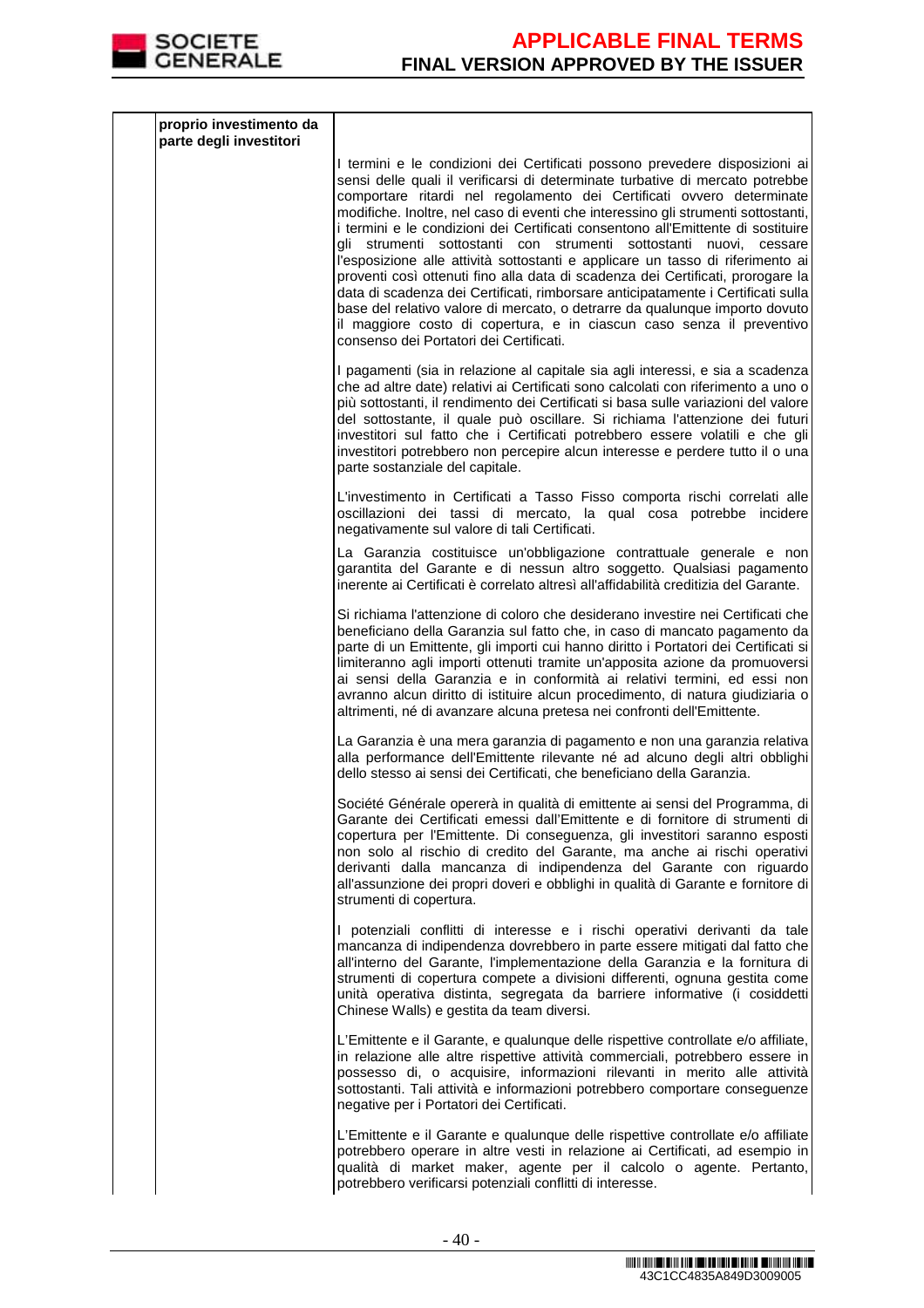

 $\mathbf{S}$   $\mathbf{S}$  =  $\mathbf{S}$  =  $\mathbf{S}$  =  $\mathbf{S}$   $\mathbf{S}$  =  $\mathbf{S}$  =  $\mathbf{S}$  =  $\mathbf{S}$  =  $\mathbf{S}$  =  $\mathbf{S}$  =  $\mathbf{S}$  =  $\mathbf{S}$  =  $\mathbf{S}$  =  $\mathbf{S}$  =  $\mathbf{S}$  =  $\mathbf{S}$  =  $\mathbf{S}$  =  $\mathbf{S}$  =  $\mathbf{S}$  =  $\mathbf{$ 

# **APPLICABLE FINAL TERMS FINAL VERSION APPROVED BY THE ISSUER**

In relazione all'offerta dei Certificati, l'Emittente e il Garante e/o le rispettive affiliate potrebbero stipulate una o più operazioni di copertura con riguardo a una o più attività di riferimento o relativi derivati, suscettibili di incidere sul prezzo di mercato, sulla liquidità o sul valore dei Certificati.

 Nel corso della vita dei Certificati, il valore di mercato degli stessi potrebbe risultare inferiore al capitale investito. Inoltre, in caso di insolvenza da parte dell'Emittente e/o del Garante potrebbe verificarsi la perdita totale del capitale investito.

**Si richiama l'attenzione degli investitori sul fatto che potrebbero incorrere nella perdita totale o parziale del proprio investimento.**

| JEZIUNE E – UNERIA |                                                               |                                                                                                                                                                                                                                                                                                                                                                                    |  |
|--------------------|---------------------------------------------------------------|------------------------------------------------------------------------------------------------------------------------------------------------------------------------------------------------------------------------------------------------------------------------------------------------------------------------------------------------------------------------------------|--|
|                    | E.2.b Motivi dell'offerta e<br>utilizzo dei proventi          | I proventi netti di ciascuna emissione di Certificati saranno utilizzati ai fini<br>del finanziamento generico del Gruppo Société Générale, ivi compreso ai<br>fini del perseguimento del profitto.                                                                                                                                                                                |  |
| E.3                | Descrizione dei termini e<br>delle condizioni<br>dell'offerta | Giurisdizione(i) dell'offerta pubblica: Italia                                                                                                                                                                                                                                                                                                                                     |  |
|                    |                                                               | Periodo di Offerta: Dal 28 maggio 2019 (incluso) alle 09:00 CET (Central<br>European Time) al 26 giugno 2019 (incluso), alle 16:00 CET, salvo<br>chiusura anticipata del Periodo di Offerta, come descritto di seguito.                                                                                                                                                            |  |
|                    |                                                               | I Certificati verranno collocate:                                                                                                                                                                                                                                                                                                                                                  |  |
|                    |                                                               | (a) all'interno dei locali dei Collocatori (presso le sedi e le filiali);                                                                                                                                                                                                                                                                                                          |  |
|                    |                                                               | (b) mediante offerta fuori sede ai sensi dell'articolo 30 e dell'articolo 31 del<br>d.lgs 24 febbraio 1998 n. 58 come successivamente modificato (il "Testo<br>Unico della Finanza") dal 28 maggio 2019 alle 9.00 CET al 20 giugno 2019<br>(incluso), alle 16.00 CET;                                                                                                              |  |
|                    |                                                               | salvo chiusura anticipata del Periodo d'Offerta come descritto di seguito.                                                                                                                                                                                                                                                                                                         |  |
|                    |                                                               | I Collocatori che intendono collocare i Certificati attraverso l'offerta fuori<br>sede ai sensi dell'articolo 30 del Testo Unico della Finanza raccoglieranno i<br>Moduli di adesione - invece che direttamente presso le loro filiali e uffici -<br>attraverso consulenti finanziari abilitati all'offerta fuori sede ai sensi<br>dell'articolo 31 del Testo Unico della Finanza. |  |
|                    |                                                               | Ai sensi dell'articolo 30, comma 6, del Testo Unico della Finanza, la validità<br>e l'efficacia dei contratti sottoscritti tramite Offerta Fuori Sede è sospesa<br>per un periodo di 7 (sette) giorni dalla data di sottoscrizione del Modulo di<br>Adesione da parte del relativo investitore.                                                                                    |  |
|                    |                                                               | Entro tale periodo gli investitori possono comunicare al relativo Collocatore<br>il loro recesso, senza dover pagare alcun costo o commissione.                                                                                                                                                                                                                                    |  |
|                    |                                                               | Prezzo di Offerta: I Certificati saranno offerti al Prezzo di Emissione, una<br>parte del quale, pari al massimo al 3,00%, è costituito dalla commissione<br>di distribuzione dovuta in via anticipata dall'Emittente al Collocatore.                                                                                                                                              |  |
|                    |                                                               | Condizioni a cui è soggetta l'offerta: L'offerta dei Certificati è subordinata<br>alla loro emissione e a qualunque condizione aggiuntiva contenuta nei<br>termini generali di attività degli intermediari finanziari, dagli stessi notificate<br>agli investitori.                                                                                                                |  |
|                    |                                                               | L'Emittente si riserva il diritto di chiudere il Periodo di Offerta prima della<br>scadenza inizialmente stabilita per qualunque motivo.                                                                                                                                                                                                                                           |  |
|                    |                                                               | L'Emittente si riserva il diritto di ritirare l'offerta e annullare l'emissione dei<br>Certificati per qualunque motivo e in un qualsiasi momento alla Data di<br>Emissione o precedentemente alla stessa. Resta inteso che qualora un<br>potenziale investitore abbia richiesto la sottoscrizione e l'Emittente eserciti                                                          |  |